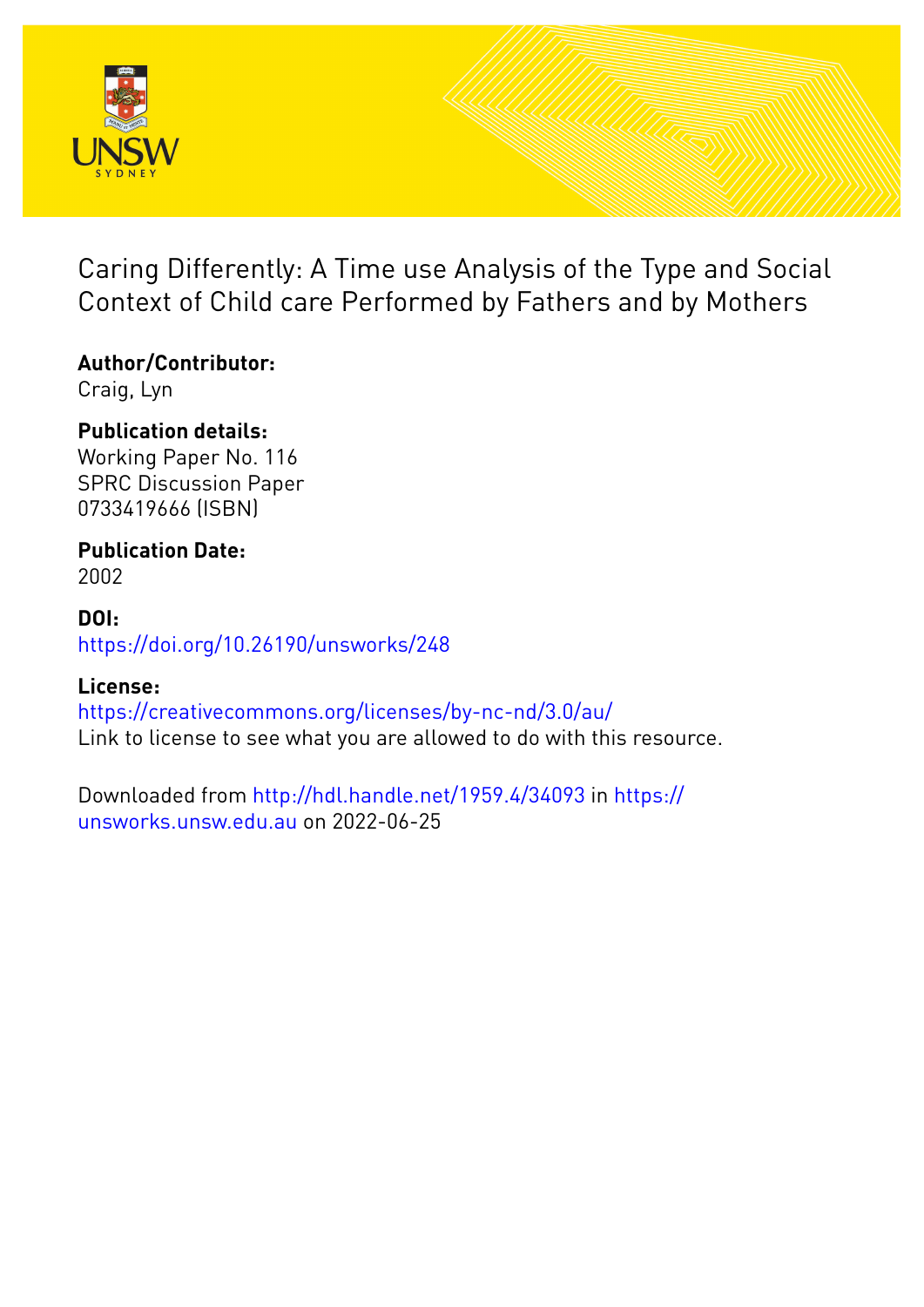

# **CARING DIFFERENTLY:**

A TIME-USE ANALYSIS OF THE TYPE AND SOCIAL CONTEXT OF CHILD CARE PERFORMED BY FATHERS AND BY MOTHERS

**By Lyn Craig** 

**SPRC Discussion Paper No. 116**  *September 2002*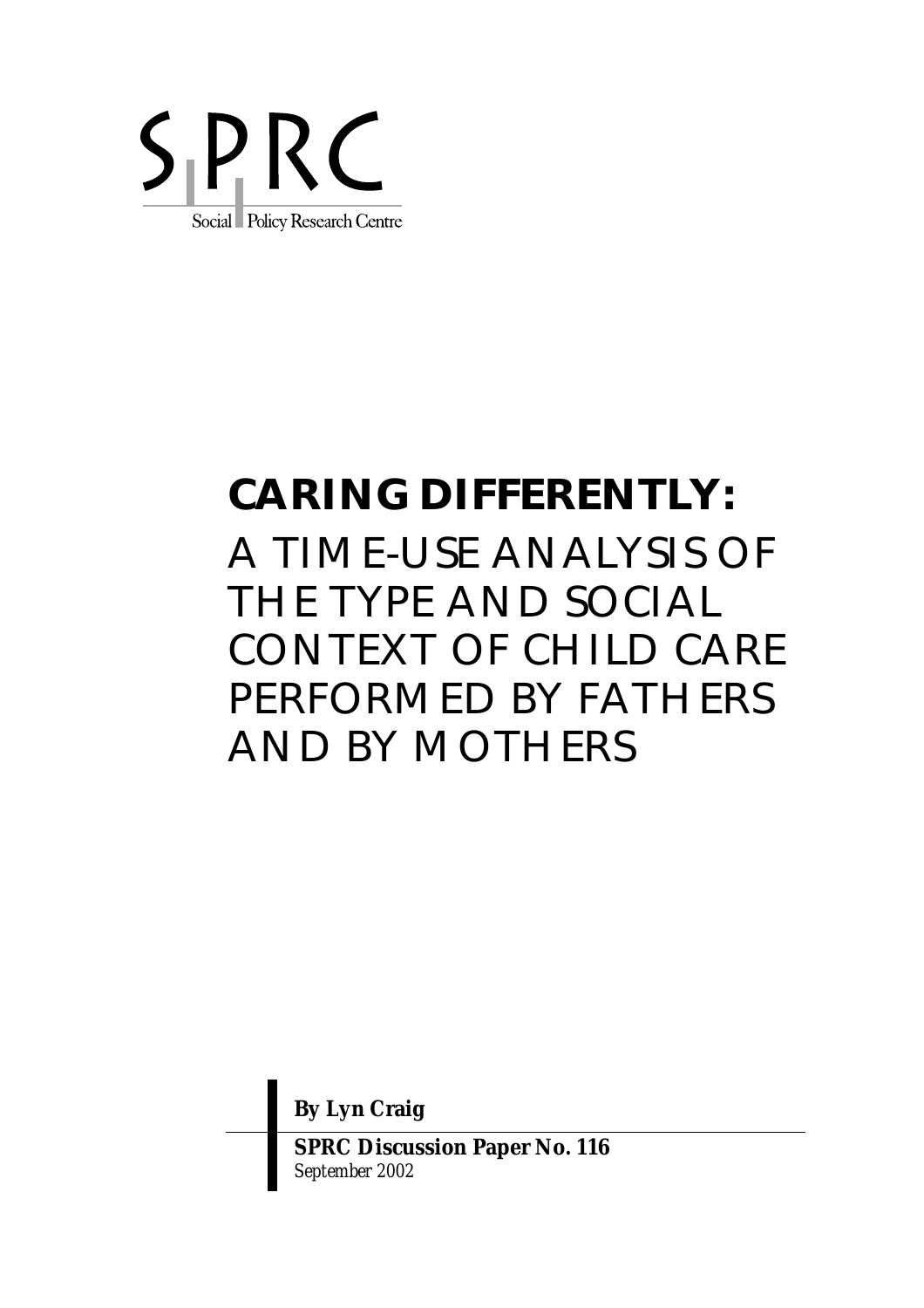Published by The Social Policy Research Centre University of New South Wales Sydney NSW 2052 Australia © SPRC 2002

All rights reserved. No part of this publication may be reproduced, stored in a retrieval system, or transmitted, in any form or by any means without the prior permission of the SPRC. For any information about the Centre's publication, please contact:

Publications Social Policy Research Centre University of New South Wales Sydney, NSW, 2052, Australia. Phone: +61 (2) 9385-7800 Fax: +61 (2) 9385-7838 Email: sprcpub@unsw.edu.au Website: www.sprc.unsw.edu.au

Social Policy Research Centre Discussion Papers are a means of publishing selected results from the Centre's research, work commissioned by the Centre or research by visitors to the Centre, for discussion and comment in the research community and/or welfare sector before more formal publication.

As with all the Centre's publications, the views expressed in this discussion paper do not reflect any official position on behalf of the Centre.

Natasha Posner Editor

Corrersponding Author: Lyn Craig, School of Social Science and Policy, and SPRC, University of New South Wales, Sydney 2052, E-mail: lcraig@unsw.edu.au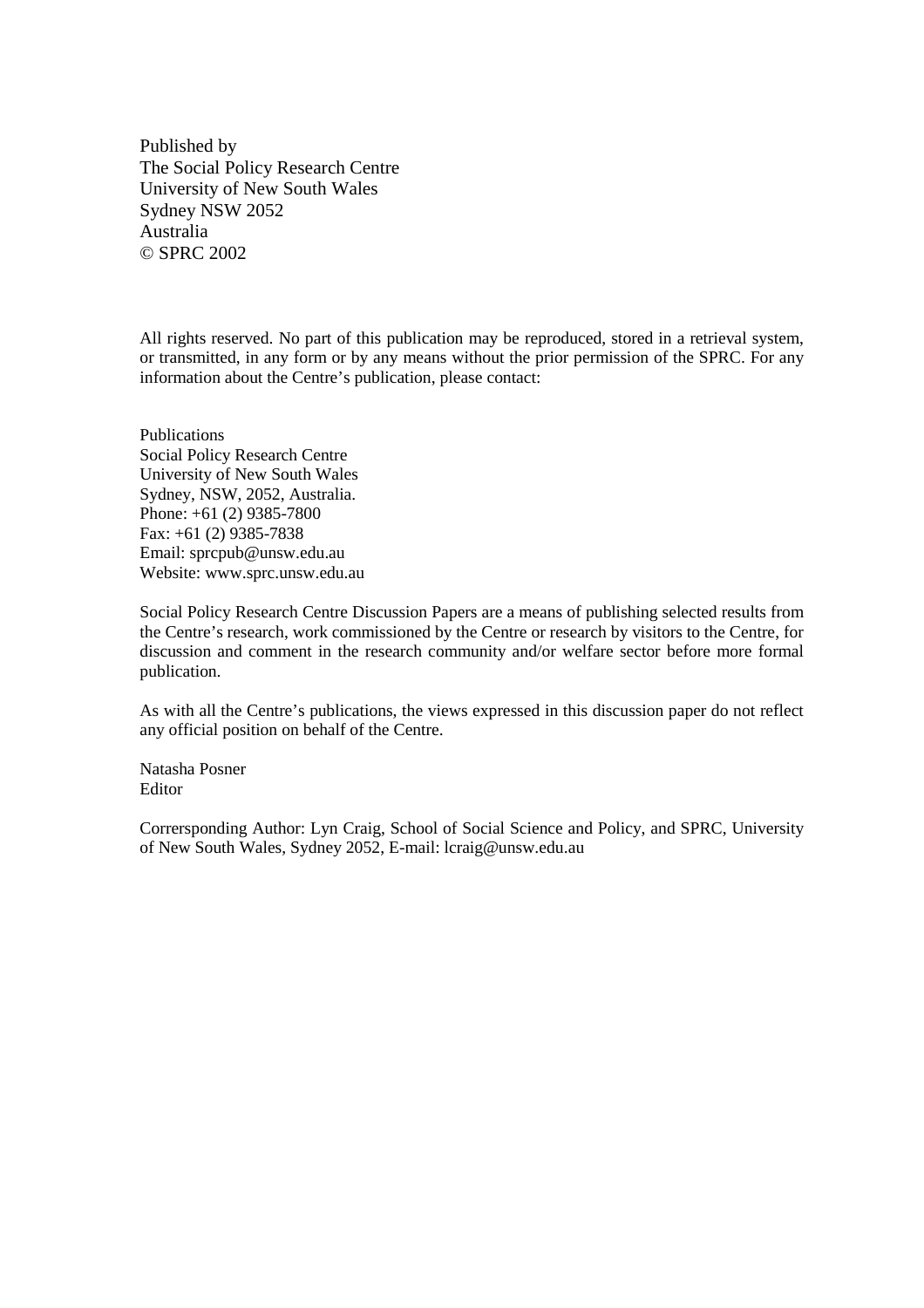

# **CARING DIFFERENTLY**

# A TIME-USE ANALYSIS OF THE TYPE AND SOCIAL CONTEXT OF CHILD CARE PERFORMED BY FATHERS AND BY MOTHERS

LYN CRAIG

ISSN 1446 4179

ISBN 0 7334 1966 6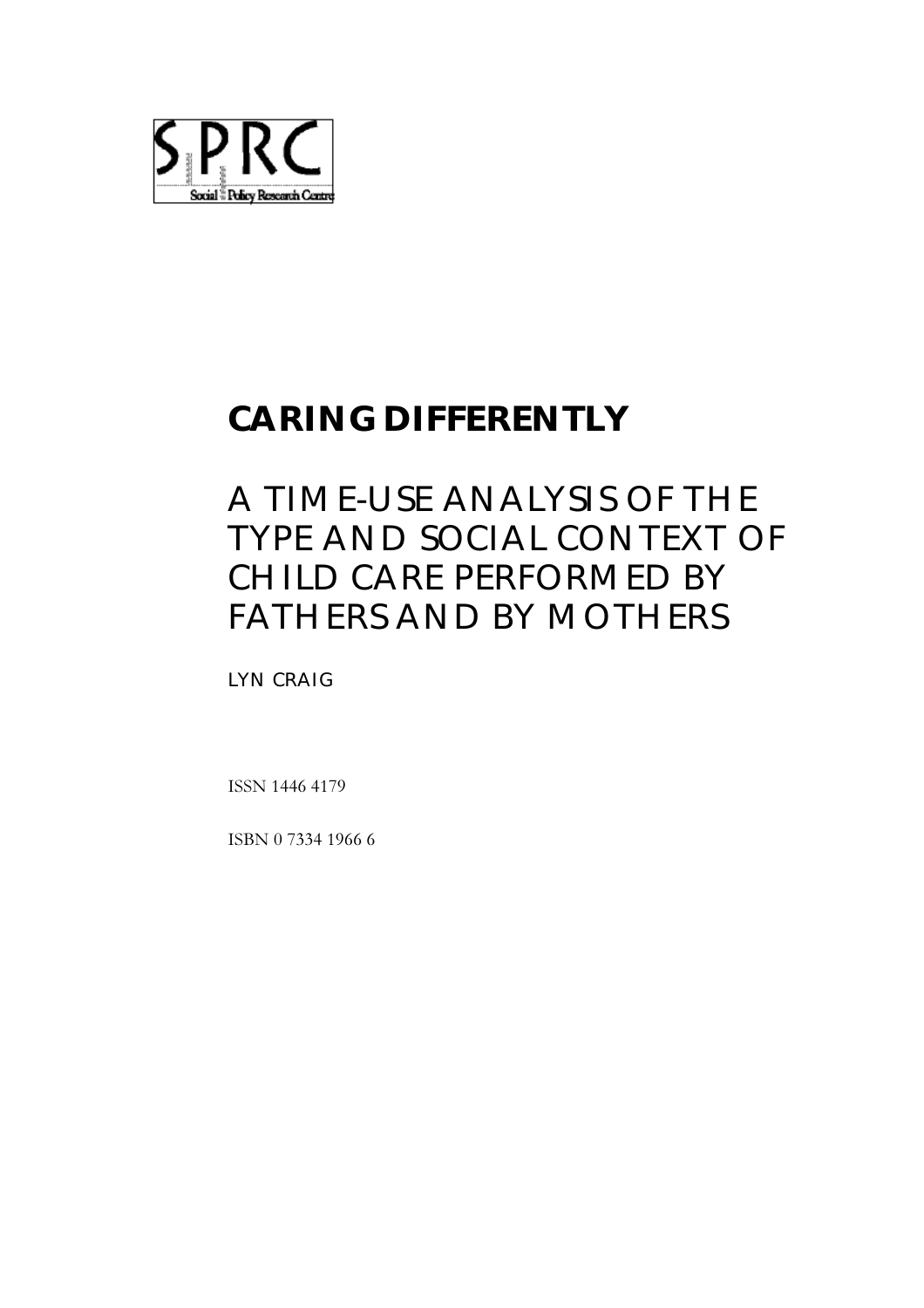# **Abstract**

This paper analyses the 1992 Time Use Survey by the Australian Bureau of Statistics in order to compare contextual aspects of time spent with children by mothers and by fathers. The research finds that when mothers are with children they are more likely to be in sole charge, to perform onerous or routine tasks, and to do other activities at the same time, than are fathers. The paper argues that these findings imply that the experience of child care is qualitatively different for men and women.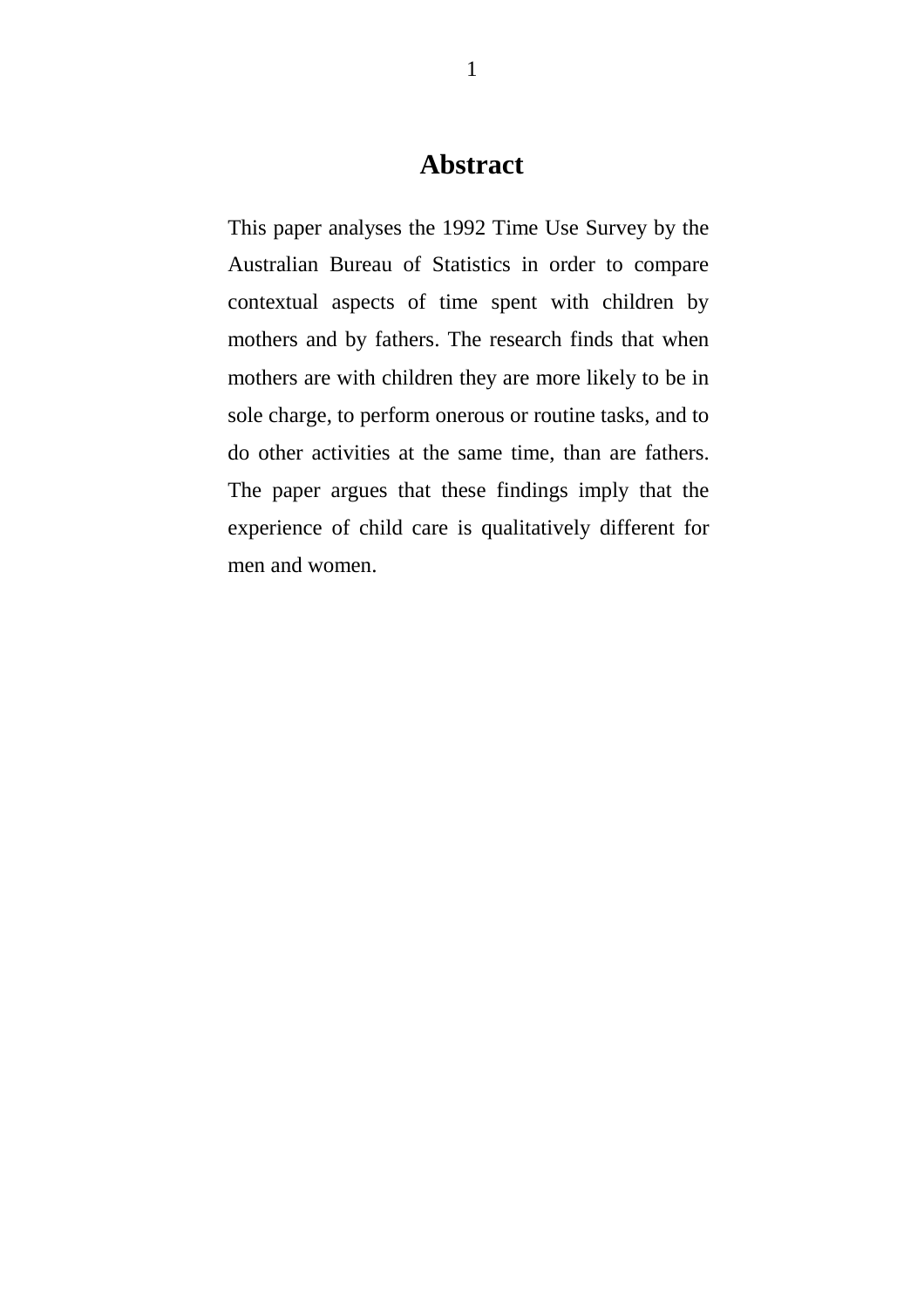## **1 Background**

In the western world in the last few decades, women have entered the workforce in increasing numbers. In Australia, female work force participation rates stand at about 65 per cent (Bittman, 1998 16; Gray and Chapman, 2001; Shaver, 1995) Motherhood is no longer a barrier to employment. Over 60 per cent of women in paid work have children under 14 at home (Pocock, 1995: 103).

The principle of gender equity is being increasingly incorporated into employment conditions and social policy (Cass, 1995; Shaver, 1995). Implicit in gender-neutral social policies is an assumption of a more flexible and potentially more equal marital partnership (Cass, 1995; O'Connor, Orlaff, and Shaver, 1999; Shaver, 1995). It was widely expected that as women took up paid work outside the home, men would take up unpaid work within the home (McMahon, 1999: 11). This expectation has proved unfounded. Studies of the division of domestic labour show that women continue to do the great bulk of unpaid work (Baxter, 1993; Bittman, 1992; Bittman and Matheson, 1996; Dempsey, 1997; Gershuny and Brice, 1994; Hochschild, 1989; Pahl, 1984; Robinson and Godbey, 1997; Schor, 1991; Shelton, 1992).

#### **Time Use Methodology**

Investigation into domestic labour relies on the methodology of time use. Domestic labour is economically uncounted, allowing the time and work it requires to be obscured (Bittman and Pixley, 1997; Cass, 1995; Folbre, 1994; Hochschild, 1989; Oakley, 1981; Schor, 1991; Waring, 1988). Time use studies provide a valuable adjunct to traditional statistical information regarding income, household expenditure, employment patterns, housing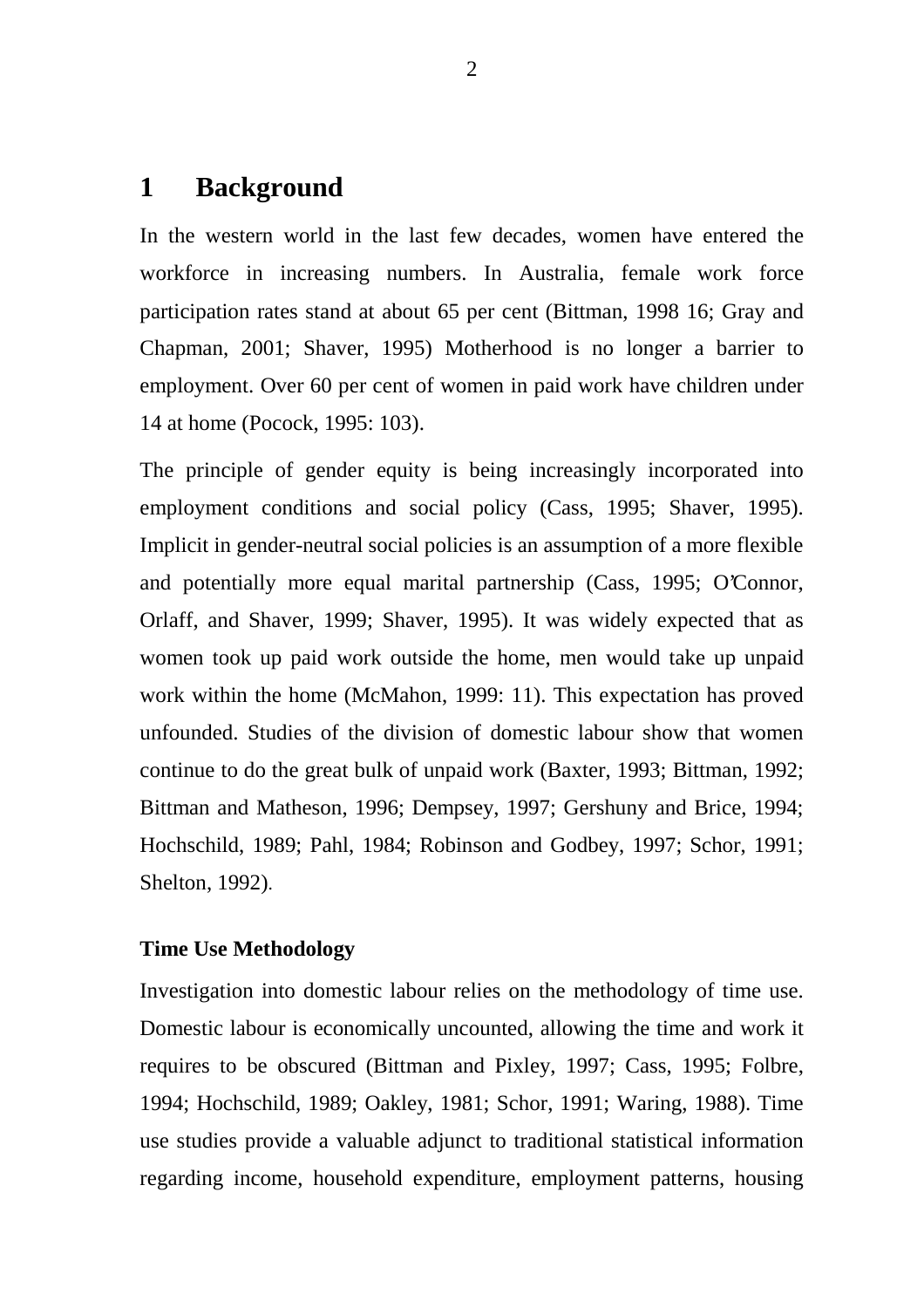and demographics. They complement other forms of data collection 'by providing the most accurate current estimates of all unpaid work and family care that takes place in society, and giving an otherwise unavailable glimpse of all the things that people do' (Robinson and Godbey, 1997: 288- 89).

#### **Criticisms of time use**

While time use studies are the best way of finding out about unpaid work, they have been criticised as providing a superficial and shallow picture of daily life (Gershuny and Sullivan, 1998). In attempting to count what has previously been overlooked, time use data has often measured what is easiest to measure: the overall time spent in each task. Although very useful in quantifying unpaid labour, it has been suggested that this perpetuation of the 'time is money' equation obscures differences in the way time is experienced by each sex (Sullivan, 1997). Simply adding women as subjects of study does not obviate masculine bias (Ferber and Nelson, 1993; Nelson, 1996). Most time use studies have not investigated the social context of activities, the duration of episodes of activity, or the combinations of different activities, which are 'crucial to the understanding of the meaning and lived experience of time' (Sullivan, 1997). For example, 'time-use in hours per week glosses over the difference between urgent and non-urgent work, and between providing help and taking responsibility' (McMahon, 1999: 19). Also, recording only the main task conceals the 'density' of activity. Child care often requires the simultaneous performance of more than one work task at a time, not just for the sake of efficiency, but because some tasks, such as cooking dinner and comforting a crying child, cannot be rescheduled (McMahon, 1999: 20). If it were done in paid employment, this higher output would be regarded as improved productivity.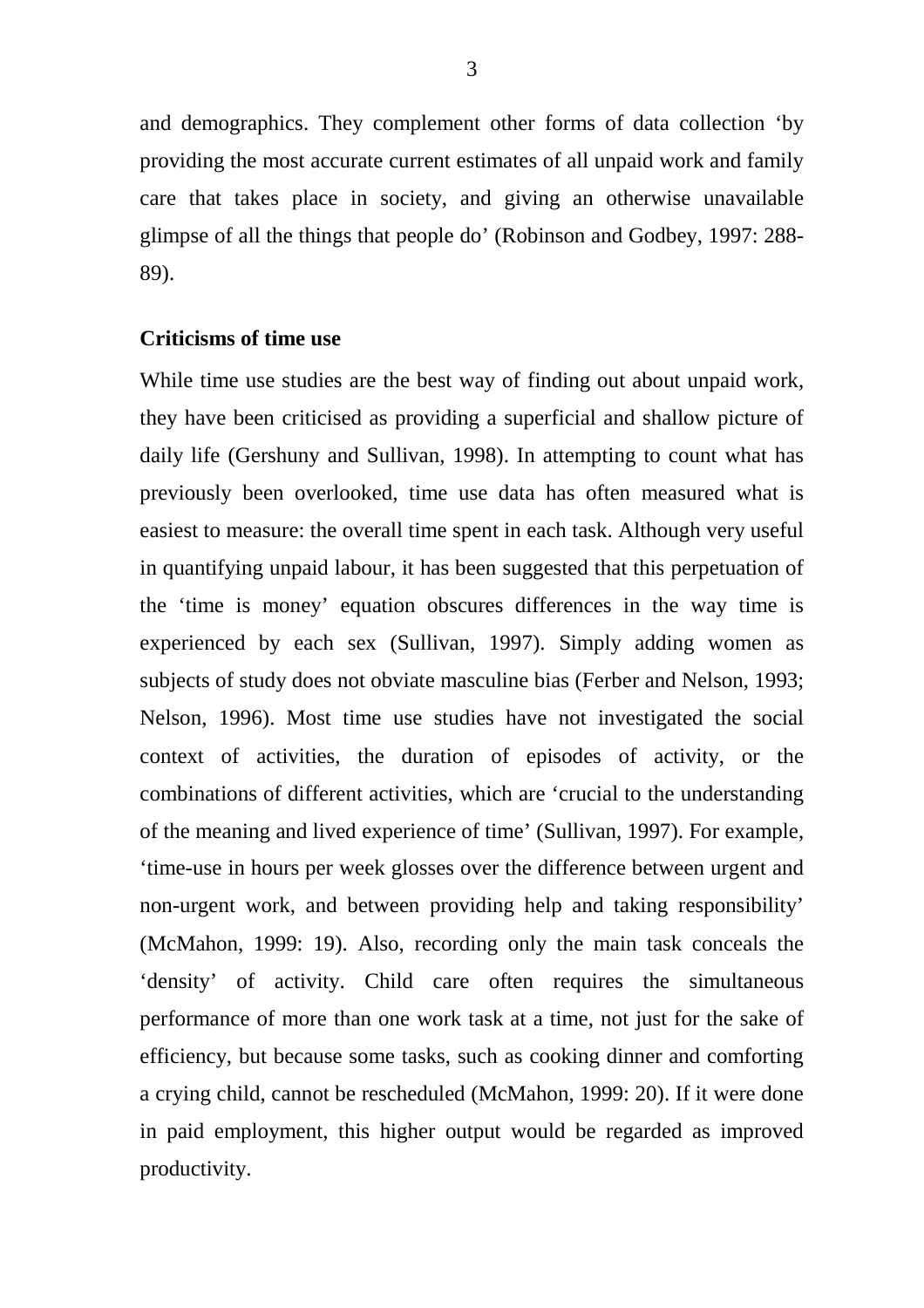There is some force in these objections to time use study. However, these faults can be ameliorated by seeking contextual information, and by examining that information more fully (Gershuny and Sullivan, 1998). Time diaries improve on previous methods of time use analysis such as retrospective estimates of time use (Robinson and Godbey, 1997), and more recent surveys have asked for information on simultaneous activities and social context.

#### **Previous studies**

Studies incorporating these improvements have been able to use the quantitative method of time use to reveal qualitative differences in the demands of household tasks performed by men and by women. They have been able to build on previous research that shows differences in the amount of domestic labour by identifying differences in the circumstances or manner in which it is performed. Male tasks are disproportionately those such as lawn mowing which can be done at the man's discretion, whereas women's are typically those such as cooking, which must be done at a particular time (Baxter, 1993; Bittman and Matheson, 1996; Dempsey, 1997; McMahon, 1999). Further, even when both partners participate in an activity such as laundry, men are more likely to assist than to manage the whole job. There is a difference between having full responsibility for a job, and giving occasional help. 'The superintendence of a household, even when in other respects not laborious, is extremely onerous to the thoughts' (Mill in Pujol, 1992: 29). The role of helper is far less demanding. It has been found that in many cases male help with domestic labour is not obligatory and routine, but a matter of choice (McMahon, 1999: 19). Men may help with tasks, but the 'job' remains the woman's responsibility. If she cannot elicit assistance, she must do it herself (Dempsey, 1997).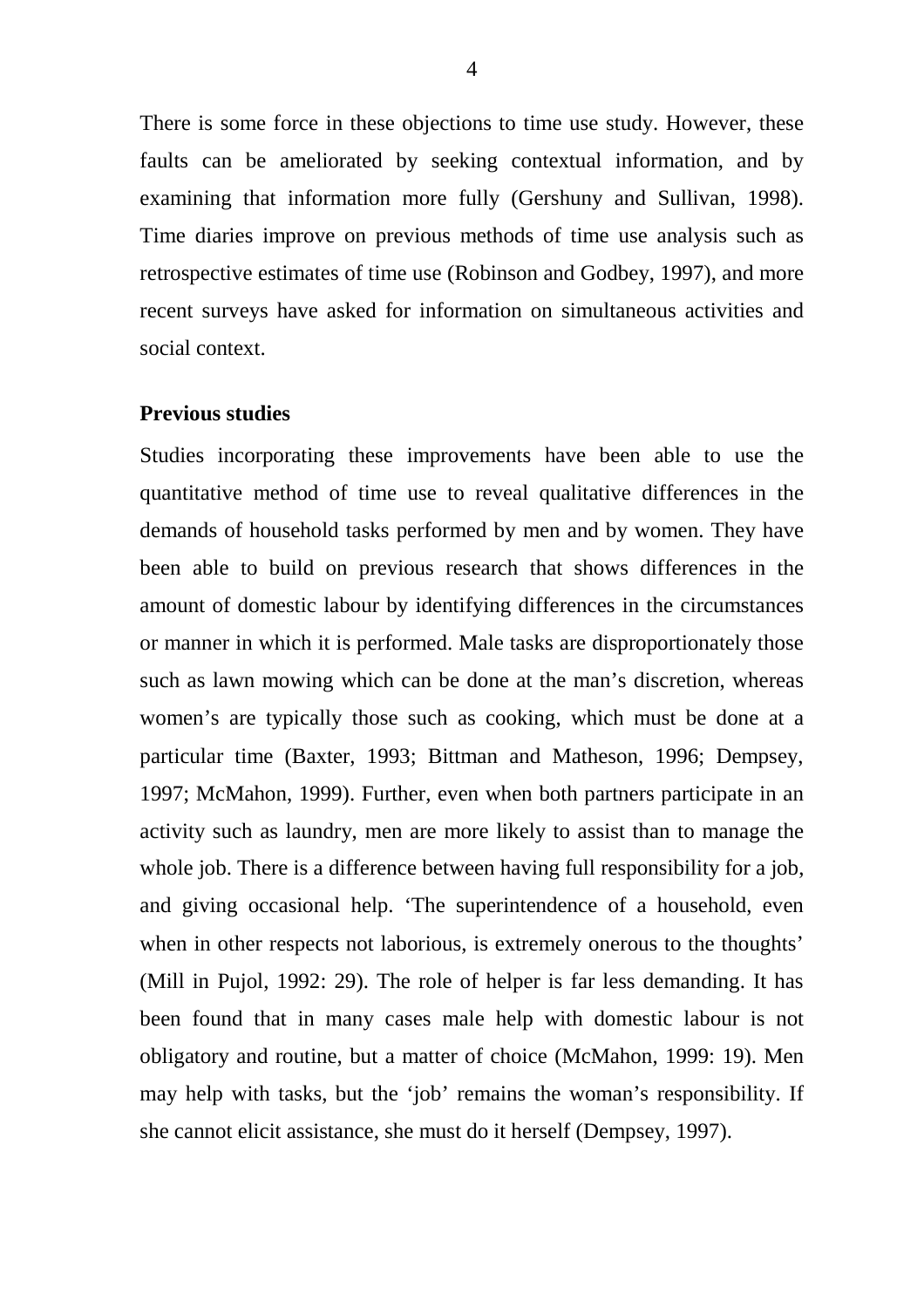#### **Parenting**

Despite the lack of equity in domestic labour, many continue to predict or advocate more active male involvement in parenting (Cass, 1995; Folbre, 1994; Neave, 1995; Tapper, 1990). There is evidence that men want to spend more time with their children (Russell et al., 1999). In a development reminiscent of the discourse on motherhood in the mid-1950s, experts are advocating more direct paternal involvement (see for example Biddulph, 1988; Biddulph, 1994). The concept of 'father hunger' has joined 'maternal deprivation' in the public discourse on the needs of children (Gunn, 1999). The benefits to children of paternal involvement are asserted, as is the potential for male liberation. There has been a surge of books written by fathers about their parenting experiences (McMahon, 1999: 116-49).

Involvement in fatherhood, however, does not seem expected to match involvement in motherhood. Most of the recent personal accounts of fatherhood that emphasise the emotional benefits to fathers and children do not depict situations in which men are the primary care givers (McMahon, 1999: 146). There does not seem to be a view that the need of children for their fathers will only be satisfied by the full time care that remains the social ideal of motherhood. This appears to mirror the situation with regard to domestic labour, where an unequal contribution by men is often regarded by couples as fair (Bittman and Pixley, 1997; Dempsey, 1997) and raises the question as to whether other aspects of parents' time with children also differ on sex lines.

It is established that fathers spend considerably less time in child care than do mothers (Bittman and Pixley, 1997; Craig, 1999). This study seeks to use time use study to investigate whether parental care is also subject to qualitative differences in type and context according to sex.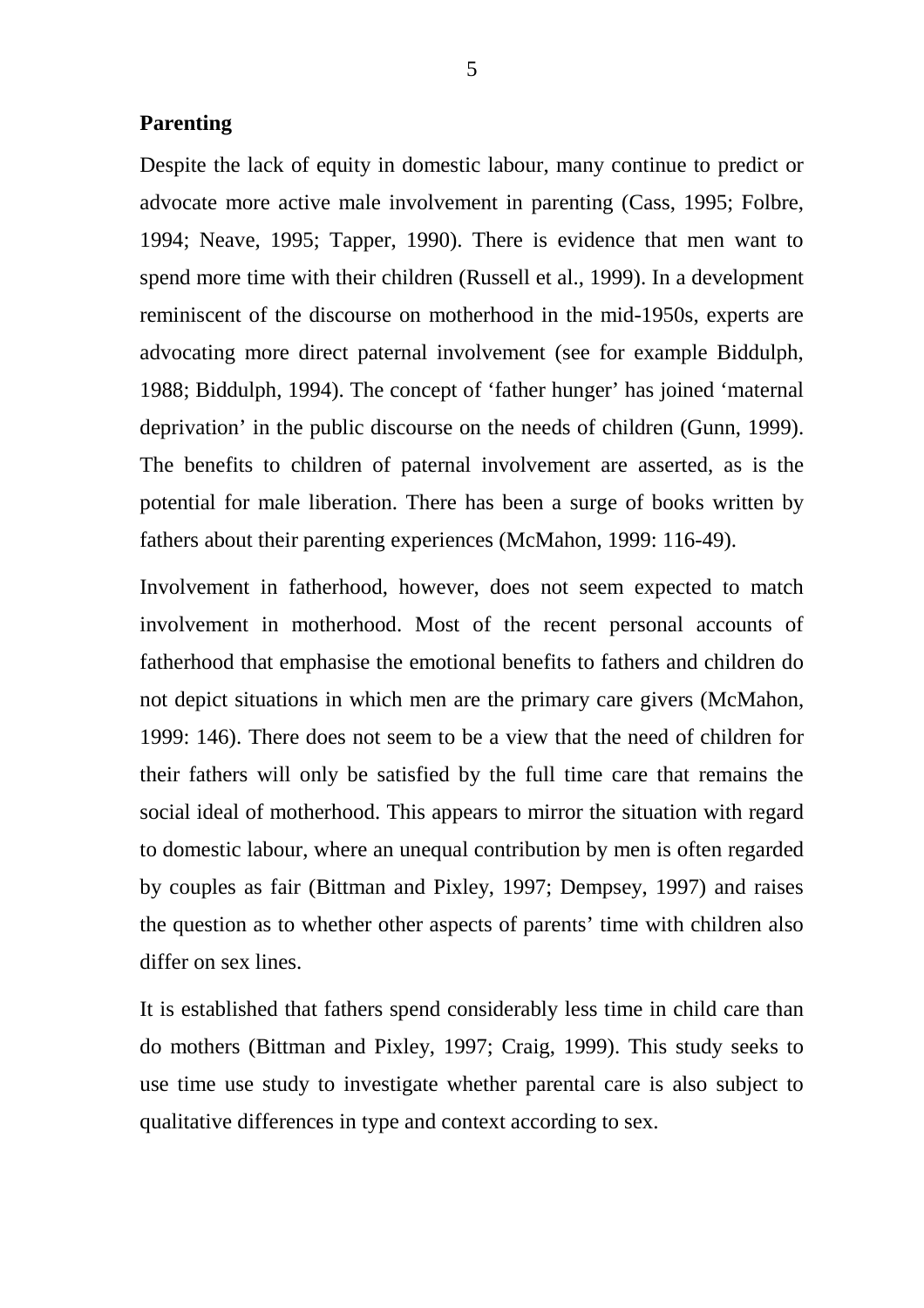## **2 The 1992 Time Use Survey**

This paper presents the results of a secondary analysis of the 1992 Time Use Survey data collected by the Australian Bureau of Statistics. This survey selected a national sample of 4950 randomly chosen households. All those aged over 15 years in the selected households completed a time use diary that recorded all activities of more than five minutes duration.

The 1992 survey provided one column for respondents to record their main activity, and another column to record other activities undertaken simultaneously. Main activities are referred to as 'primary activities' and activities done at the same time are called 'secondary activities'. It also asked respondents to record who was with them at the time of each activity.

There were 990 activities, divided into ten broad categories: labour force activities, domestic activities, child care, purchasing goods and services, sleeping, eating and personal care, education, voluntary work and communication, social life and entertainment, passive leisure and active leisure.

The focus of this paper is on those aspects of the 1992 Time Use data that show the way in which the labour of parenthood is divided, and the social context in which mothers and fathers conduct child care. It seeks to answer a number of questions:

### **Do men have more discretion as to when to be with children than women do?**

This study investigates whether the more discretionary tasks of child care, such as playing, are divided differently between the sexes.

The research required the creation of new variables which subdivide child care into seven categories: physical care, care of sick children, teaching, helping or reprimanding, playing with children, passive child care, communication associated with children, and travel for or with children.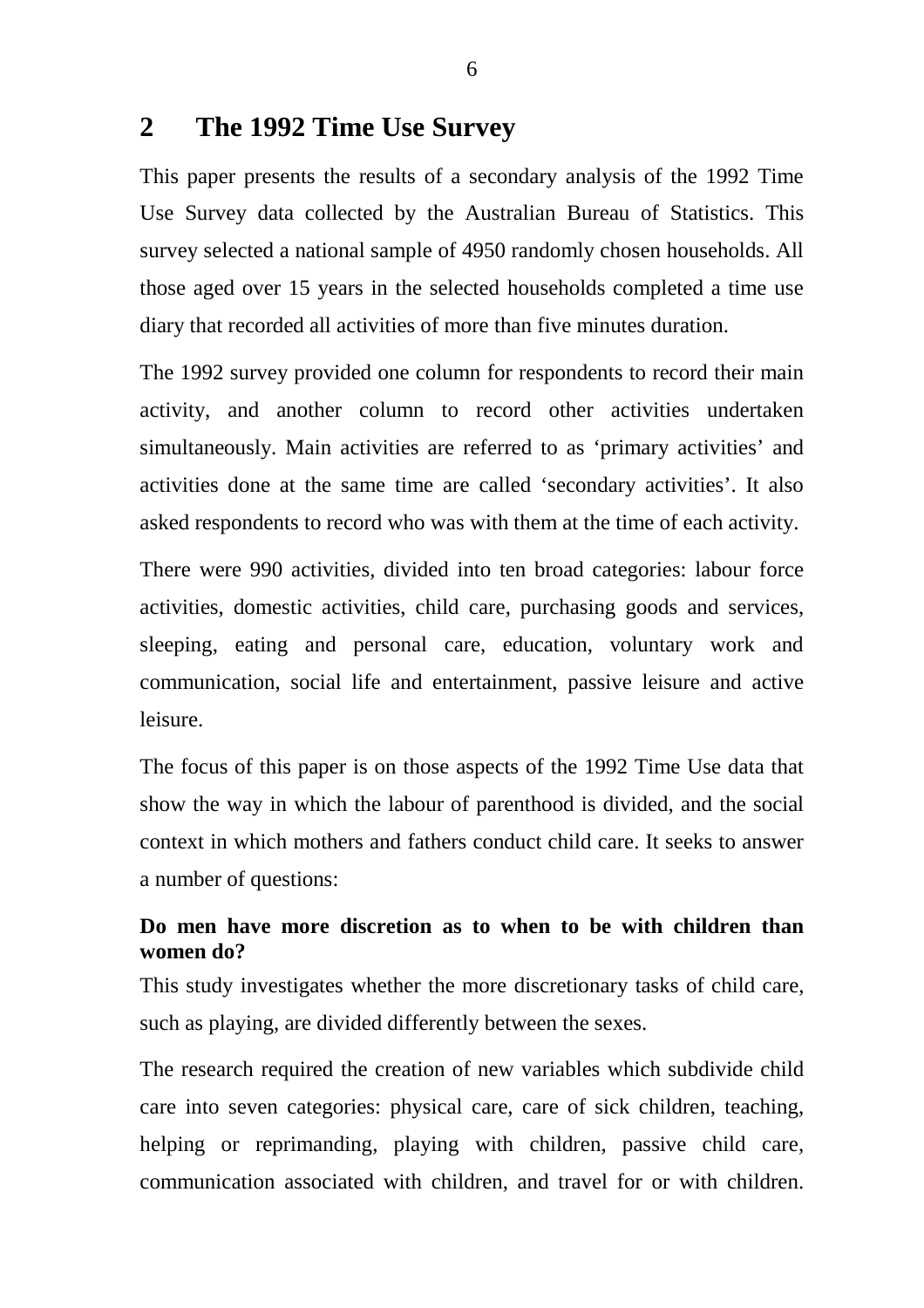The study calculates the time spent in these subcategories, including secondary activity, by mothers and by fathers.

## **Do men have more choice about which child care tasks they do than women have?**

Time with children can be enormously pleasurable. It has been suggested that men may be 'skimming off the cream' by spending a disproportionate amount of the time they are with children in activities involving play (Saracens in McMahon, 1999: 21). An earlier study argued that

> Fathers only really compete with mothers for the pleasure of being able to play, read or talk to their children. Most of the irksome tasks of child care are pretty well exclusively left to their wives (Bittman, 1992: 46).

This study analyses the categories of child care outlined above to see how the pleasant aspects of child care are divided between the sexes.

#### **Do women do more tasks simultaneously with child care than men do?**

Child care is easier when other tasks do not intervene. This study looked at whether women do more tasks simultaneously with child care than men do, and what those tasks are. It compares by sex the amount and type of secondary activity being done when child care is recorded as a primary activity.

#### **Does the social context of child care differ for men and women? Are fathers able to regard time with children as optional because mothers cannot?**

In addition to the active labour involved in child care, someone must be with young children at all times or arrange a replacement. If this is disproportionately the responsibility of one parent, they will have less freedom of movement than their partner.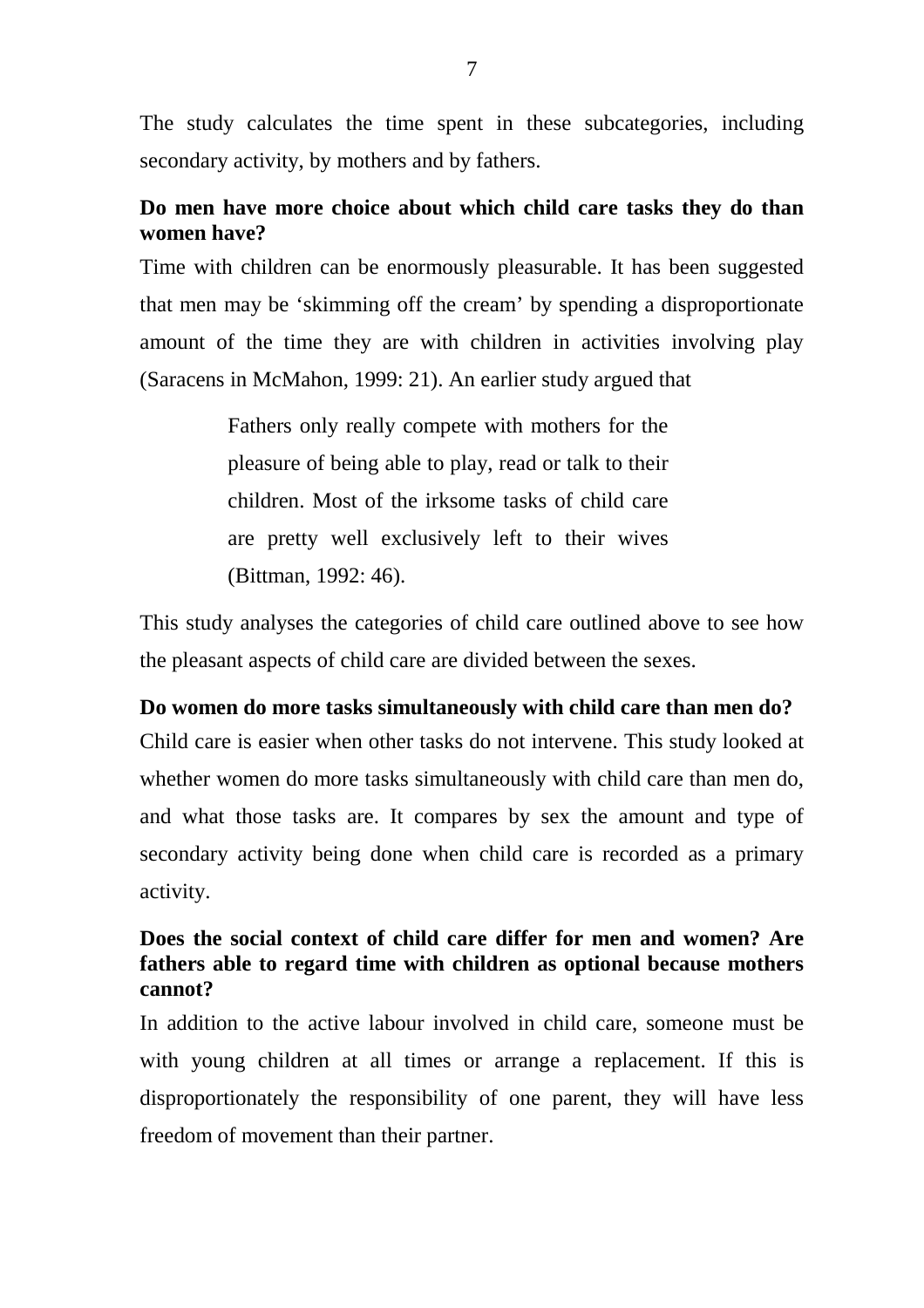Research into domestic labour suggests that if one partner does most of their time in a particular task whilst their spouse is present, it is likely to mean that the spouse has primary responsibility for that task (Sullivan, 1997). So it is of interest to see if there are differences between mothers and fathers in the amount of child care that is conducted in isolation. If someone else is present, the tasks can be divided more readily and responsibility shared. Also, a parent who is rarely in sole charge of children is likely to remain a 'helper' when they are present.

In order to establish which parent retains the main responsibility for child care, this study compared the amount and proportion of time that mothers and fathers spend in any activity with children aged 0-11 years, and the amount of time they spend alone with children aged 0-11 years. It also compares the amount and proportion of time their spouse is present when they are engaged in child care of children up to the age of 15 years. These age parameters were chosen to accord with the coding categories in the 1992 Time Use Survey.

The study compared these variables by sex across employment type, age of the youngest child in the household, and the number of children in the household, to see whether and how these factors influenced the responsibility for and relative isolation of child care.

#### **Data**

The 1992 Time Use Survey data were in three separate data sets. The first contained data on households. The second contained a record of on all activities of five or more minutes duration for each of the individuals surveyed. The third data set provided a record of two representative 24-hour periods of time use by each person. This gave extensive personal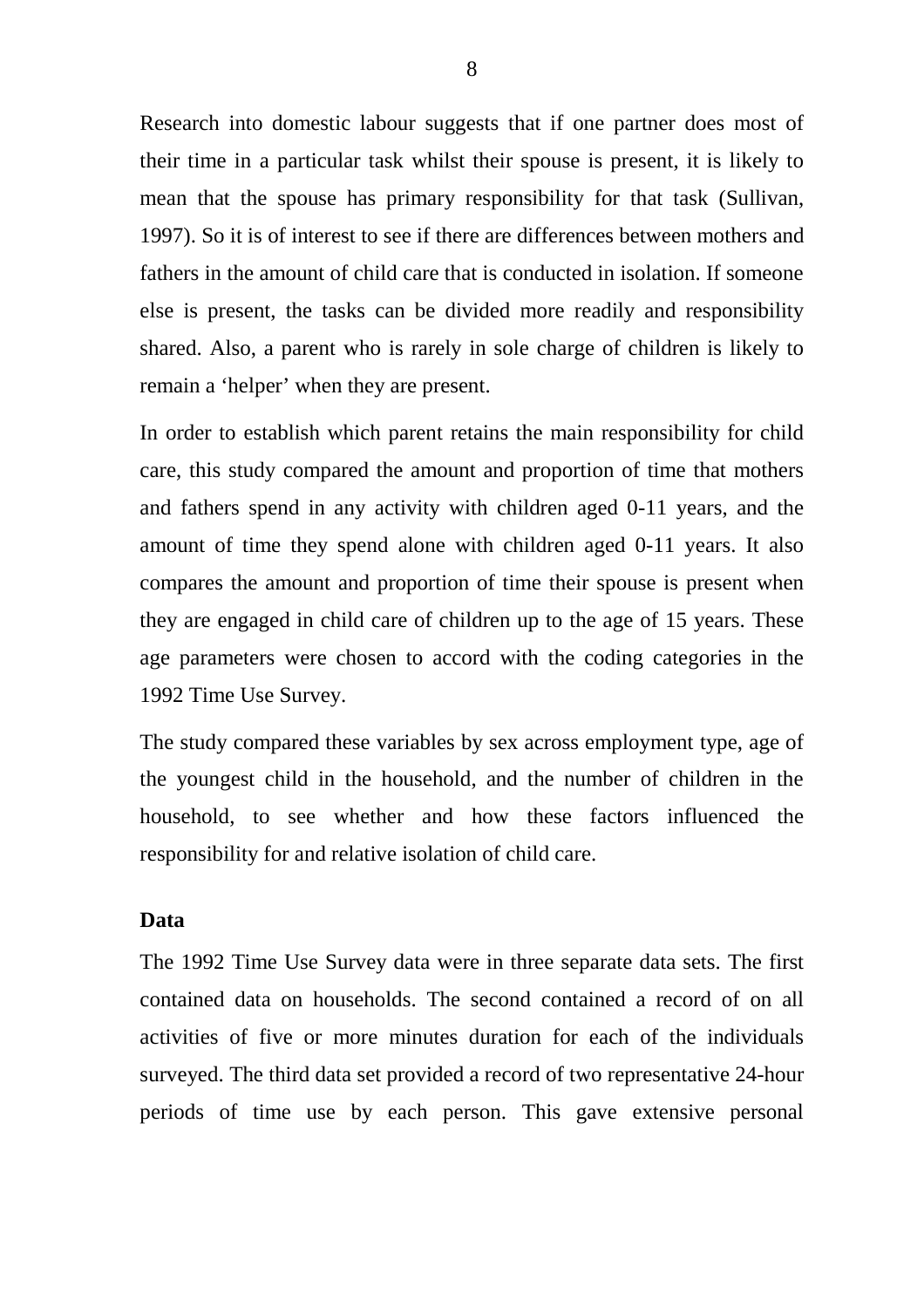demographic details and showed the total time they spent in primary activity in each broad activity category on each of the days surveyed.<sup>1</sup>

#### **Sample**

In this analysis, the household type 'married or de facto couple with children under 15 only' is compared with the household type 'married or de facto couple only'. The first group, 'parents', provide a sample of 2783. Their ages range from 19 to 68 years. Married or de facto couples were chosen as the units of analysis because they allow the clearest sex comparison. The control group is also of married or de facto couples only, in order that the strong effects of coupledom on time use patterns (Baxter, 1993; Bittman, Meagher and Matheson, 1998; Dempsey, 1997) do not obscure time use patterns of relevance to parenthood. To further ensure a meaningful comparison, the 'non-parents' group (N=2615) excluded those falling outside the age parameters found in the 'parent' sample.

#### **Variables**

 $\overline{a}$ 

Because the 1992 time use data had not been previously used to analyse secondary activity and the social context of child care, few of the existing activity variables on the 'person file' were of relevance. It was therefore necessary to conceptualise and create new variables original to this research.

Each new variable was created by calculating the duration of all episodes recorded on the 'activity' file in the combinations that were of interest to this study. To make variables that included both primary and secondary activity, the amount of time recorded as a primary activity or as a secondary activity in each activity of interest was totalled. The duration of any overlap

<sup>1</sup> For a copy of the survey and time diaries and full coding see 1992 Time Use Survey Australia Users Guide, Australian Bureau of Statistics.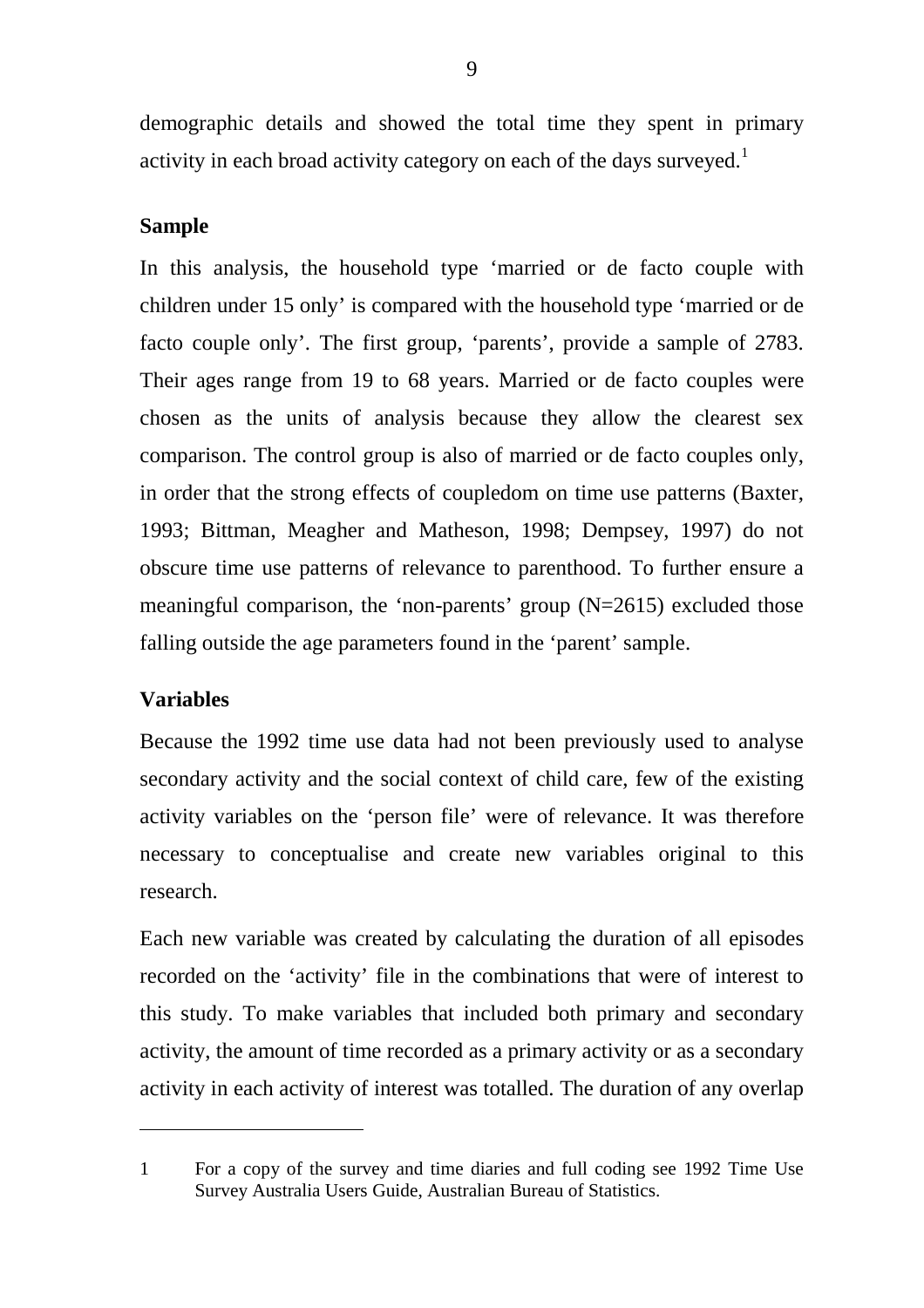in which the same activity was conducted simultaneously as both a primary and secondary activity was calculated. To avoid double counting this period was included once only.

The social context of child care was established by calculating the total length of episodes that a respondent spent in any activity, primary or secondary, while also recording that they were with children aged 0-11 years, and whether their spouse was present.

To establish what was being done at the same time as child care, it was necessary to calculate the duration of episodes of secondary activity in each activity category, while child care was recorded as a primary activity.

Proportion variables were calculated by dividing the total of the variable of interest, for example 'total child care' into the sub-variable of interest, for example 'total child care with spouse present'.

#### **Working Datafile and Data Presentation**

Each new variable of interest was transferred into a new file and then merged into a working 'person file' which contained the sample for this analysis. This process was repeated for each variable, and a database that provided a record of the characteristics of each person in the sample and details of their time use on two representative 24-hour periods was created. The statistical analysis used SPSS 6.1.

Data are presented in the form of descriptive statistics, comparing mean time in minutes per day, or proportions of time spent in different types of activity. Full tables are included in Appendix 1. In the tables, time appears in mean minutes per day. These figures are converted into hours per day when they are discussed in the text*.* Some comparisons are presented as graphs in the body of the text.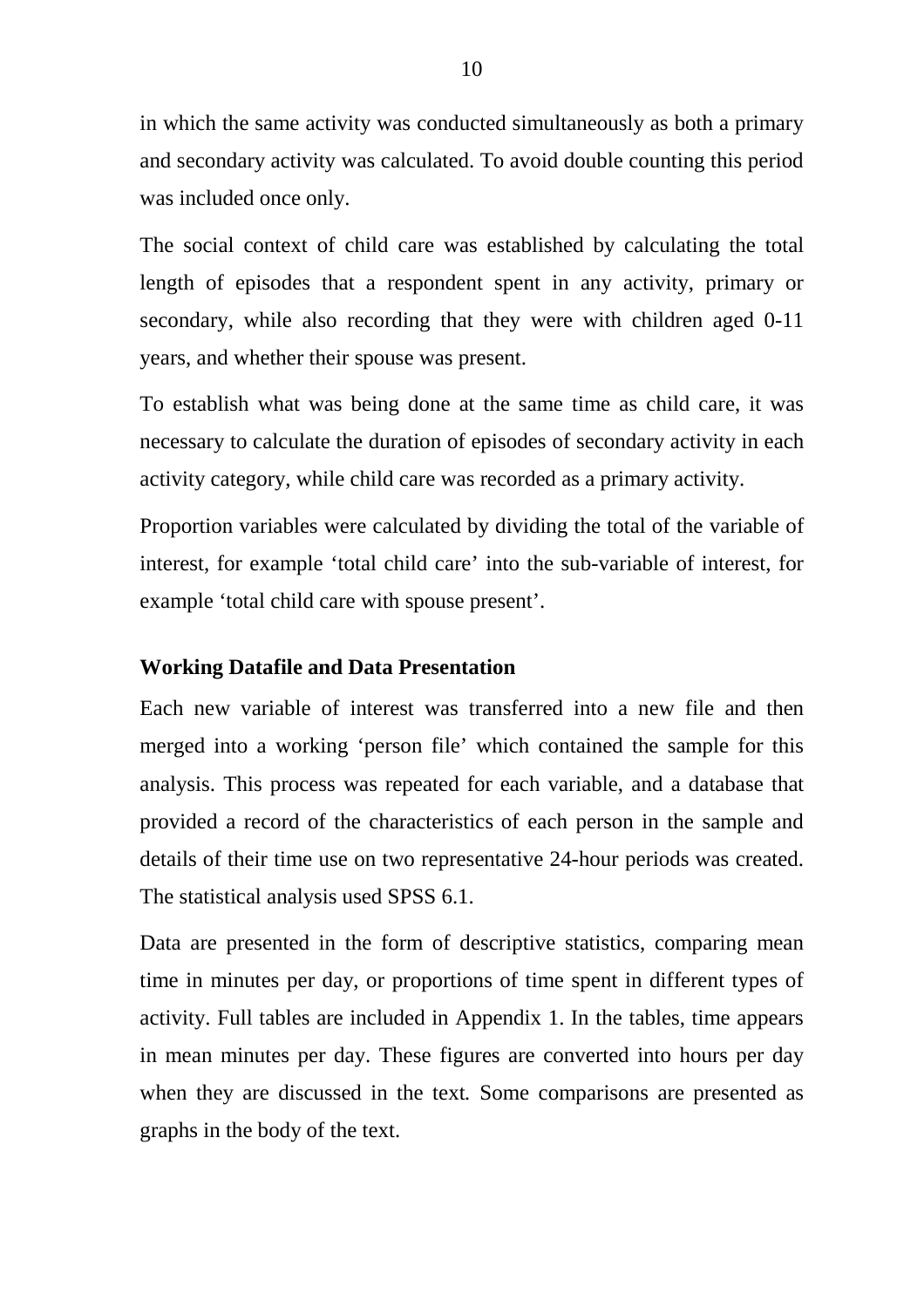# **3 Findings**

### **Comparison of types of child care done by mothers and by fathers**

For this analysis, child care is divided into seven categories as outlined above. Table A1 compares time spent in minutes per day in each of the child care categories, averaged over seven days and including both primary and secondary activity, by fathers and by mothers.

Both the amount of child care and the type of care given differ on sex lines. Mothers average 2 1/2 waking hours a day in passive child care, 2 hours 6 minutes a day in physical child care, 1 1/2 hours a day in playing with children, and 19 minutes a day in travelling for child-related purposes. Child-related communication, caring for sick children and teaching, guiding or reprimanding children take three minutes, seven minutes and 11 minutes a day respectively.

Fathers average 59 minutes a day in passive child care, 32 minutes a day in physical child care, 40 minutes a day playing with their children, and seven minutes a day in travelling with or for children. Child-related communication, caring for sick children and teaching helping and reprimanding children take less than one minute, two minutes, and three minutes a day respectively.

Proportionately, 70 per cent of men's average child care is spent in either passive child care or in playing with their children, compared with 60 per cent of women's child care time.

# **Comparison of what mothers and fathers are doing at the same time as child care**

Table A2, presents the time spent in minutes per day, averaged over seven days, in each broad activity category while child care is recorded as a secondary activity, by mothers and by fathers.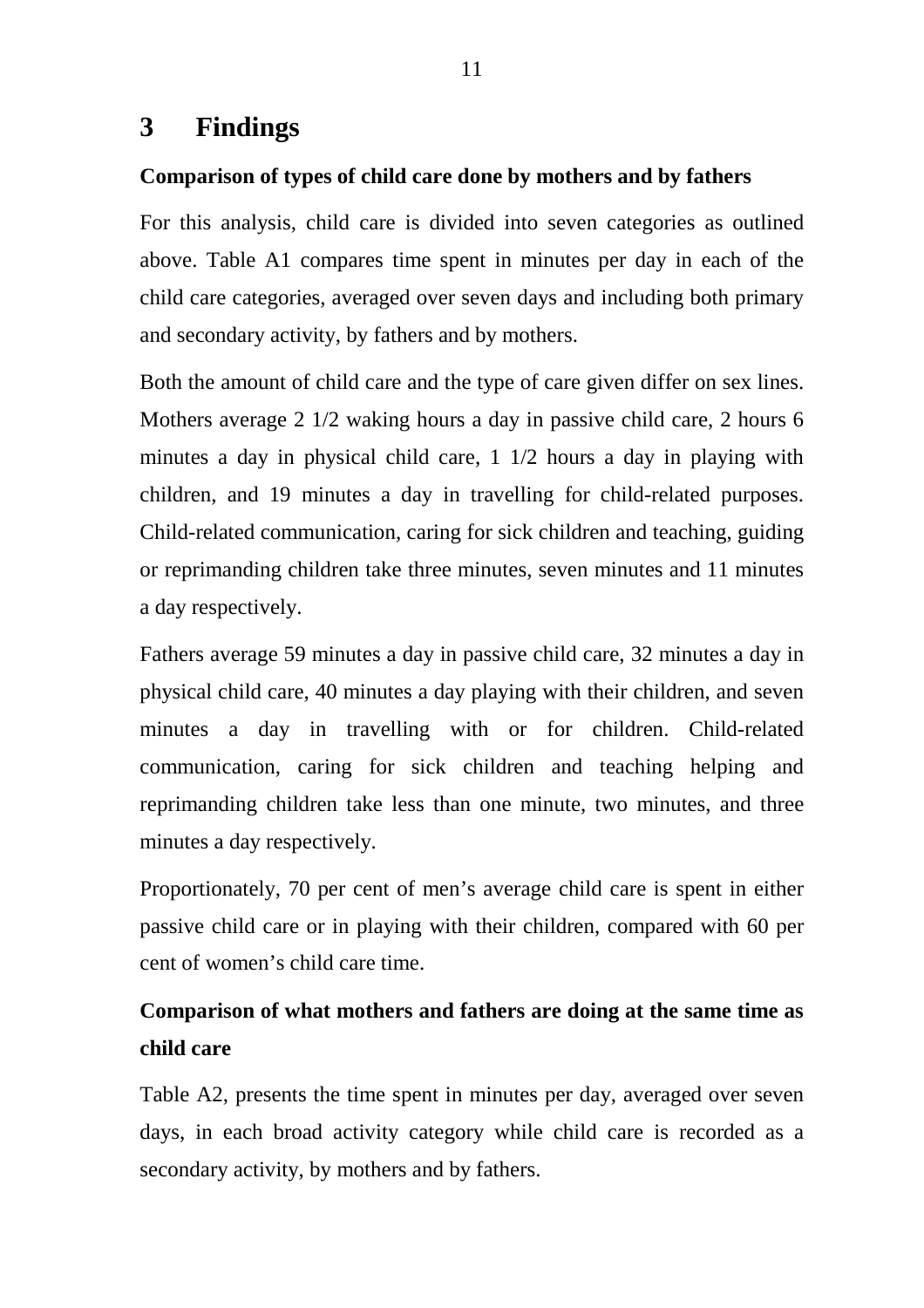Of their total waking child care of 6 hours 50 minutes a day, women do child care as a simultaneous activity for 4 hours 12 minutes a day. The activities done at the same time are domestic labour (1 hour 12 minutes), other types of child care (50 minutes), passive leisure (40 minutes), personal care excluding time asleep (31 minutes), socialising (22 minutes) and shopping (14 minutes). Fathers spend 1 1/2 hours of their total 2 hours 20 minutes waking child care a day as a simultaneous activity. The major categories recorded were passive leisure (29 minutes), domestic labour (19 minutes), and personal care (14 minutes).

For both sexes about 60 per cent of total child care time is spent in simultaneous activity. However for men a higher proportion of this time is spent with passive leisure, such as watching television, as the primary activity. If this is deducted, women spend 52 per cent of their child care time in simultaneous activity, and men spend 44 per cent.

# **Comparisons of the social context of time with children for mothers and fathers**

Tables A3 to A6 present the time spent in different social contexts, averaged over seven days, including both primary and secondary activity, by fathers and mothers as they care for children.

Both mothers and fathers spent more time in the company of their children than was recorded as child care, but mothers spent more time than fathers. Fathers spent much less time than mothers alone with children, both in total time and as a proportion of that time. Similarly, a much higher proportion of the time that fathers spent in child care was with their spouse present than was the case for mothers. Tables A3 to A6 show that; with some minor differences, this pattern was consistent across employment types, age of the youngest child and number of children in the family.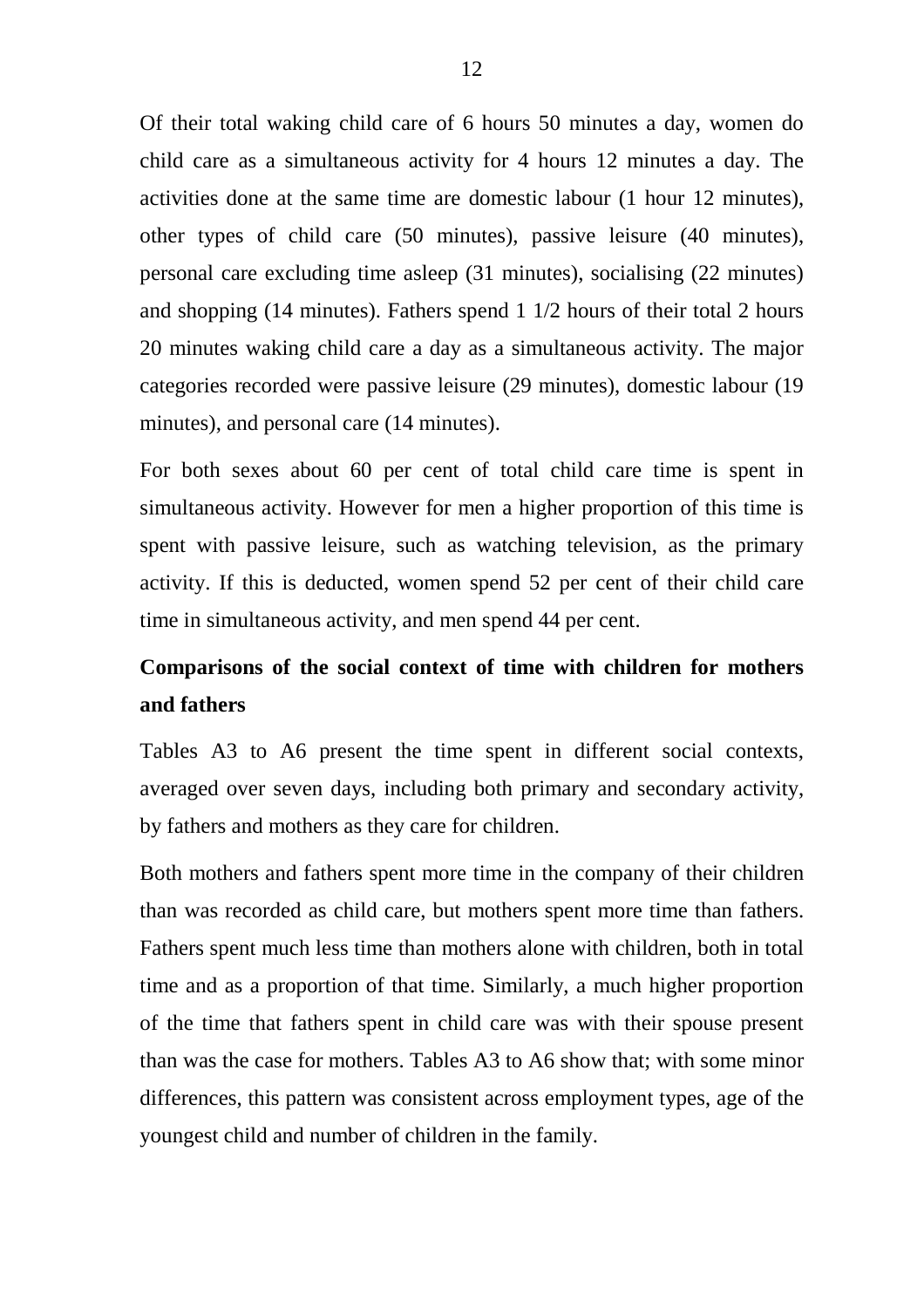**Comparison of responsibility for child care across employment types (Tables A3 and A4, Figures 1 and 2)** 

Full time employed fathers were alone with their children an average of 32 minutes a day, which was seven per cent of the total time they spent in the company of children. Of the time they spent in child care, 74 per cent was in the company of their spouse. In contrast, full time employed women were alone with children an average of two hours a day, 22 per cent of their total time with children. They spent 53 per cent of their time in child care with their spouse present.

This pattern was similar for the other employment categories, in which average male time alone with children ranged from 40 to 46 minutes a day. This represented between nine per cent and six per cent of the fathers' total time with children. The fathers averaged between 66 per cent and 74 per cent of their recorded child care with their spouse present.

There was only slightly more variation in the patterns for mothers in different types of employment. Unemployed women and those employed part time were alone with children 2 hours 50 minutes and three hours a day respectively, 26 per cent and 27 per cent of their total time with children. Although women who are not in the labour force were alone with their children for the longer period of four hours a day, at 29 per cent this represents a similar proportion of the total time. Their spouses were with them for between 44 per cent and 52 per cent of their total time in child care.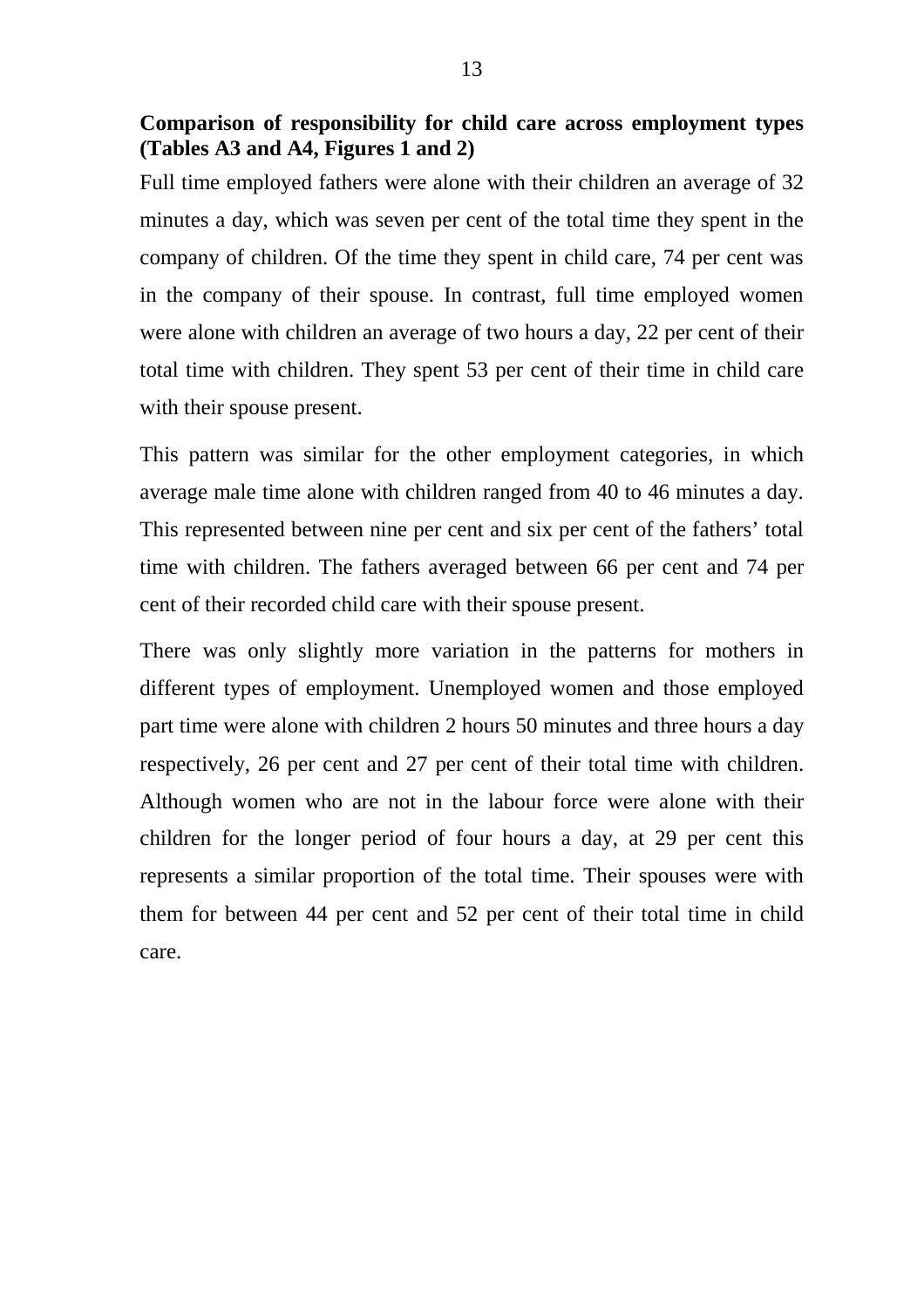

**Figure 1: Total time of parents (primary and secondary activity) alone with children by sex and employment status (N=2783)** 

Data source: 1992 Time Use Survey, Australian Bureau of Statistics

#### **Figure 2: Proportion of total child care by parents (primary and secondary activity) during which the spouse is present by sex and employment status (N=2783)**



Data source: 1992 Time Use Survey, Australian Bureau of Statistics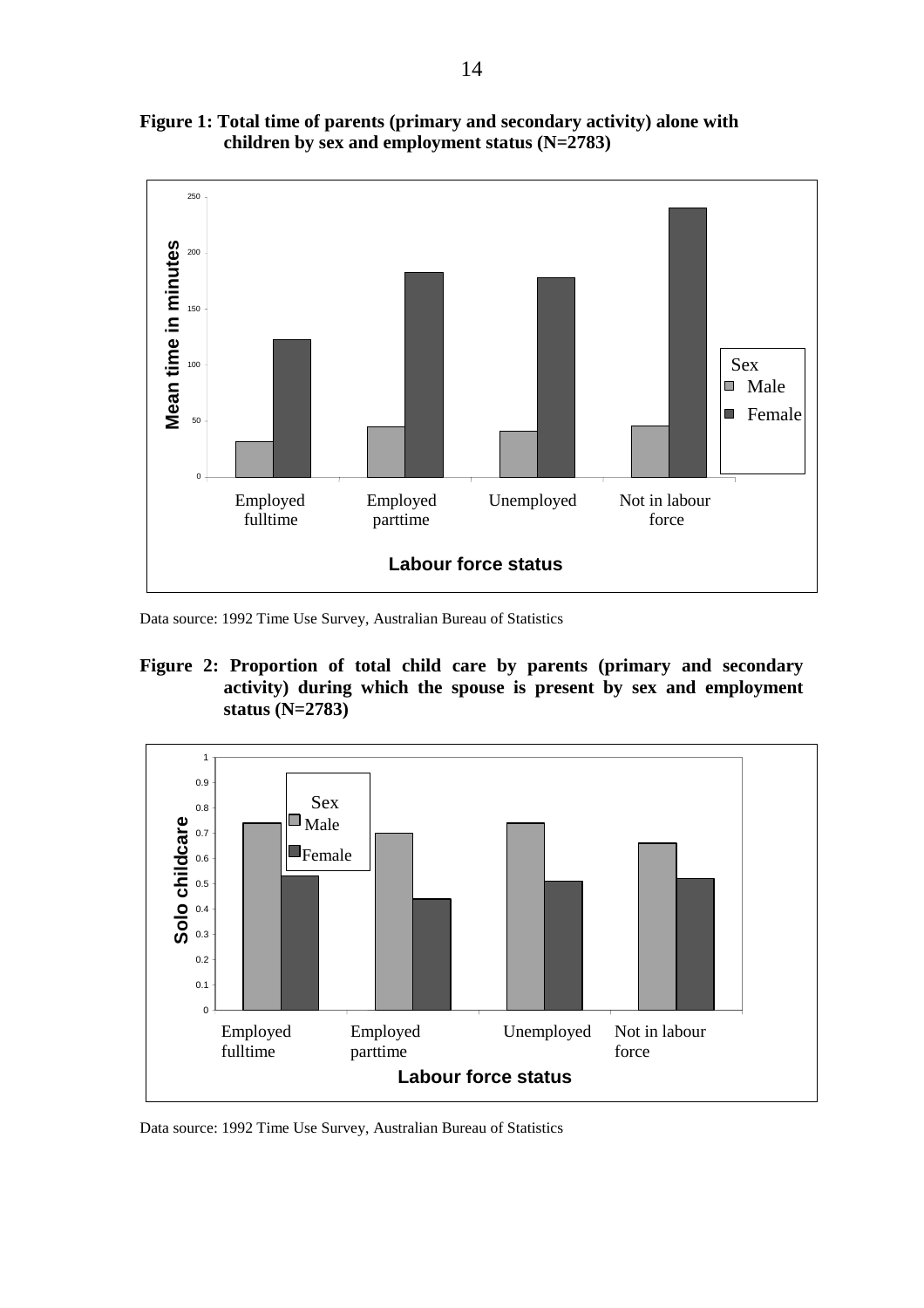**Comparison of responsibility for child care by age of the youngest child (Tables A5 and A6)** 

The younger the child, the greater is the time commitment of mothers. Mothers with a youngest child aged 0-1 years spend an average of 14 1/2 waking hours a day in their company; mothers with a youngest child of 2-4 year olds are with them 12 3/4 waking hours; and mothers of 5-9 year olds are with them for 10 hours and 12 minutes.<sup>2</sup> The proportion of time that women spend alone with children is 30-33 per cent until age five, after which there is a drop at school entry age to 20 per cent. The proportion of women's time in child care with their spouse present ranges from 52 per cent to 45 per cent, with no clear pattern related to the age of the child.

The time that fathers spend with their children is also higher the younger the child. They spend 8 1/2 hours, eight hours, and 7 hours 24 minutes in the company of their 0-1, 2-4 and 5-9 year olds respectively. However, the proportion of time fathers are alone with their children ranges between six and nine per cent and shows no clear relationship to the youngest child's age. In contrast, the proportion of the time that fathers spend in child care with their spouse present decreased steadily as their youngest children grew older, going from 81 per cent for 0-1 year olds, 72 per cent for 2-4 year olds, and 66 per cent for 5-9 year olds.

#### **Comparison of responsibility for child care by number of children in the household (Tables A7 and A8)**

For mothers, the time requirements of children increase by about an hour a day per extra child. The biggest single change in the time commitment of motherhood comes with the first child. The mothers of one child average 10 1/2 waking hours a day in their company, of which over 3 1/2 hours are

 $\overline{a}$ 

<sup>2</sup> The figures for 10-14 year olds are not comparable, as the category includes children who are older than 11 and are therefore not included in the 1992 ABS Time Use Survey coding of social context.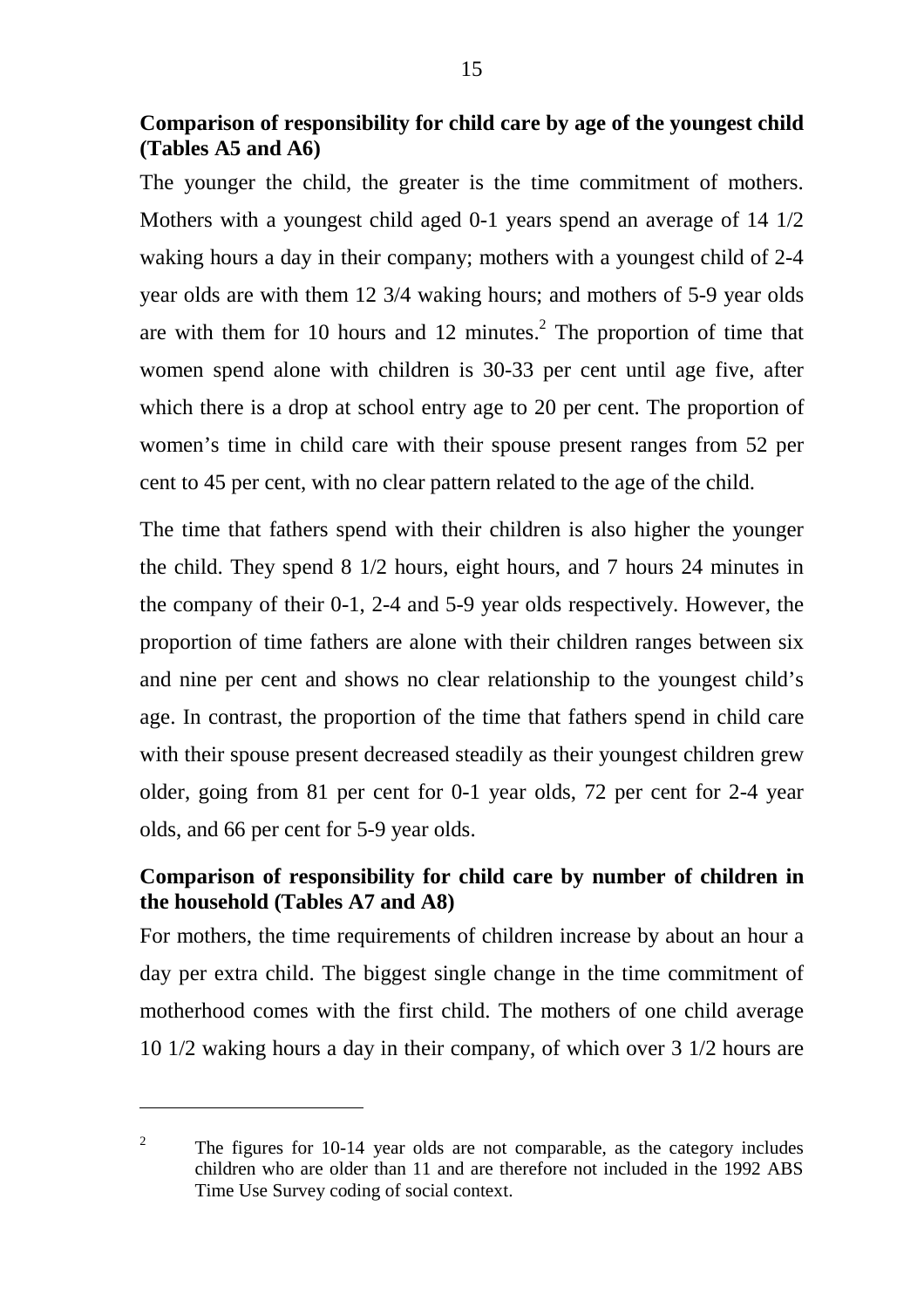alone. The mothers of two children average 11 hours 42 minutes with them, of which 3 hours 42 minutes are alone. Mothers of three spend 12 1/2 hours with them, 3 1/2 hours alone. Mothers of four spend 13 hours 48 minutes with them, of which 4 hours and 48 minutes are alone.

Secondary activity increases with the number of children from 8 1/2 hours when there is one child, nine hours for two children, 10 hours and 12 minutes for three children. It then drops to 9 hours 48 minutes for four children and further to 8 hours 56 minutes for five children.

The proportion of time that mothers are alone with children ranges from 30 per cent for one child, to 24 per cent for three children. Mothers of five are alone with them for 21 per cent of their child care time. The proportion of time that child care is conducted in the presence of a spouse decreases slightly but steadily as the number of children rises, from 51 per cent to 42 per cent.

Fathers spend 36 minutes, 32 minutes, 41 minutes, 1 hour, and 1 hour and 12 minutes a day alone with children when they have one, two, three, four and five children respectively. The proportion of time alone with children ranges from seven per cent to nine per cent until four children, when it jumps to 12 per cent, and to 15 per cent for five children. The proportion of child care with the spouse present ranges from 77 per cent to 71 per cent for one to three children, then falls to 56 per cent and 52 per cent for four and five children respectively.

#### **Summary of Findings**

Fathers and mothers do different total amounts of child care. They also do different types of child care and proportionately different amounts of child care at the same time as other activities. The social context of the child care is different for mothers and fathers. With few exceptions, this remains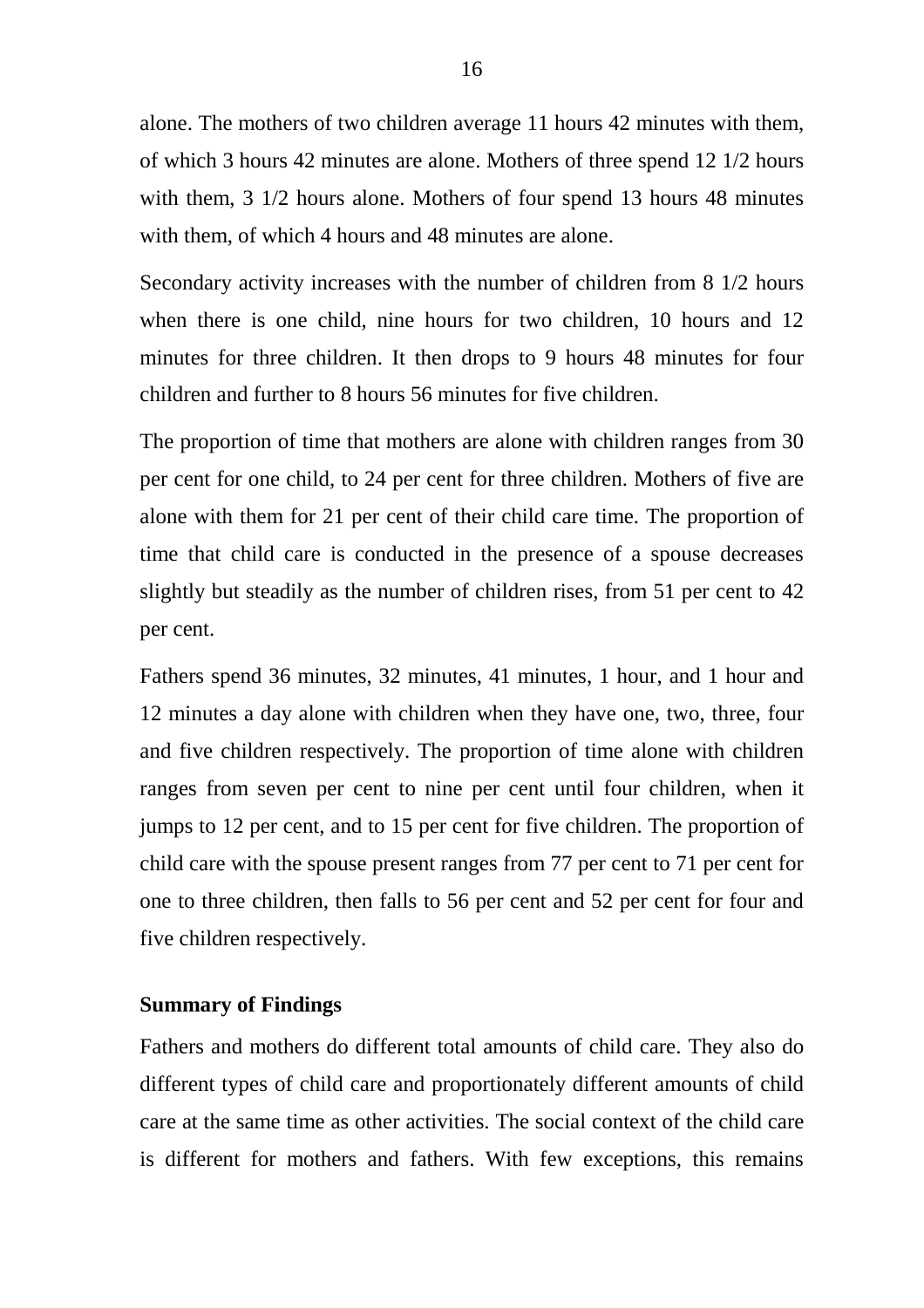constant across employment status, age of youngest child and number of children in the family.

This paper looked at whether male involvement in child care was affected by men's employment status, the age of the youngest child, or the number of children in the family. Some differences were found; time with children rose by about half an hour a day from a base of two hours for fathers employed full time to three hours for unemployed men. The younger the child the more time fathers spend with them, with youngest children under one year old claiming an hour more of their fathers time than youngest children five – nine years old. Male involvement increases when there are four children in the family, although in this study it dropped again at five children. Across the same variables, mother's involvement, although in all cases higher in total than that of their male counterparts, showed similar comparative increases.

Most striking, however, is the way responsibility for the job of child care stays similar for each sex despite variation in labour status, age of youngest child, and number of children. Across all the categories looked at, no group of fathers averaged more than 10 per cent of their time with children alone. In contrast, no group of mothers spent less than 22 per cent of their time with children alone. Much more of fathers' time with children is with their spouse present than is the case for women. For all groups of men, about 75 per cent of their child care is with their spouse. Across all categories, women averaged about half of their child care with their spouse present.

Studies of domestic labour found that the unpaid work that men do is not only less time consuming but also that the tasks are more able to be done at the man's discretion (Baxter, 1993; Bittman and Pixley, 1997; Dempsey, 1997; Shelton, 1992). This study finds that this pattern is also true of child care. The social context of fathering shows it to be more discretionary and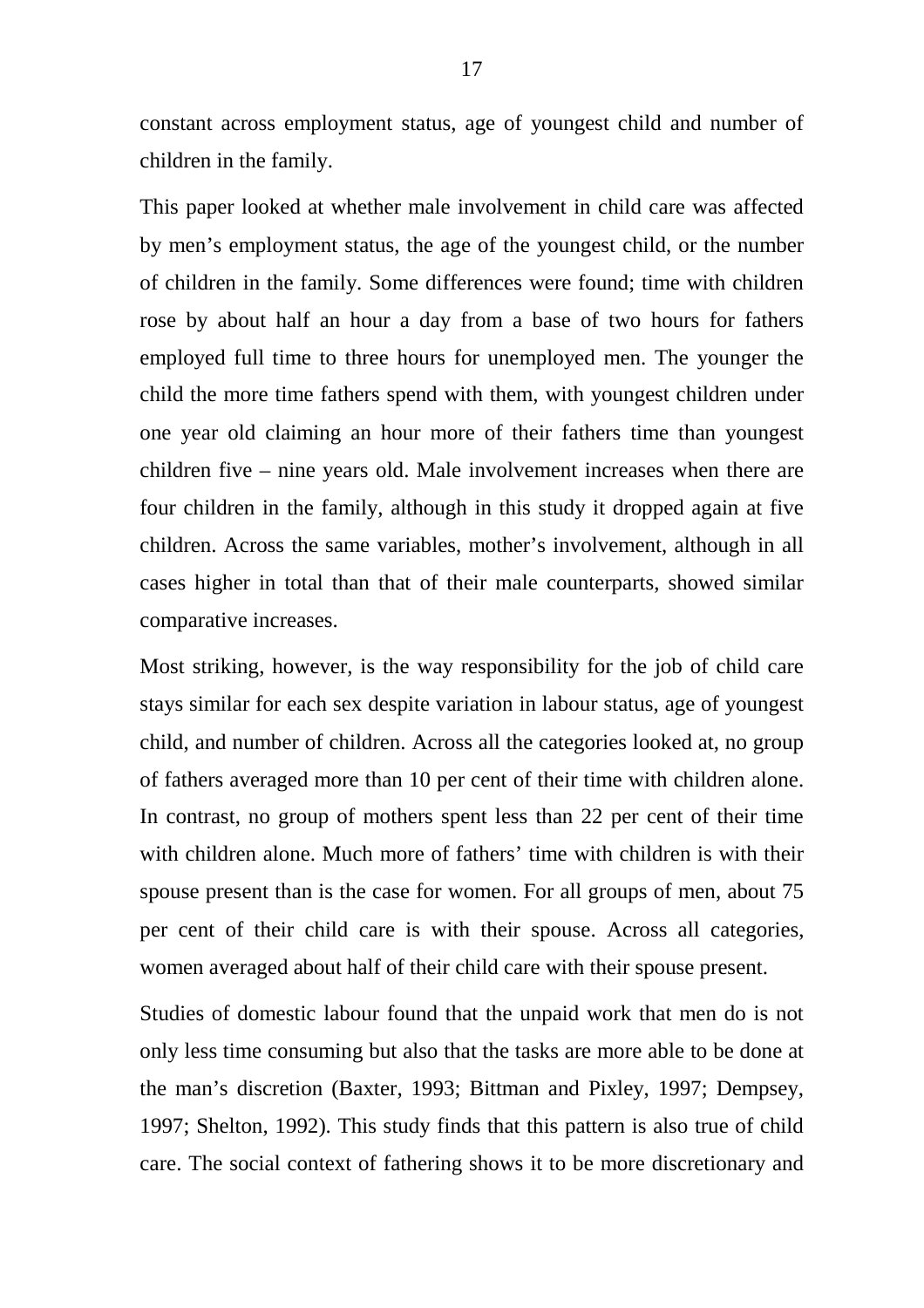less isolated than mothering. Of the child care they perform, fathers do a higher proportion than mothers of those aspects of child care, such as play, that do not need be done at a particular time. They are much less often in sole charge of children, and a higher proportion of their time in child care is with their spouse present. This implies that to the extent they are involved with children, men typically 'help with the tasks' rather than being 'responsible for the job' (McMahon, 1999; Sullivan, 1997).

Further, the type of child care fathers do is arguably less onerous than that of mothers. Men spend proportionately more of their child care (70 per cent) in the tasks of passive child care and play care than do women. Of their active child care, 47 per cent is play care, compared with 35 per cent for mothers. Also, fathers undertake proportionately fewer work tasks simultaneously with child care, making their time with children arguably both more pleasant and less productive than is that of mothers.

## **4 Conclusion**

This research adds to a body of work that shows that domestic work and the family has a different impact on men and women. Previous studies have shown that women spend much more time caring for children than men do. This study has identified, investigated and discussed a further major aspect of difference between the sexes. Women have more restricted choice as to whether to perform child care, when to do it, which tasks to perform and whether or not to do other things at the same time than do men. Fathers are more likely to have someone to take over, to be able to avoid the less pleasant and more urgent tasks, and rarely do other tasks at the same time as child care. From these data it appears that the job of child care is qualitatively different for women than for men.

Such differences are ignored and obscured by social policies and workplace practices which treat people as individuals (Cass, 1995; Edwards and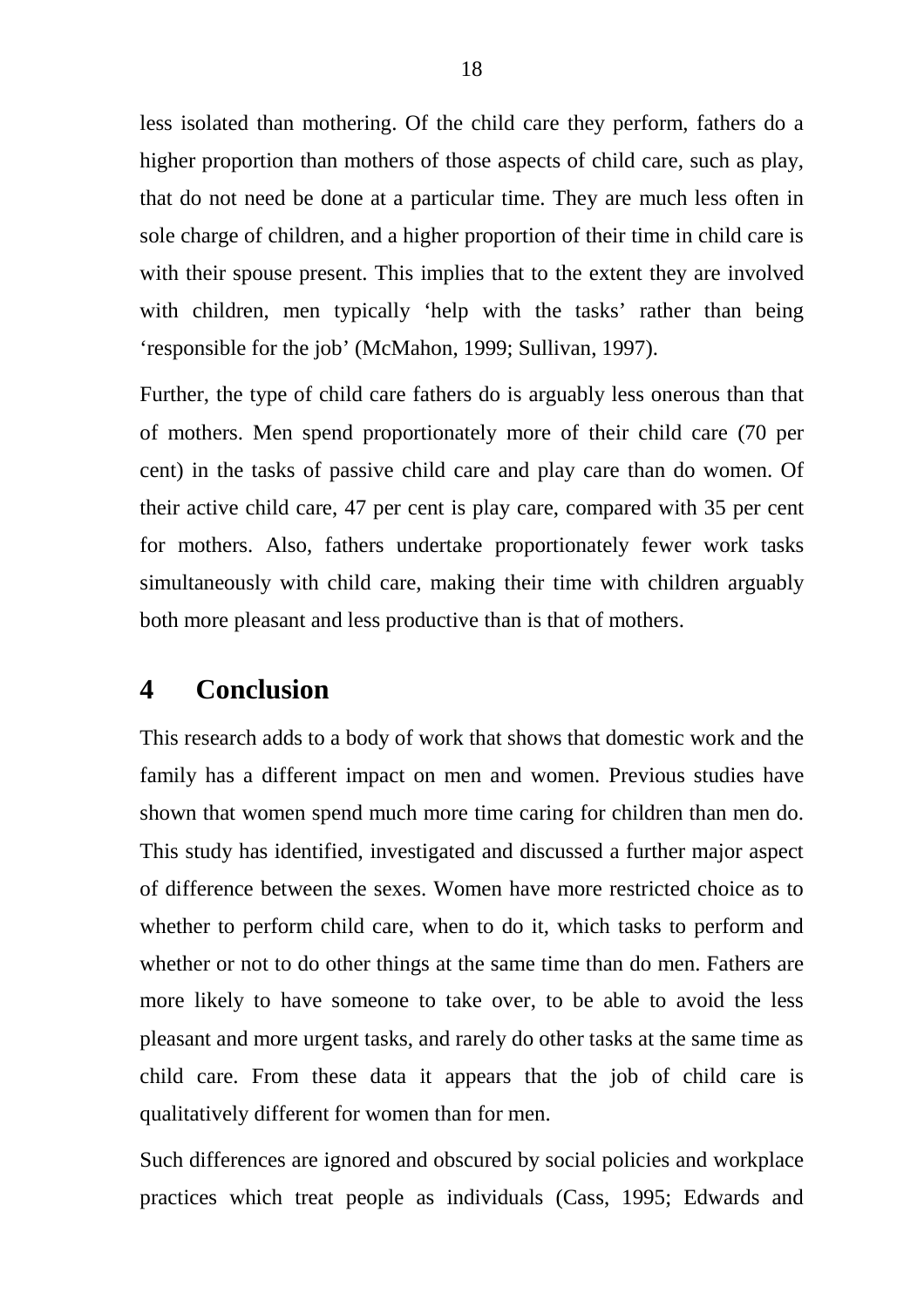Margery, 1995; Grace, 1999; O'Connor, Orloff and Shaver, 1999). The female experience of child care differs from the male, and consequently, the challenge of combining paid work and parenthood is different for mothers and fathers. 'If equal treatment in the labour market is predicated on an infrastructure of difference, the unequal division of family responsibilities will perpetuate occupational segregation and limit women's opportunities to pursue economic citizenship' (Cass, 1995: 54).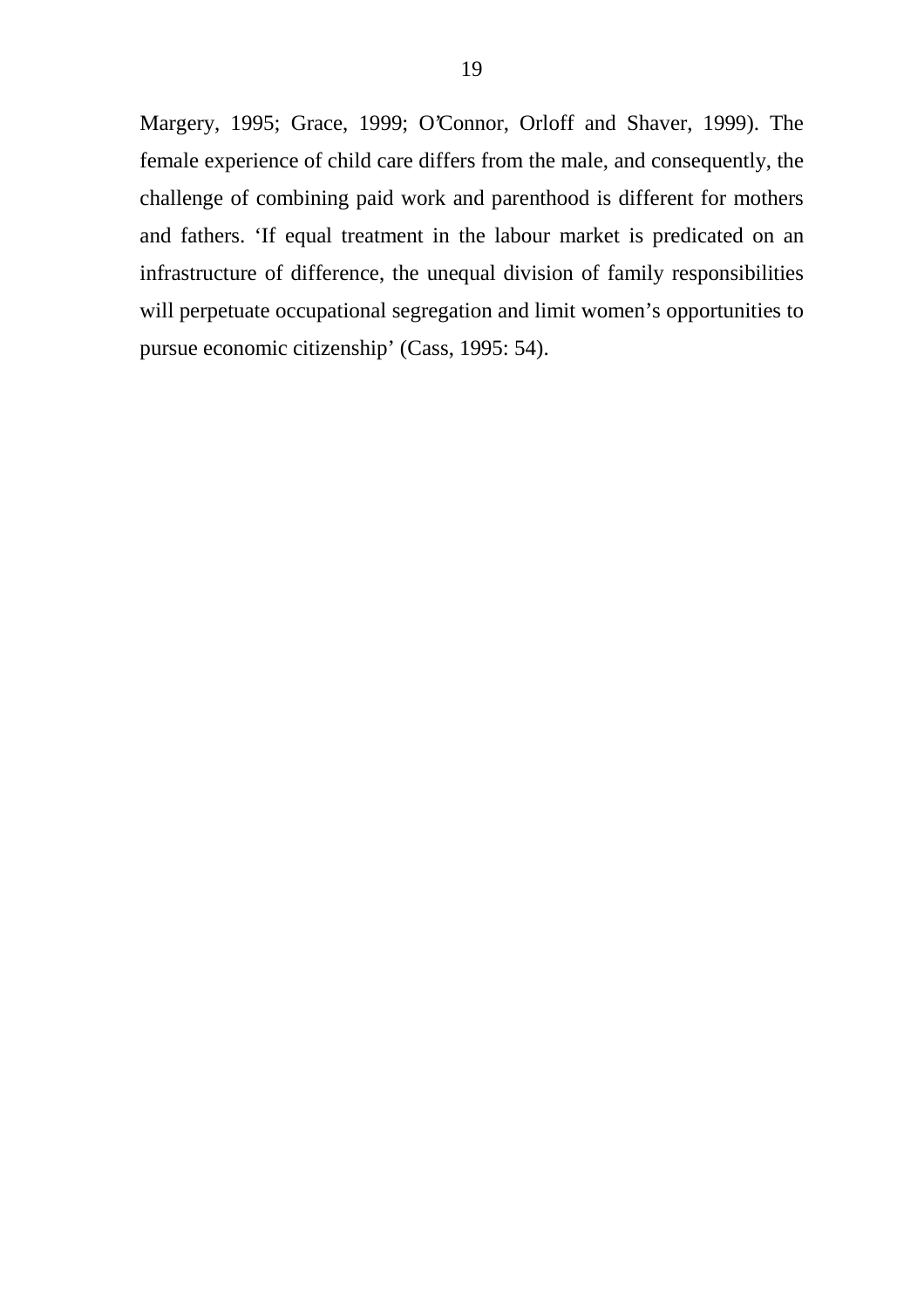## **References**

Baxter, Janeen (1993), *Work at Home: The Domestic Division of Labour*. University of Queensland Press, Queensland.

Biddulph, Steve (1988), *The Secret of Happy Children,* Bay Books, Sydney.

Biddulph, Steve (1994), *Manhood*. Finch, Sydney.

- Bittman, Michael (1992) *Juggling Time,* Australian Government Publishing Service, Canberra.
- Bittman, Michael (1998), 'Changing family responsibilities: the role of social attitudes, markets and the state', *Family Matters,* 50, 31-37.
- Bittman, Michael and George Matheson (1996), *All Else Confusion: What Time Use Surveys Show About Changes in Gender Equity*, SPRC Discussion Paper No. 72, Social Policy Research Centre, University of New South Wales, Sydney.
- Bittman, Michael, Gabrielle Meagher, and George Matheson (1998), *The Changing Boundary Between Home and Market. Australian Trends in Outsourcing Domestic Labour,* SPRC Discussion Paper No. 86, Social Policy Research Centre, University of New South Wales, Sydney.
- Bittman, Michael, and Jocelyn. Pixley. (1997), *The Double Life of the Family,* Allen and Unwin, St. Leonards.
- Cass, Bettina (1995.) 'Gender in Australia's restructuring labour market and welfare state', in Anne Edwards and Susan Margery, eds., *Women in a Restructuring Australia: Work and Welfare*, Allen and Unwin, Sydney.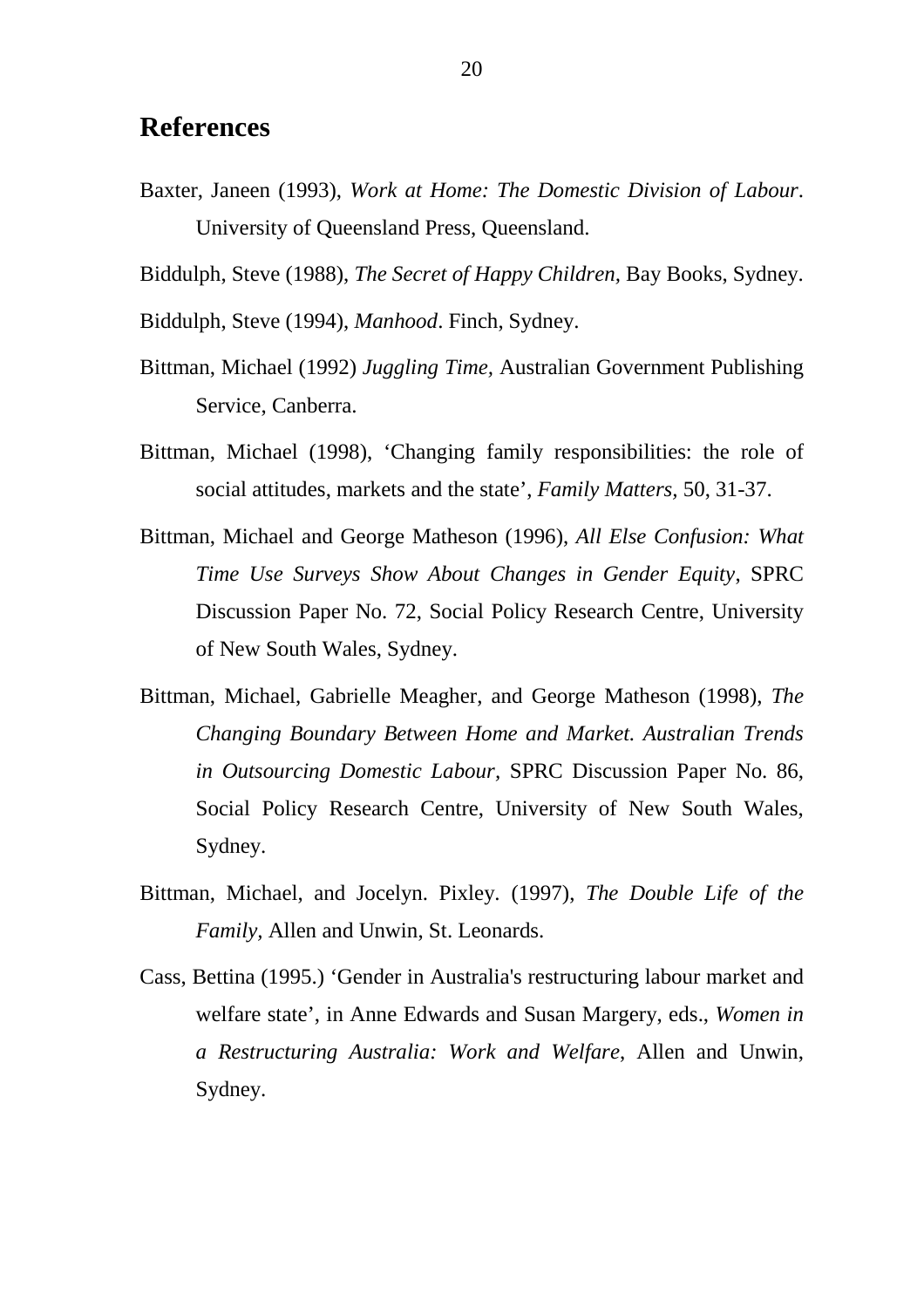- Craig, Lyn. (1999), 'Counting the care: an analysis of the time cost of children', *School of Social Science and Policy,* University of New South Wales, Sydney.
- Dempsey, Ken (1997), *Inequalities in Marriage*. Oxford University Press, Melbourne.
- Edwards, Anne and Susan Margery, eds, (1995), *Women in a Restructuring Australia: Work and Welfare,* Allen and Unwin, Sydney.
- Ferber, Marianne A. and Julie A. Nelson (1993), *Beyond Economic Man*, The University of Chicago Press, Chicago.
- Folbre, Nancy (1994), *Who Pays For The Kids? Gender and the Structures of Constraint,* Routledge, London.
- Gershuny, Jonathan, and J. Brice (1994), 'Looking backwards: family and work 1900 to 1992', *Changing Households: The British Household Panel Survey 1900-1992*, Research Centre on Micro-Social Change, Colchester.
- Gershuny, Jonathan, and Oriel Sullivan (1998), 'The sociological use of time-use diary analysis', *European Sociological Review* 14, 69-85.
- Grace, Marty. (1999), 'Pathways towards full citizenship for mothers of young children', paper presented at *Social Policy for the 21st Century,* National Social Policy Conference 1999, Sydney, July 22.
- Gray, Matthew and Bruce Chapman, (2001), 'Foregone earnings from childrearing: changes Between 1986 and 1997', *Family Matters,* 58, 4-9.
- Gunn, M (1999), 'Daddy time' in *Weekend Australian*. Australia, June 19-20

Hochschild, Arlie (1989), *The Second Shift,* Viking, New York.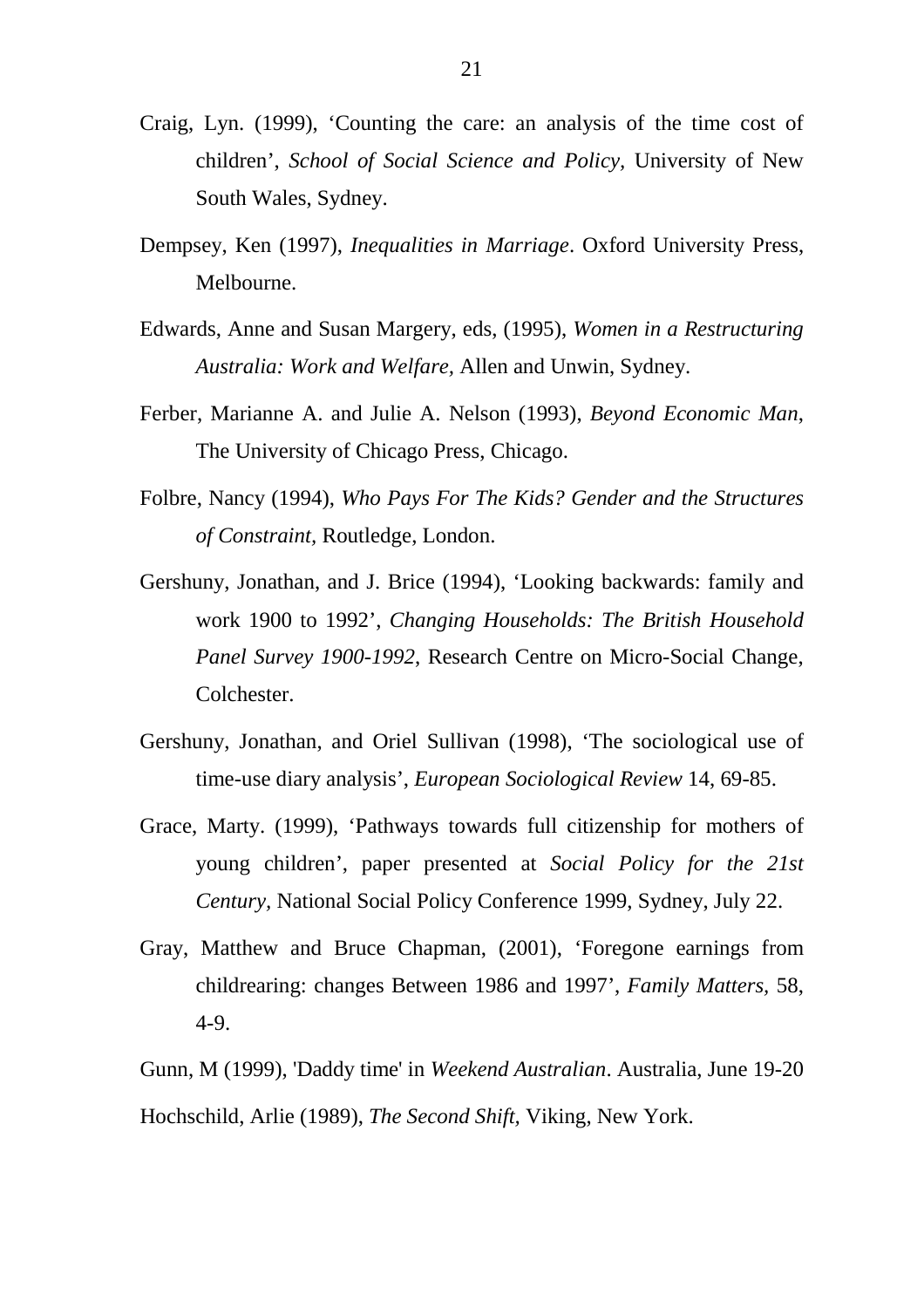- McMahon, Anthony (1999), *Taking Care of Men: Sexual Politics in the Public Mind,* Cambridge University Press, Cambridge.
- Neave, M. (1995), 'Women, divorce and redistributing the cost of children' in, Anne Edwards and Susan Margery, eds, *Women in a Restructuring Australia: Work and Welfare,* Allen and Unwin, Sydney.
- Nelson, Julie A. (1996), *Feminism, Objectivity and Economics,* Routledge, London.
- Oakley, Ann (1981), *Subject Women,* Martin Robinson, Oxford.
- O'Connor, Julia, Ann Orloff and Sheila Shaver (1999), *States, Markets, Families,* Cambridge University Press, Cambridge.

Pahl, Jan (1984), *Divisions of Labour,* Blackwell, Oxford.

- Pocock, Barbara (1995), 'Women's work and wages', in Anne Edwards and Susan Margery, eds, *Women in a Restructuring Australia: Work and Wefare,* Allen and Unwin, Sydney.
- Pujol, M. (1992), *Feminism and Anti-feminism in Early Economic Thought,* Edward Elgar, England.
- Robinson, John P. and Geoffrey Godbey (1997), *Time For Life. The Surprising Ways Americans Use Their Time,* Pennsylvania State University Press, Pennsylvania.
- Russell, Graeme, Lesley Barclay, Gay Edgecombe, Jenny Donovan, George Habib, Helen Callaghan and Quinn Pawson (1999), *Fitting Fathers into Families: Men and the Fatherhood Role in Contemporary Australia*, Department of Family and Community Services, Canberra.
- Schor, Juliet B (1991), *The Overworked American: The Unexpected Decline of Leisure,* Basic Books, New York.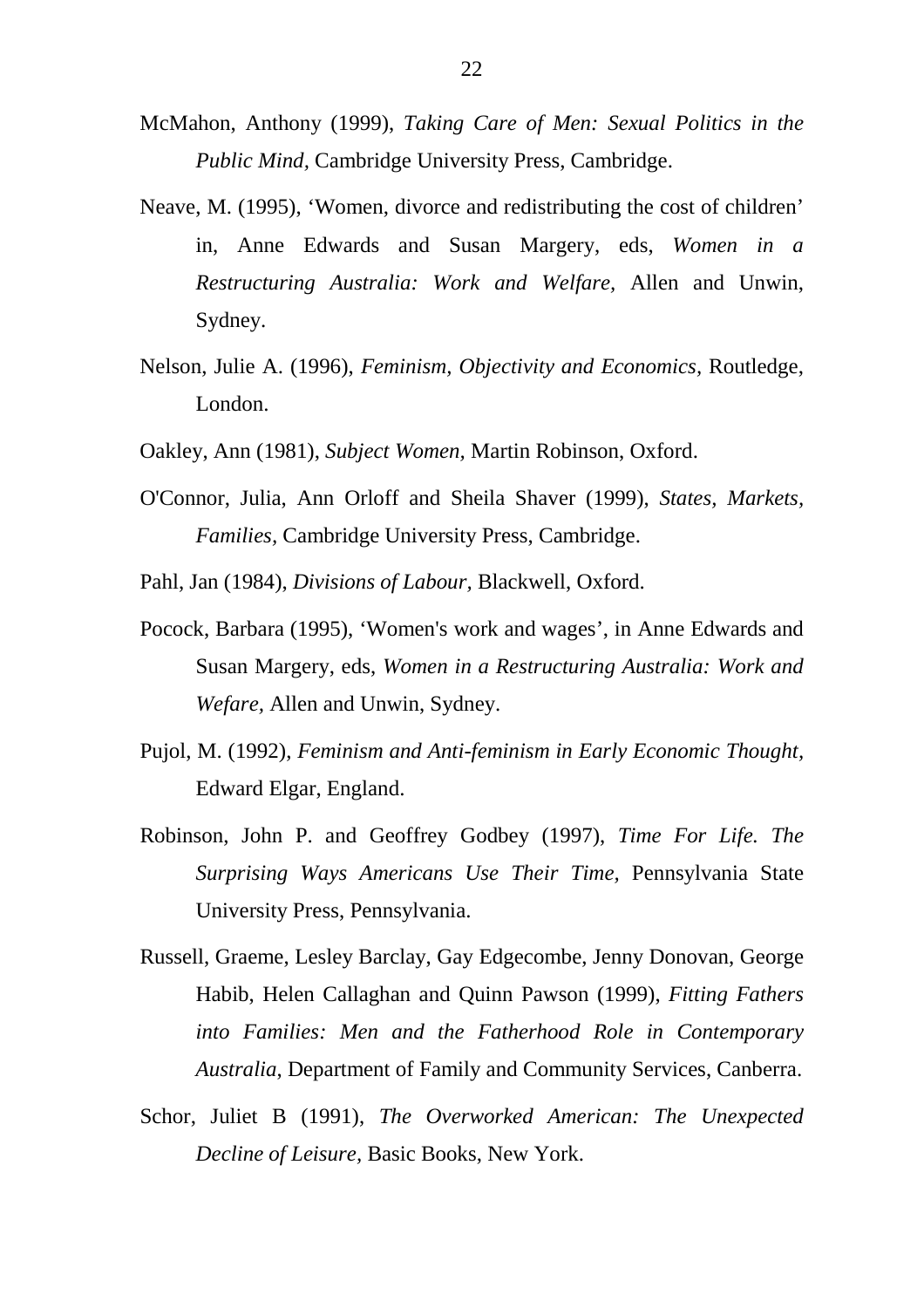- Shaver, Sheila (1995), 'Women, employment and social security', in Anne Edwards and Susan Margery, eds, *Women in a Restructuring Australia: Work and Wefare,* Allen and Unwin, Sydney.
- Shelton, Beth Anne (1992), *Women, Men and Time: Gender Differences in Paid Work, Housework and Leisure,* Greenwood Press, New York.
- Sullivan, Oriel (1997), 'Time waits for no wo(man): An investigation of the gendered experience of domestic time', *Sociology,* 31, 221-39.
- Tapper, Alan (1990), *The Family in the Welfare State,* Allen and Unwin, Sydney.

Waring, Marilyn (1988), *Counting For Nothing,* Bridget Williams Books, Wellington.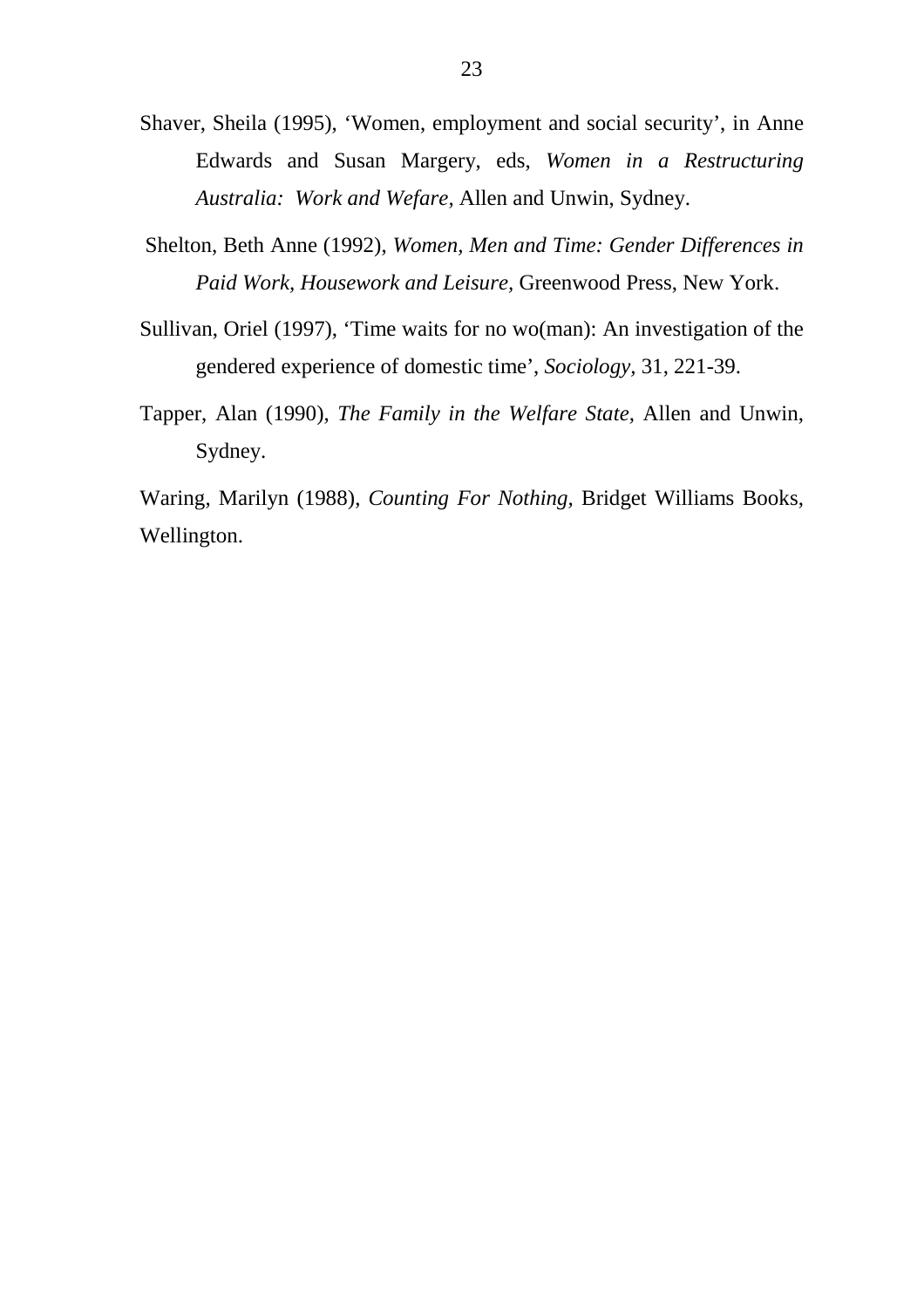# **Appendix 1**

|                                                    | Fathers | <b>Mothers</b> |
|----------------------------------------------------|---------|----------------|
|                                                    | 1       | 3              |
| Total time in child related communication          |         |                |
| Total time in passive care of children while awake | 59      | 154            |
|                                                    | 32      | 127            |
| Total time in physical care of children            |         |                |
| Total time playing with children                   | 40      | 92             |
|                                                    | 2       | 7              |
| Total time caring for sick children                | 3       | 11             |
| Total time teaching or talking to children         |         |                |
|                                                    | 7       | 19             |
| Total time in travel for or with children          |         |                |
| Total time in child care                           | 144     | 413            |

# **Table A1: Mean minutes per day, spent in either primary or secondary activity in each activity category of child care by sex**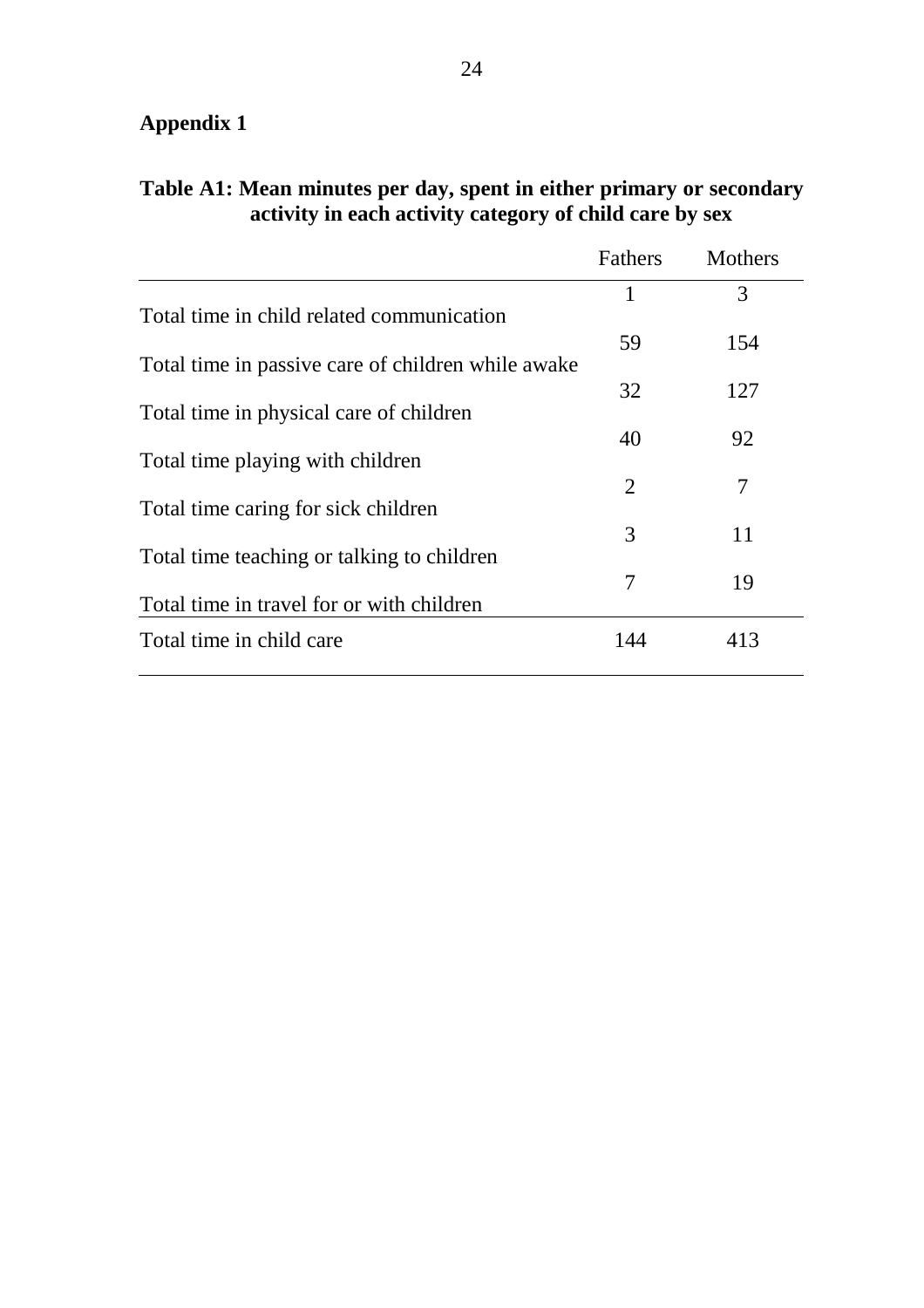|                                                                | Fathers  | <b>Mothers</b> |
|----------------------------------------------------------------|----------|----------------|
| Active leisure with child care as a secondary activity         | 5        | 9              |
| Awake personal care with child care as a secondary<br>activity | 14       | 31             |
| Overlap of primary and secondary child care                    | 10       | 49             |
| Domestic labour with child care as a secondary activity        | 19       | 73             |
| Education with child care as a secondary activity              | $\theta$ | 1              |
| Passive leisure with child care as a secondary activity        | 29       | 40             |
| Paid work with child care as a secondary activity              | 4        | 6              |
| Purchasing with child care as a secondary activity             | 3        | 14             |
| Social life with child care as a secondary activity            | 7        | 22             |
| Voluntary work with child care as a secondary activity         | 3        | 6              |
| Total                                                          | 94       | 251            |

**Table A2: Mean minutes per day, spent in each broad activity category while child care is recorded as a secondary activity category by sex**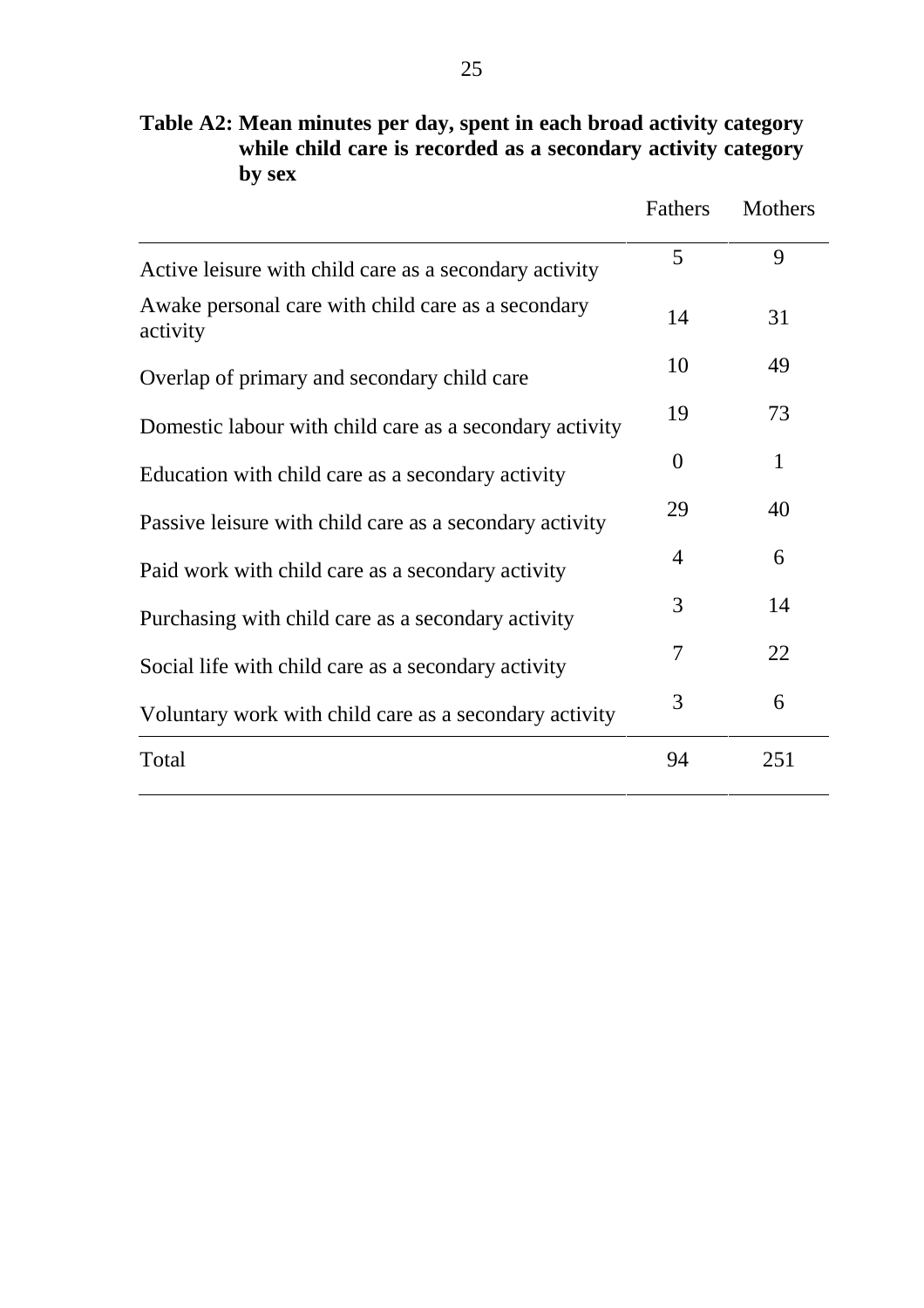|                                                                           | Employed<br>full time | Employed<br>part time | Unemployed force     | Not in<br>labour |
|---------------------------------------------------------------------------|-----------------------|-----------------------|----------------------|------------------|
|                                                                           |                       |                       | Mean minutes per day |                  |
| Any activity with children<br>0-11 years excluding time<br>sleeping       | 433                   | 456                   | 640                  | 588              |
| Any activity alone with<br>children 0-11 years<br>excluding time sleeping | 32                    | 45                    | 41                   |                  |
| Total child care<br>excluding time<br>sleeping                            | 125                   | 167                   | 188                  | 187              |
| Total child care with<br>spouse present<br>excluding time<br>sleeping     | 93                    | 118                   | 139                  | 124              |
|                                                                           |                       |                       | Proportion           |                  |
| Proportion of time with<br>children alone                                 | .07                   | .09                   | .06                  | .07              |
| Proportion of child care<br>with spouse present                           | .74                   | .70                   | .74                  | .66              |

## **Table A3: Time, including primary and secondary activity, spent with children by fathers, in different social contexts by labour force status**

Employment Status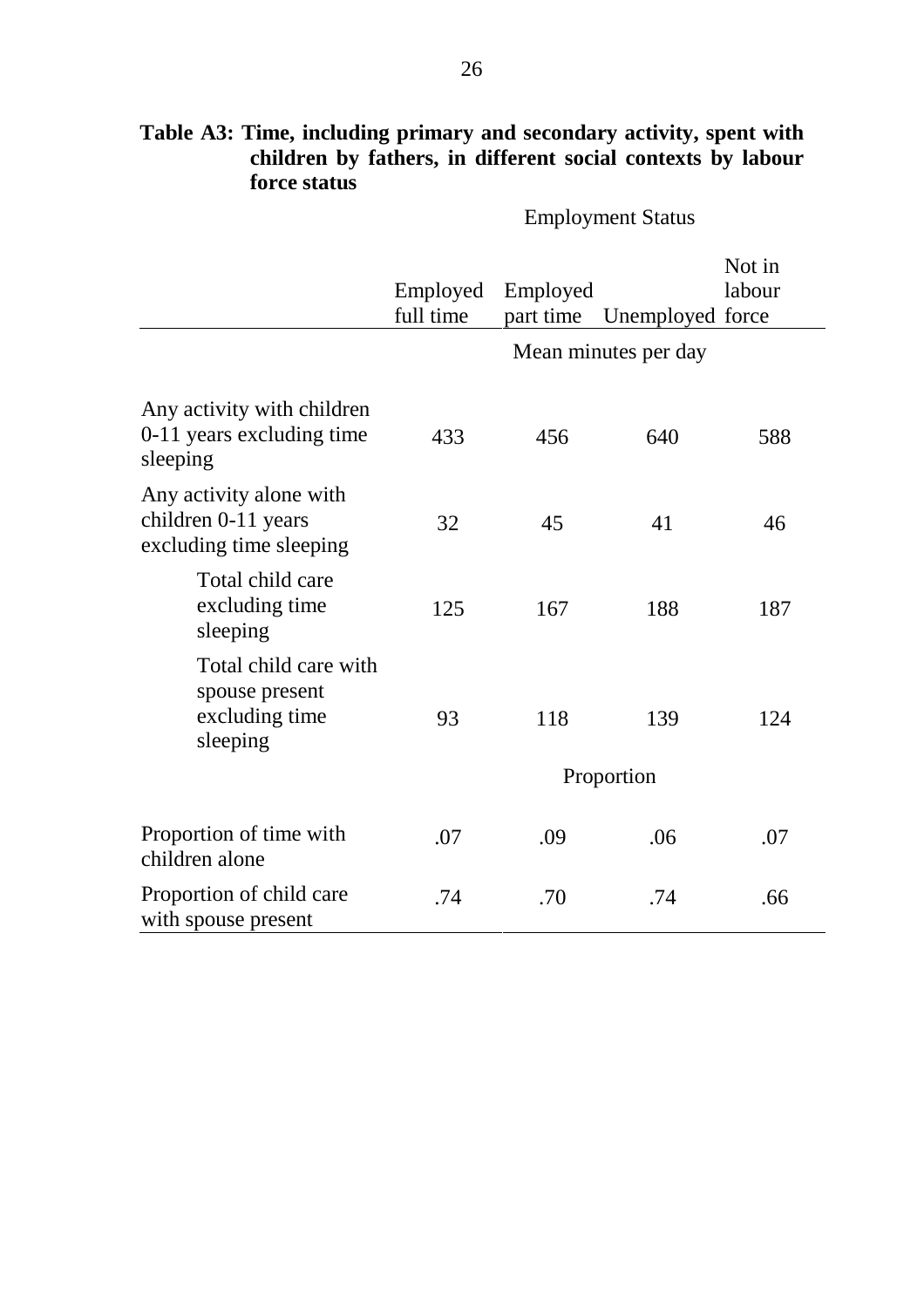|                                                                           |     | Employed Employed    | full time part time Unemployed force | Not in<br>labour |
|---------------------------------------------------------------------------|-----|----------------------|--------------------------------------|------------------|
|                                                                           |     | Mean minutes per day |                                      |                  |
| Any activity with children<br>0-11 years excluding time<br>sleeping       | 556 | 668                  | 688                                  | 811              |
| Any activity alone with<br>children 0-11 years excluding<br>time sleeping | 123 | 183                  | 178                                  | 241              |
| Total child care<br>excluding time sleeping 272                           |     | 347                  | 285                                  | 433              |
| Total child care with<br>spouse present<br>excluding time sleeping 146    |     | 156<br>Proportion    | 147                                  | 228              |
| Proportion of time with<br>children alone                                 | .22 | .27                  | .26                                  | .29              |
| Proportion of child care with<br>spouse present                           | .53 | .44                  | .51                                  | .52              |

# **Table A4: Time, including primary and secondary activity, spent with children by mothers, in different social contexts by labour force status**

Employment Status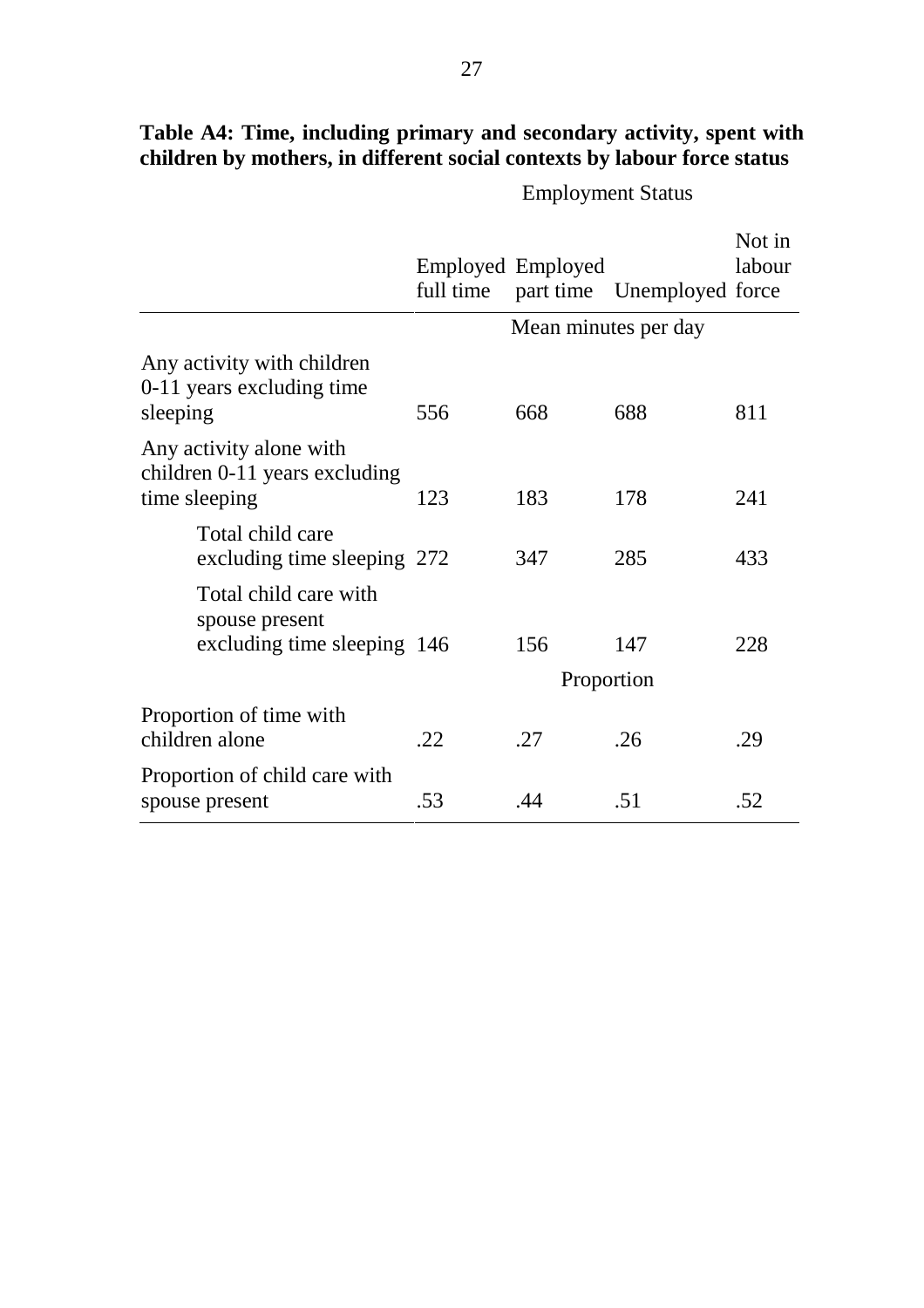|                                                                        | Age of youngest child in<br>household |                      |       |
|------------------------------------------------------------------------|---------------------------------------|----------------------|-------|
|                                                                        | $0 - 1$                               | $2 - 4$              | $5-9$ |
|                                                                        |                                       | Mean minutes per day |       |
| Any activity with children 0-11 years<br>excluding time sleeping       | 515                                   | 486                  | 449   |
| Any activity alone with children 0-11 years<br>excluding time sleeping | 33                                    | 45                   | 31    |
| Total child care excluding time<br>sleeping                            | 169                                   | 143                  | 113   |
| Total child care with spouse present<br>excluding time sleeping        | 138                                   | 104                  | 75    |
|                                                                        |                                       | Proportion           |       |
| Proportion of time with children alone                                 | .06                                   | .09                  | .06   |
| Proportion of child care with spouse<br>present                        | .81                                   | .72                  | .66   |

# **Table A5: Time, including primary and secondary activity, spent with children by fathers, in different social contexts by age of youngest child**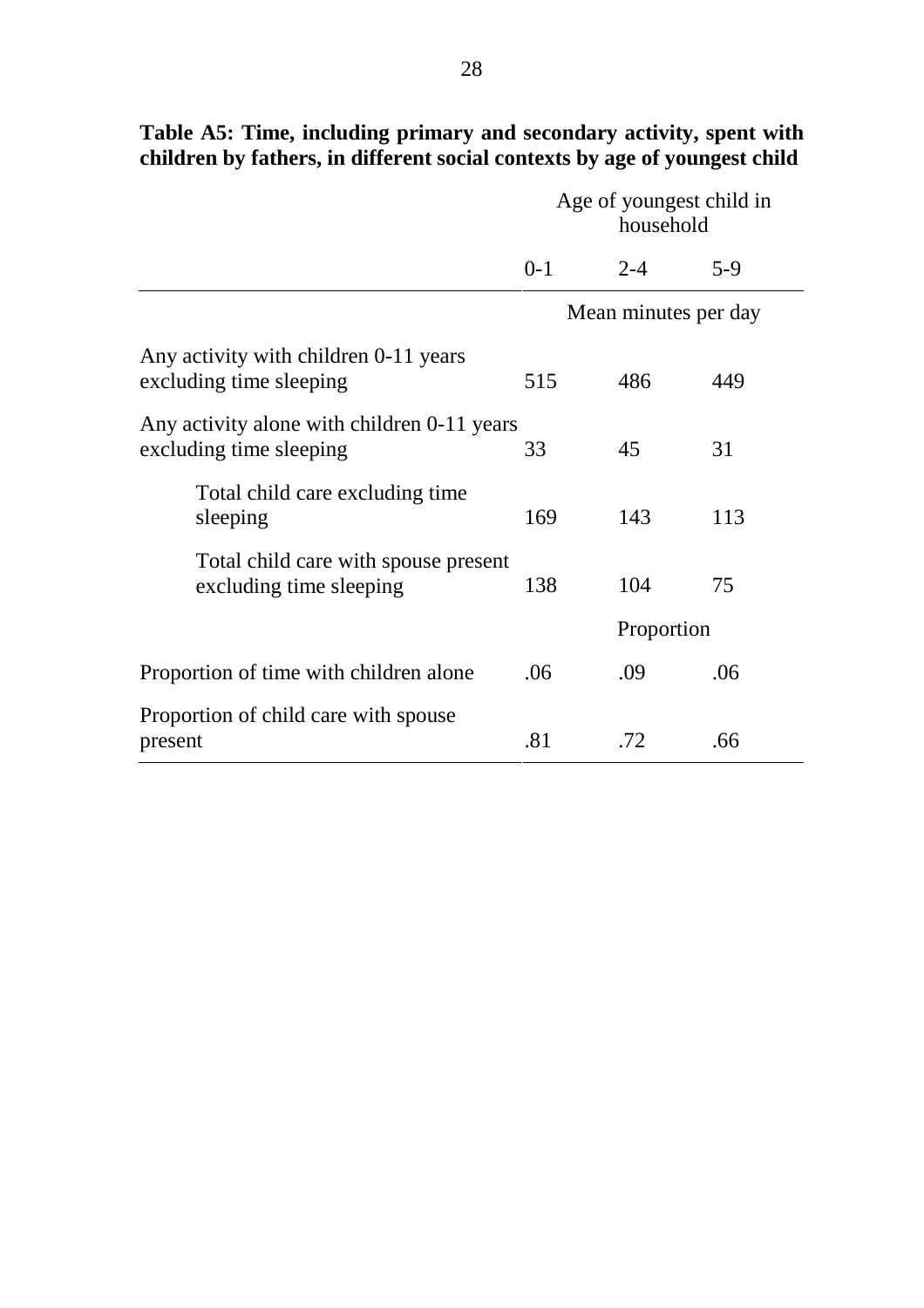|                                                                        |         | Age of youngest child in household |       |
|------------------------------------------------------------------------|---------|------------------------------------|-------|
|                                                                        | $0 - 1$ | $2 - 4$                            | $5-9$ |
|                                                                        |         | Mean minutes per day               |       |
| Any activity with children 0-11 years<br>excluding time sleeping       | 870     | 765                                | 613   |
| Any activity alone with children 0-11<br>years excluding time sleeping | 267     | 252                                | 118   |
| Total child care excluding time<br>sleeping                            | 525     | 379                                | 255   |
| Total child care with spouse<br>present excluding time sleeping 275    |         | 173                                | 127   |
|                                                                        |         | Proportion                         |       |
| 20. Proportion of time with children alone                             |         | .33                                | .20   |
| Proportion of child care with spouse<br>present                        | .52     | .45                                | .50   |

# **Table A6: Time, including primary and secondary activity, spent with children by mothers, in different social contexts by age of youngest child**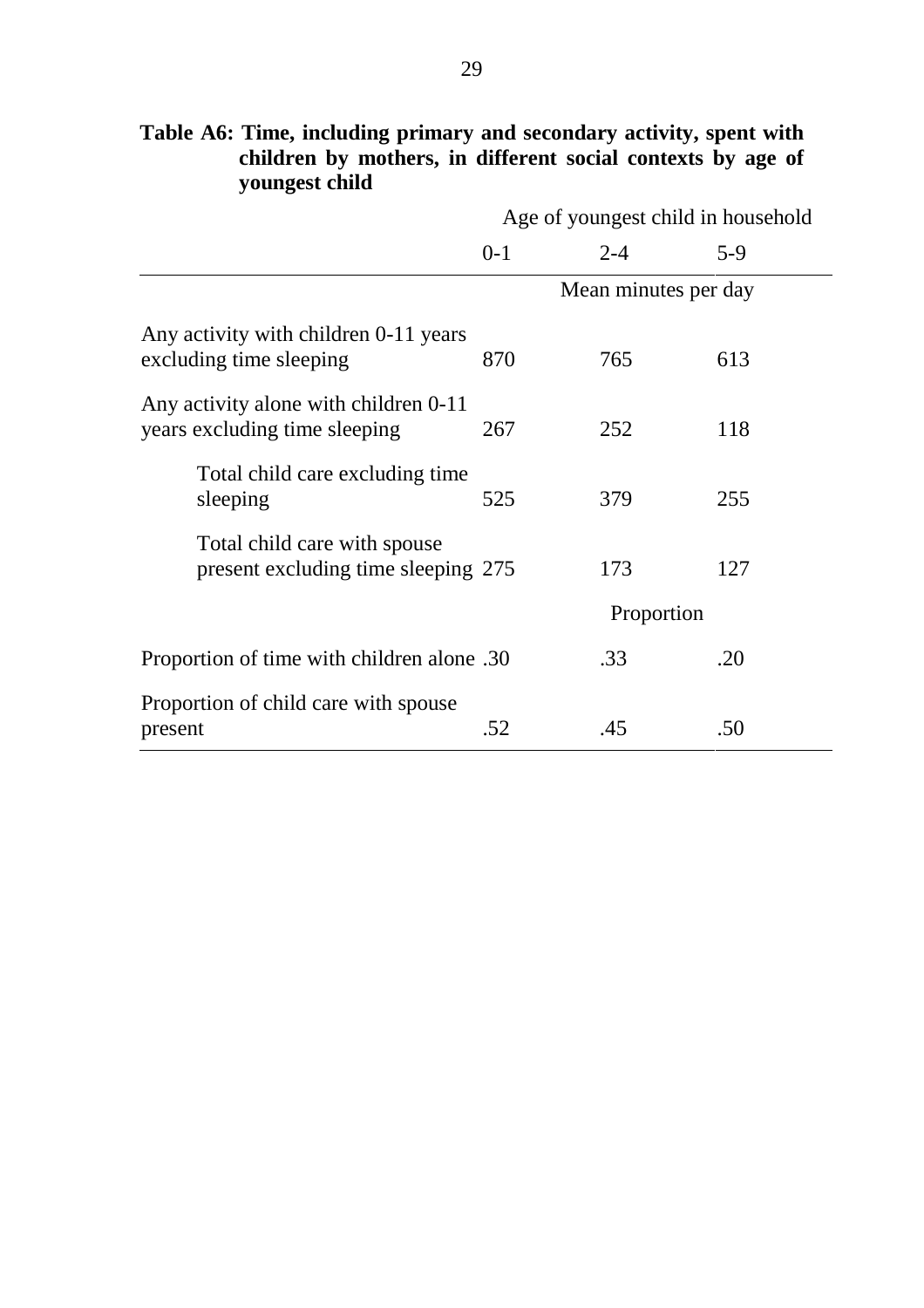### **Table A7: Time, including primary and secondary activity, spent with children by fathers, in different social contexts by number of children in the household**

Number of children under 15

|                                                                           |     | $\overline{2}$ | 3                    | $\overline{4}$ | 5   |
|---------------------------------------------------------------------------|-----|----------------|----------------------|----------------|-----|
|                                                                           |     |                | Mean minutes per day |                |     |
| Any activity with children years 0-11<br>excluding time sleeping          | 415 | 446            | 497                  | 531            | 462 |
| Any activity alone with children 0-11 years 31<br>excluding time sleeping |     | 30             | 34                   | 66             | 70  |
| Total child care excluding time<br>sleeping                               | 104 | 134            | 150                  | 193            | 116 |
| Total child care with spouse present 76<br>excluding time sleeping        |     | 104            | 108                  | 108            | 62  |
|                                                                           |     |                | Proportion           |                |     |
| Proportion of time with children alone                                    | .09 | .07            | .07                  | .12            | .15 |
| Proportion of child care with spouse present.73                           |     | .77            | .71                  | .56            | .52 |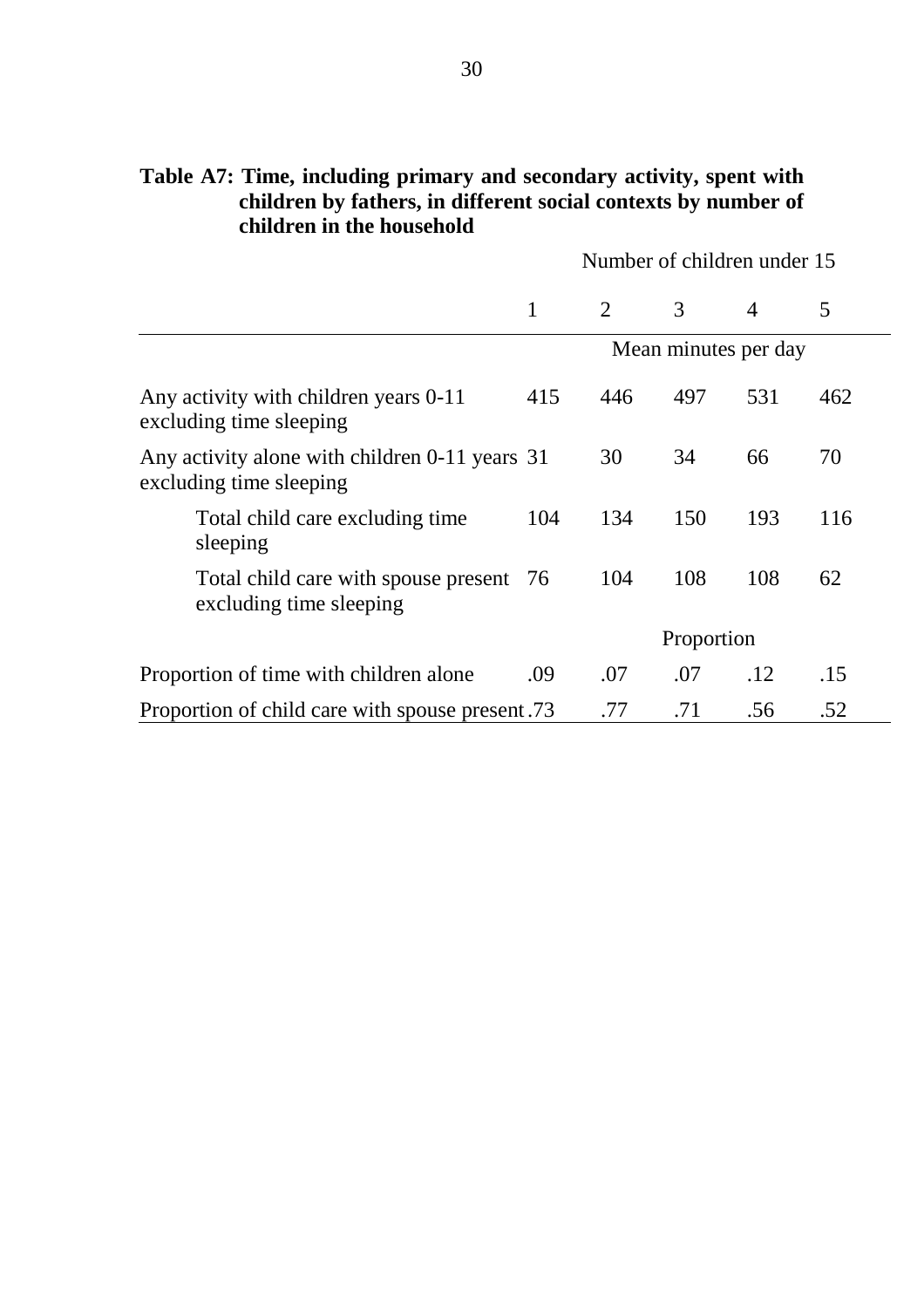| Table A8: Time, including primary and secondary activity, spent with |  |
|----------------------------------------------------------------------|--|
| children by mothers, in different social contexts by number          |  |
| of children in the household                                         |  |

Number of children under 15

|                                                                        | 1   | 2   | 3                    | $\overline{4}$ | 5   |
|------------------------------------------------------------------------|-----|-----|----------------------|----------------|-----|
|                                                                        |     |     | Mean minutes per day |                |     |
| Any activity with children 0-11 years<br>excluding time sleeping       | 633 | 703 | 756                  | 832            | 462 |
| Any activity alone with children 0-11 years<br>excluding time sleeping |     | 198 | 183                  | 243            | 180 |
| Total child care excluding time<br>sleeping                            | 304 | 359 | 414                  | 446            | 470 |
| Total child care with spouse present<br>excluding time sleeping        | 155 | 181 | 202                  | 187            | 200 |
|                                                                        |     |     | Proportion           |                |     |
| Proportion of time with children alone                                 | .30 | .28 | .24                  | 29             | .21 |
| Proportion of child care with spouse present .51                       |     | .50 | .48                  | .42            | .42 |

Data source for all tables: 1992 Time Use Survey, Australian Bureau of Statistics.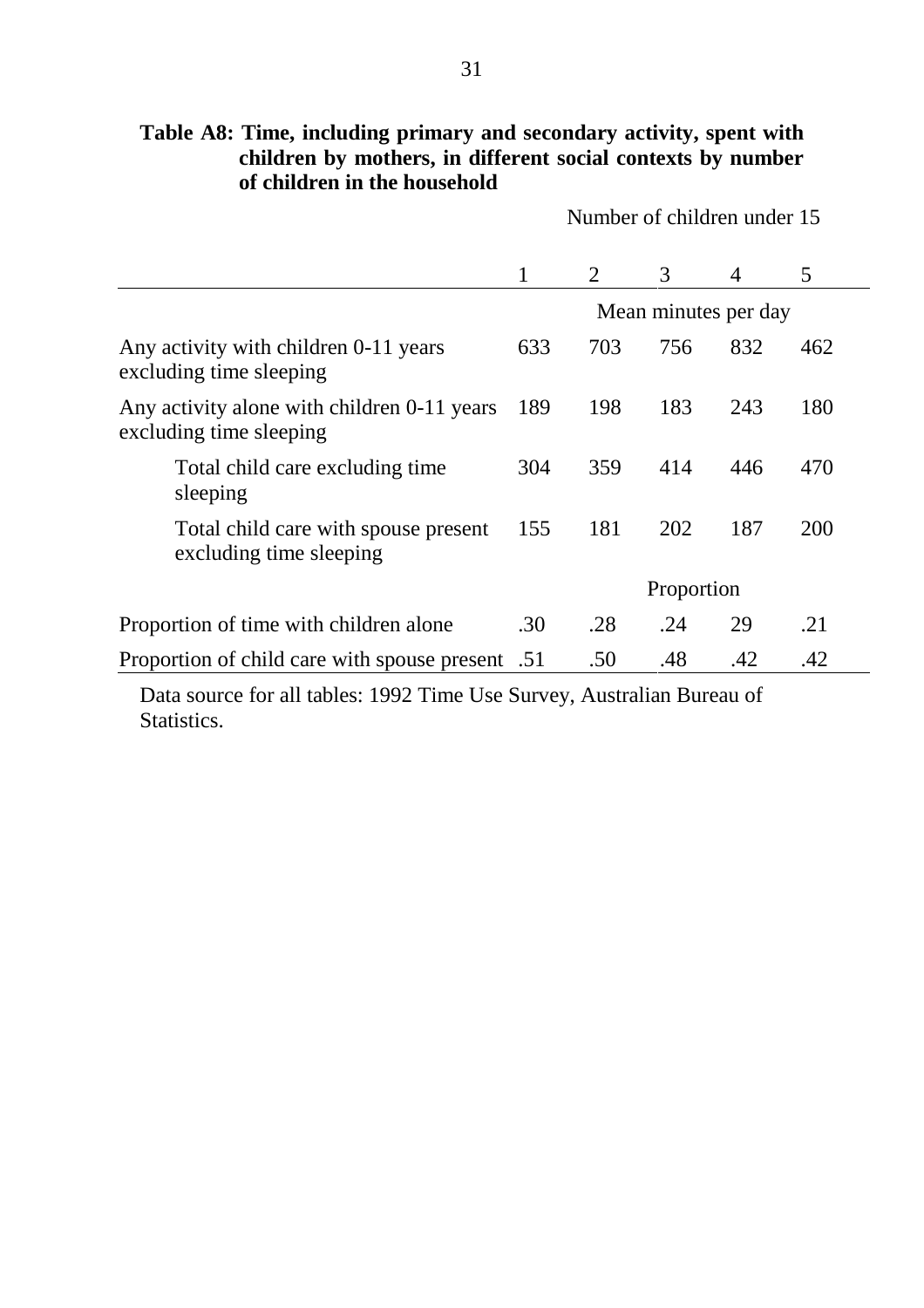#### SOCIAL POLICY RESEARCH CENTRE DISCUSSION PAPERS

- No longer available.
- $\diamond$  Published in Journal (list follows)

| $1.$ $\blacklozenge \diamond$                     | The Labour Market Position of Aboriginal People Russell Ross<br>in Non-Metropolitan New South Wales                                                      |                                         | August<br>1988              |
|---------------------------------------------------|----------------------------------------------------------------------------------------------------------------------------------------------------------|-----------------------------------------|-----------------------------|
| $2^*$                                             | Welfare Fraud, Work Incentives and Income Bruce Bradbury<br>Support for the Unemployed                                                                   |                                         | August<br>1988              |
| 3.48                                              | <b>Taxation and Social Security: An Overview</b>                                                                                                         | Peter Whiteford                         | August<br>1988              |
| $4.$ * $\diamond$                                 | Income Inequality in Australia in an International Peter Saunders $\&$<br><b>Comparative Perspective</b>                                                 | <b>Garry Hobbes</b>                     | August<br>1988              |
| $5.$ * $\diamond$                                 | Family Size Equivalence Scales and Survey Bruce Bradbury<br>Evaluations of Income and Well-Being                                                         |                                         | December<br>1988            |
| $6.$ * $\diamond$                                 | Income Testing the Tax Threshold                                                                                                                         | Peter Whiteford                         | December<br>1988            |
| 7 <sup>4</sup>                                    | Workers' Compensation and Social Security Don Stewart & December<br>Expenditure in Australia: Anti-Social Aspects of Jennifer Doyle<br>the 'Social' Wage |                                         | 1988                        |
| $8^*$                                             | Teenagers in the Labour Market: 1983-1988                                                                                                                | <b>Russell Ross</b>                     | December<br>1988            |
| 9 <sup>4</sup>                                    | A Legacy of Choice: Economic Thought and Paul Smyth<br>Social Policy in Australia, the Early Post-War<br>Years                                           |                                         | May 1989                    |
| $10.$ <sup><math>\diamond</math></sup> $\diamond$ | The 'Family Package' and the Cost of Children                                                                                                            | <b>Bruce Bradbury</b>                   | May 1989                    |
| $11.$ *                                           | Towards an Understanding of Commonwealth Peter Saunders<br><b>Social Expenditure Trends</b>                                                              |                                         | May 1989                    |
| $12 \cdot \bullet \diamond$                       | A Comparative Study of Home and Hospital Cathy Boland<br>Births: Scientific and Normative Variables and<br>their Effects                                 |                                         | <b>July 1989</b>            |
| $13.$ *                                           | Adult Goods and the Cost of Children in Australia Bruce Bradbury                                                                                         |                                         | <b>July 1989</b>            |
| $14.$ <sup>→◇</sup>                               | Some Australian Evidence on the Consensual Peter Saunders &<br><b>Approach to Poverty Measurement</b>                                                    | <b>Bruce Bradbury</b>                   | <b>July 1989</b>            |
| $15^{\diamond}$                                   | Income Inequality in Australia and NewZealan d: Peter<br><b>International Comparisons and Recent Trends</b>                                              | Garry Hobbes $\&$<br><b>Helen Stott</b> | Saunders, September<br>1989 |
| $16.$ * $\diamond$                                | Trends in the Disposable Incomes of Jennifer Bruce Bradbury,<br>Doyle & Peter Whiteford Australian Families,<br>1982-83 to 1989-90                       |                                         | January<br>1990             |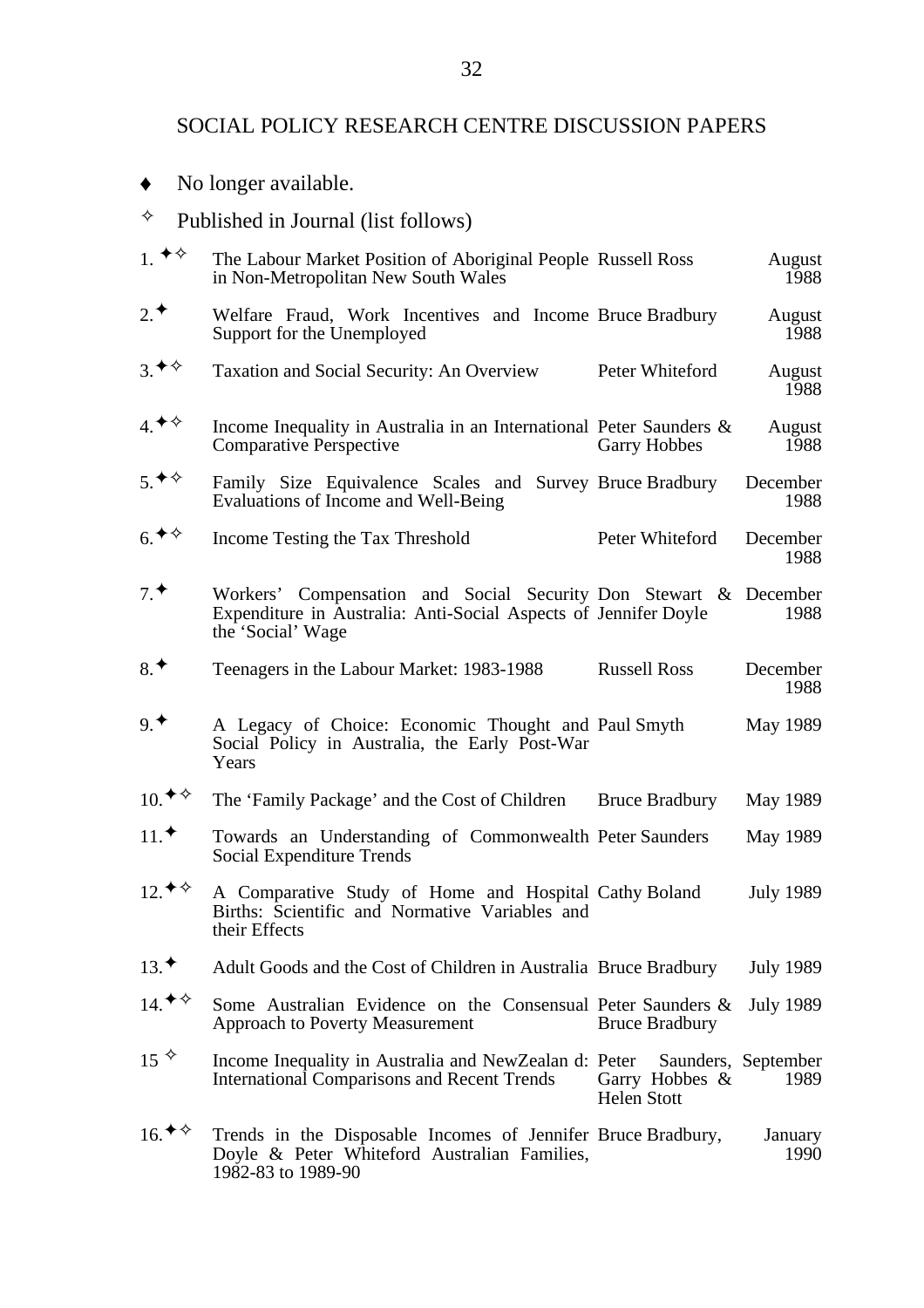| $17. \diamond$                           | Selectivity and Targeting in Income Support: The Peter Saunders<br><b>Australian Experience</b>                                                    |                                               | February<br>1990  |
|------------------------------------------|----------------------------------------------------------------------------------------------------------------------------------------------------|-----------------------------------------------|-------------------|
| 18. ♦ ♦                                  | How Reliable are Estimates of Poverty in Bruce Bradbury<br>Australia? Some Sensitivity Tests for the Period & Peter Saunders<br>1981-82 to 1985-86 |                                               | February<br>1990  |
| $19.$ ♦                                  | The Labour Supply Behaviour of Single Mothers Russell Ross &<br>and Married Mothers in Australia                                                   | Peter Saunders                                | <b>July 1990</b>  |
| $20.$ * $\diamond$                       | Income Poverty Among Aboriginal Families with Russell Ross &<br>Children: Estimates from the 1986 Census                                           | Peter Whiteford                               | <b>July 1990</b>  |
| 21.                                      | Compensating Low Income Groups for Indirect Peter Saunders &<br><b>Tax Reforms</b>                                                                 | Peter Whiteford                               | August<br>1990    |
| 22. ♦ ♦                                  | Reflections on the Review of the Home and Peter Saunders<br><b>Community Care Program</b>                                                          |                                               | August<br>1990    |
| $23.$ <sup>→ <math>\diamond</math></sup> | Sole Parent Families in Australia                                                                                                                  | Peter Saunders & September<br>George Matheson | 1990              |
| 24.                                      | Unemployment, Participation<br>and<br>Incomes in the 1980s                                                                                         | <b>Family Bruce Bradbury</b>                  | September<br>1990 |
| $25.$ * $\diamond$                       | Employment Growth and Poverty: An Analysis of Peter Saunders<br>Australian Experience, 1983-1990                                                   |                                               | September<br>1990 |
| $26.$ *                                  | Gender, Social Policy Regimes and the Welfare Sheila Shaver<br><b>State</b>                                                                        |                                               | November<br>1990  |
| 27.                                      | A Probit Analysis of the Factors Influencing Russell Ross<br>labour Market Success of Aborigines in New<br>South Wales                             |                                               | November<br>1990  |
| 28. $\blacklozenge \diamond$             | Efficiency and Effectiveness in Social Policies: Peter Saunders<br>An International Perspective                                                    |                                               | December<br>1990  |
| 29.                                      | Take-up of Family Income Supplement in 1986 - Peter Whiteford<br>A Research Note                                                                   | & Jennifer Doyle                              | February<br>1991  |
| 30.                                      | An Ever-Rising Tide? Poverty in Australia in the Peter<br>Eighties:                                                                                | &George<br>Matheson                           | Saunders May 1991 |
| 31.                                      | Immigrants Over-Represented<br>in<br>Are<br><b>Australian Social Security System?</b>                                                              | the Peter Whiteford                           | March<br>1992     |
| 32.                                      | Measuring the Cost of Children                                                                                                                     | <b>Bruce Bradbury</b>                         | May 1992          |
| 33.                                      | The Impact of Family Assistance Changes on Bruce Bradbury<br>Patterns of Unemployment Benefit Receipt                                              |                                               | August<br>1992    |
| 34.                                      | Recent Trends in the Size and Growth of Peter Saunders<br>Government in OECD Countries                                                             |                                               | September<br>1992 |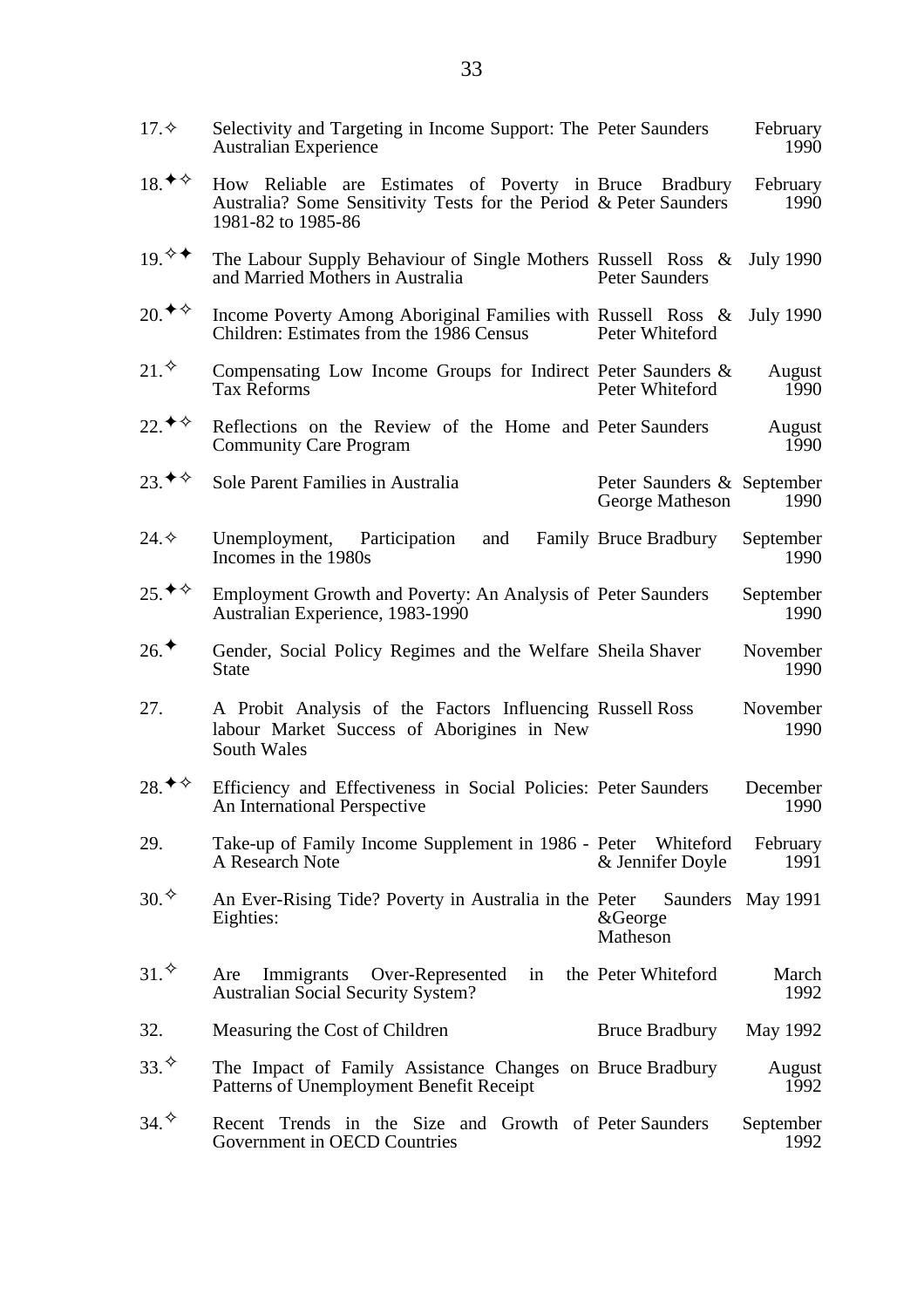35.  $\Diamond$  Noncash Income, Living Standards, Inequality Peter Saunders et November and Poverty: Evidence from the Luxembourg al Income Study 1992 36.  $\diamond$  The Mixed Economy of Support for the Aged In Peter Saunders & November Australia: Lesson for Privatisation Michael Fine 1992 37. The Welfare Interpretation of Family Size Bruce Bradbury November Equivalence Scales 1992 38.  $\Diamond$  Body Rights, Social Rights and the Liberal Sheila Shaver December Welfare State 1992 39. <sup>♦</sup> Unemployment and Income Support: Challenges Bruce Bradbury May 1993 for the Years Ahead  $40.\diamond$  Married Women's Earnings and Family Income Peter Saunders May 1993 Inequality in the Eighties 41. Women and the Australian Social Security Sheila Shaver June 1993 System: From Difference Towards Equality 42. Male Wage Inequality Before and After Tax: A Bruce Bradbury June 1993 Six Country Comparison 43.<sup>◆</sup> The Fragmented Structure of Community Support Michael Fine June 1993 Services: A Community Case Study 44.<sup> $\blacklozenge$ </sup> The Recognition of Wifely Labour by Welfare Sheila Shaver & **States** Jonathan Bradshaw August 1993 45. Postmodernism and Social Policy: A Great Leap Backwards? Peter Taylor-September Gooby 1993  $46.$ <sup> $\diamond$ </sup> Making Ends Meet in Australia and Sweden: A Peter Comparative Analysis of the Consensual Björn Halleröd & Approach to Poverty Measurement Saunders. George Matheson **October** 1993 47.✦ Economic Adjustment and Distributional Change: Peter Saunders November Income Inequality and Poverty in Australia in the Eighties 1993 48.  $\Diamond$  Poverty and Inequality: Social Security in Peter Saunders May 1994 Australia in the 1990s  $49.$ <sup> $\diamond$ </sup> Rising on the Tasman Tide: Income Inequality in Peter Saunders June 1994 Australia and New Zealand in the 1980s 50. A New Approach to the Direct Measurement of Björn Halleröd October Consensual Poverty 1994 51. The Distribution of Welfare: Inequality, Earnings Capacity and Household Production in a Inge O'Connor & Comparative Perspective Peter Saunders November Timothy Smeeding 1994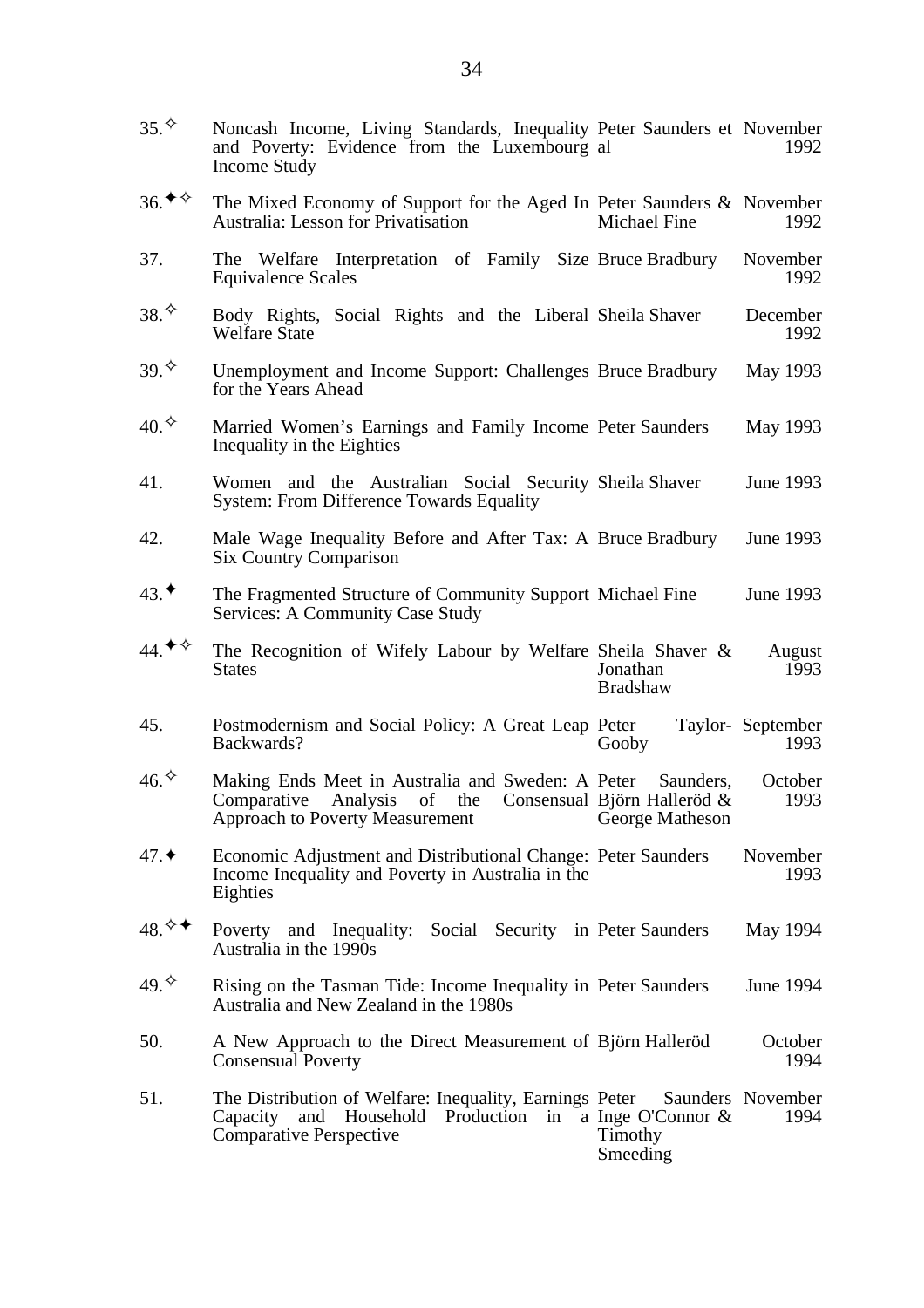| $52.\diamond$              | Immigrants and the Distribution of Income: Peter Saunders<br>National and International Comparisons                                                 |                                            | November<br>1994 |
|----------------------------|-----------------------------------------------------------------------------------------------------------------------------------------------------|--------------------------------------------|------------------|
| 53. $\diamond$             | The Role, Value and Limitations of Poverty Peter Saunders<br>Research                                                                               |                                            | November<br>1994 |
| 54. $\diamond$             | The Use of Replacement Rates In International Peter Whiteford<br><b>Comparisons of Benefit Systems</b>                                              |                                            | February<br>1995 |
| 55. $\diamond$             | Two Papers on Citizenship and the Basic Income                                                                                                      | Peter Saunders &<br>Sheila Shaver          | April<br>1995    |
| 56. $\diamond$             | Improving Work Incentives in a Means-tested Peter Saunders<br>System: The 1994 Australian Social Security<br>Reforms                                |                                            | May 1995         |
| 57.                        | Corporatism in Australia                                                                                                                            | Peter Kriesler & May 1995<br>Joseph Halevi |                  |
| 58.                        | Universality and Selectivity in Income Support: A Sheila Shaver<br>Comparative Study in Social Citizenship                                          |                                            | May 1995         |
| 59.                        | Household Semi-public Goods and the Estimation Bruce Bradbury<br>of Consumer Equivalence Scales: Some First<br><b>Steps</b>                         |                                            | May 1995         |
| $60.\diamondsuit$          | Wage and Income Inequality in Two Welfare Peter Saunders $\&$<br><b>States: Australia and Sweden</b>                                                | Johann Fritzell                            | August<br>1995   |
| $61.$ *                    | The Changing Mix of Welfare in Health Care and Michael Fine<br><b>Community Support Services</b>                                                    |                                            | August<br>1995   |
| $62.\diamond$              | Evaluation and Research in Social Policy                                                                                                            | Peter Saunders & December<br>Michael Fine  | 1995             |
| $63.\diamond$              | Unpacking Inequality: Wage Incomes, Disposable Peter Saunders<br>Incomes and Living Standards                                                       |                                            | December<br>1995 |
| 64. $\triangle$ $\diamond$ | A Challenge to Work and Welfare: Poverty in Peter Saunders<br>Australia in the 1990s                                                                |                                            | December<br>1995 |
| 65. $\triangleleft$ ↑      | Social Policy and Personal Life: Changes in State, Sheila Shaver & December<br>Family and Community in the Support of Informal Michael Fine<br>Care |                                            | 1995             |
| 66.                        | Household Income Sharing, Joint Consumption Bruce Bradbury<br>and the Expenditure Patterns of Australian<br>Couples and Single People               |                                            | May 1996         |
| 67.                        | Explaining Changes in the Social Structure of Boyd Hunter<br><b>Employment: The Importance of Geography</b>                                         |                                            | June 1996        |
| 68.                        | Liberalism, Gender and Social Policy                                                                                                                | Sheila Shaver                              | <b>July 1996</b> |
| 69.                        | Redistribution by the State in Austria                                                                                                              | Alois Guger                                | October<br>1996  |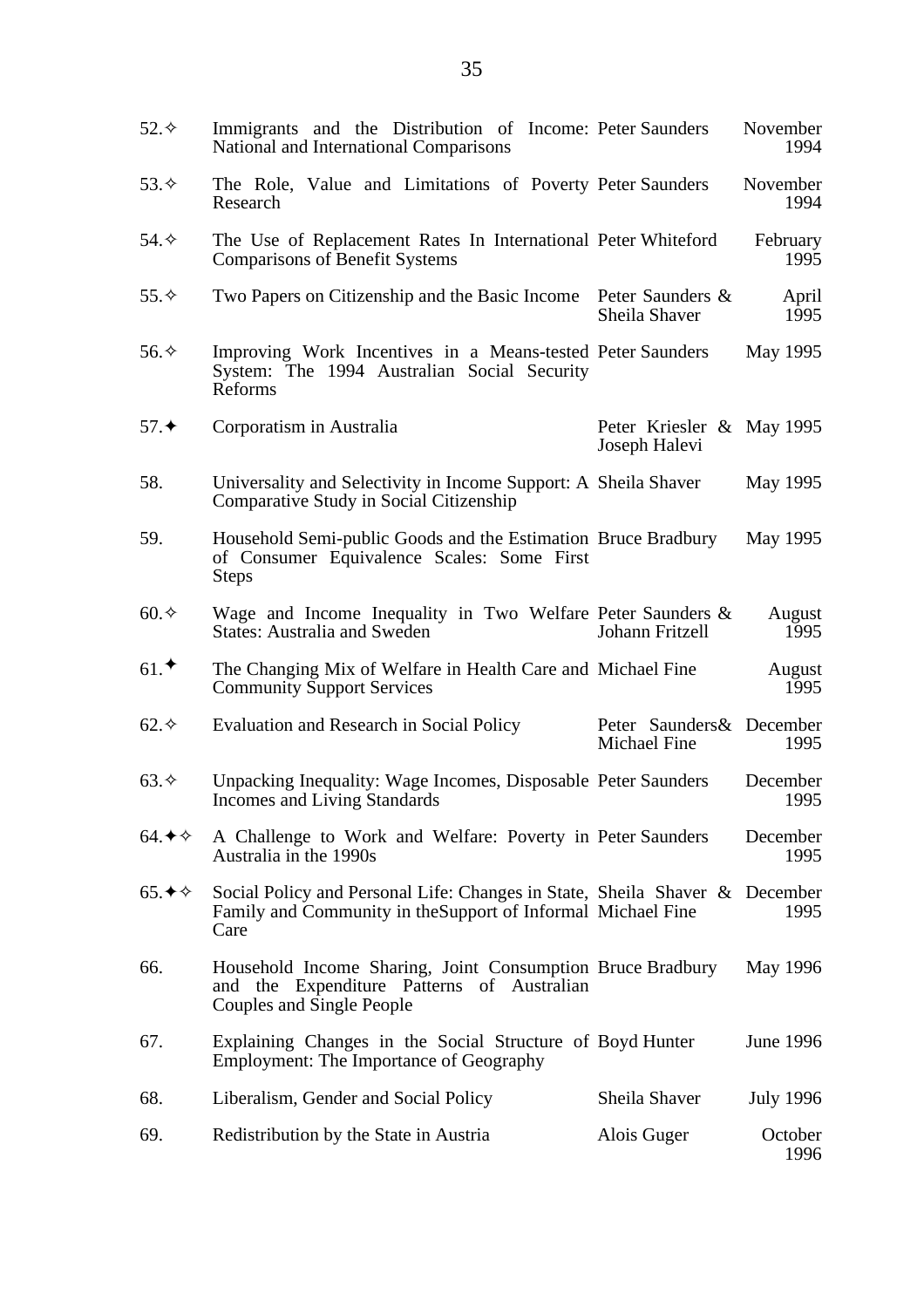| 70. | Economic Crisis and Social Policy in Finland in Hannu Uusitalo<br>the $1990s$                                                         |                                             | October<br>1996         |
|-----|---------------------------------------------------------------------------------------------------------------------------------------|---------------------------------------------|-------------------------|
| 71. | Sole Mothers in Australia: Supporting Mothers to Marilyn McHugh November<br>Seek Work                                                 | & Jane Millar                               | 1996                    |
| 72. | 'All Else Confusion': What Time Use Surveys Michael Bittman<br>Show About Changes in Gender Equity                                    | $\&$<br>Matheson                            | George November<br>1996 |
| 73. | Are the Low Income Self-employed Poor?                                                                                                | <b>Bruce Bradbury</b>                       | December<br>1996        |
| 74. | Social Policy in East Asia and the Pacific Area in Peter Saunders<br>Twenty-First Century: Challenges<br>the<br>and<br>Responses      |                                             | December<br>1996        |
| 75. | Dawning of a New Age? The Extent, Causes and Peter Saunders<br>Consequences of Ageing in Australia                                    |                                             | December<br>1996        |
| 76. | Poverty, Choice and Legitimacy                                                                                                        | <b>Peter Saunders</b>                       | March<br>1997           |
| 77. | The Restructuring of the Canadian Welfare State: Maureen Baker<br>Ideology and Policy                                                 |                                             | June 1997               |
| 78. | Developing Policy Planning<br>and<br>Capabilities in the Asia Pacific                                                                 | <b>Research Peter Saunders</b>              | October<br>1997         |
| 79. | New Relations of Welfare in the Contracting Tony Eardley<br>State: The Marketisation of Services for the<br>Unemployed in Australia   |                                             | October<br>1997         |
| 80. | Coordinating Health, Extended Care<br>Community Support Services: Issues for Policy<br>Makers and Service Providers in Australia      | and Michael Fine                            | October<br>1997         |
| 81. | How do the Elderly in Taiwan Fare Cross- Peter Saunders &<br>Nationally? Evidence from the Luxembourg Timothy<br>Income Study Project | M.<br>Smeeding                              | April<br>1998           |
| 82. | An Australian Model for Labour Supply and Guyonne Kalb<br>Welfare Participation in Two-adult Households                               |                                             | June 1998               |
| 83. | The Land of the Lost Long Weekend? Trends in Michael Bittman<br>Free Time Among Working Age Australians,<br>1974-1992                 |                                             | June 1998               |
| 84. | Defining Poverty and Identifying the Poor: Peter Saunders<br>Reflections on the Australian Experience                                 |                                             | June 1998               |
| 85. | An Equivalence Scale for Time                                                                                                         | Michael Bittman<br>& Robert<br>Е.<br>Goodin | <b>July 1998</b>        |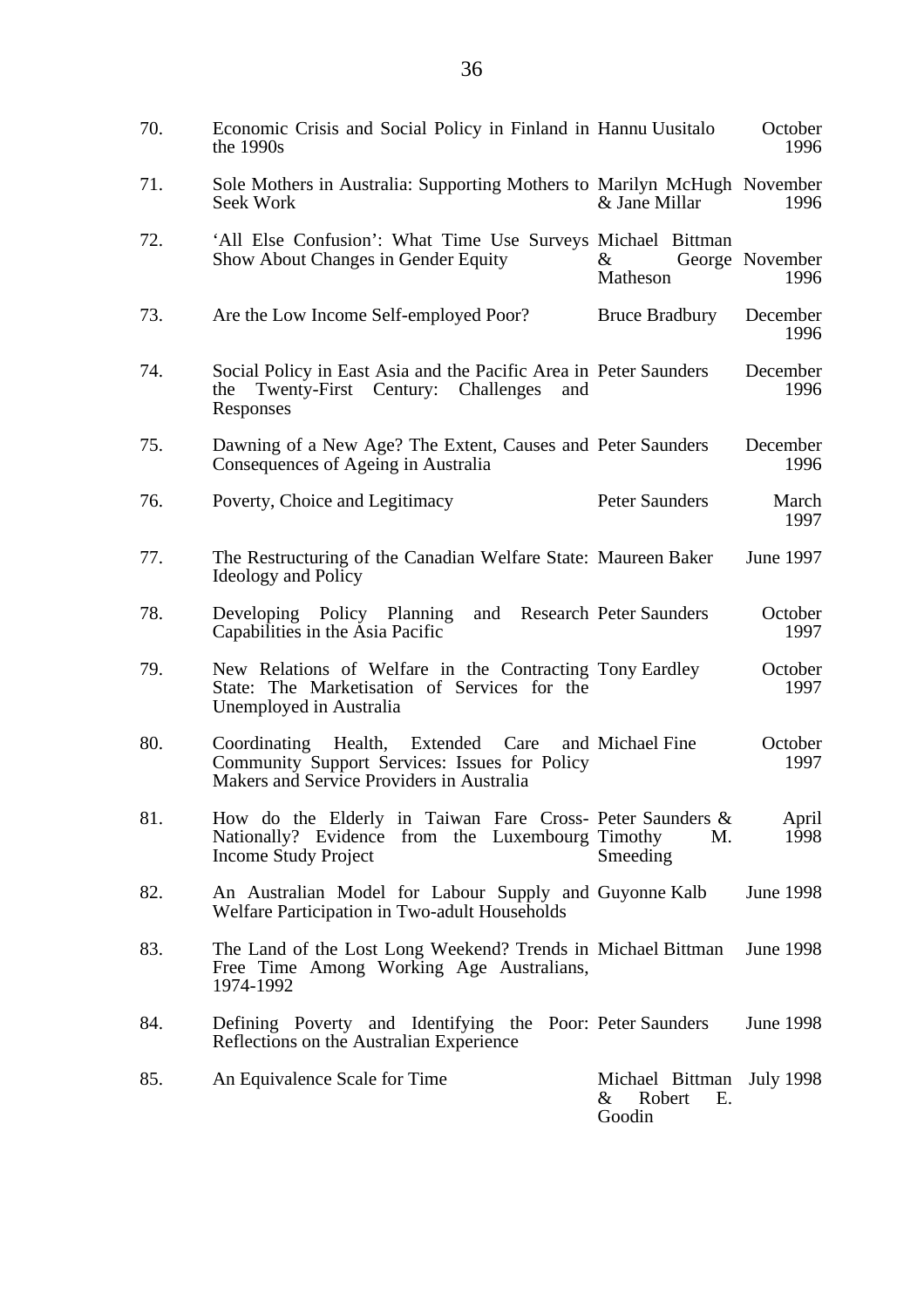| 86.  | The Changing Boundary Between Home and Michael Bittman,<br>Trends<br><b>Outsourcing Gabrielle</b><br>Market:<br>Australian<br>in<br>Domestic Labour | Meagher $\&$<br>George Matheson          | <b>July 1998</b> |
|------|-----------------------------------------------------------------------------------------------------------------------------------------------------|------------------------------------------|------------------|
| 87.  | Incomes, Incentives and the Growth of Means Gerry Redmond<br><b>Testing in Hungary</b>                                                              |                                          | August<br>1998   |
| 88.  | <b>Economic Insecurity</b>                                                                                                                          | Lars Osberg                              | October<br>1998  |
| 89.  | Household Budgets and Income Distribution Over Peter Saunders<br>the Longer Term: Evidence for Australia                                            |                                          | October<br>1998  |
| 90.  | Global Pressures, National Responses:<br><b>Australian Welfare State in Context</b>                                                                 | The Peter Saunders                       | October<br>1998  |
| 91.  | Working But Poor? Low Pay and Poverty in Tony Eardley<br>Australia                                                                                  |                                          | November<br>1998 |
| 92.  | Extension Amidst Retrenchment: Gender and Sheila Shaver<br>Welfare State Restructuring in Australia and<br>Sweden                                   |                                          | December<br>1998 |
| 93.  | Using Budget Standards to Assess the Well-<br>Being of Families                                                                                     | Peter Saunders                           | December<br>1998 |
| 94.  | Later Life, Gender and Ethnicity: Changing<br>Theory for Social Policy Research                                                                     | Gail Wilson                              | December<br>1998 |
| 95.  | Social Participation and Family Welfare: The Michael Bittman<br>Money and Time Costs of Leisure                                                     |                                          | February<br>1999 |
| 96.  | The Increasing Financial Dependency of Young Judy Schneider<br>People on Their Families                                                             |                                          | February<br>1999 |
| 97.  | The Rush Hour: The Quality of Leisure Time and Michael Bittman<br><b>Gender Equity</b>                                                              | & Judy Wajcman                           | February<br>1999 |
| 98.  | Women and Retirement Income in Australia:<br>Social Rights, Industrial Rights and Property<br>Rights                                                | Merrin<br>Thompson                       | May 1999         |
| 99.  | The 'Dutch Miracle': Employment Growth in a Uwe Becker<br>Retrenched but Still Generous Welfare System                                              |                                          | May 1999         |
| 100. | Tax Theory and Targeting: A Survey                                                                                                                  | <b>Bruce Bradbury</b>                    | May 1999         |
| 101. | Home and Away: Reflections on Long-term Care Melanie<br>in the UK and Australia                                                                     | Henwood                                  | June 1999        |
| 102. | Australian<br>Attitudes<br>Unemployment<br>to<br><b>Unemployed People</b>                                                                           | and Tony Eardley $\&$<br>George Matheson | <b>June 1999</b> |
| 103. | of Children: Budget Standards Marilyn McHugh<br>The<br>Costs<br>Estimates and the Child Support Scheme                                              |                                          | July 1999        |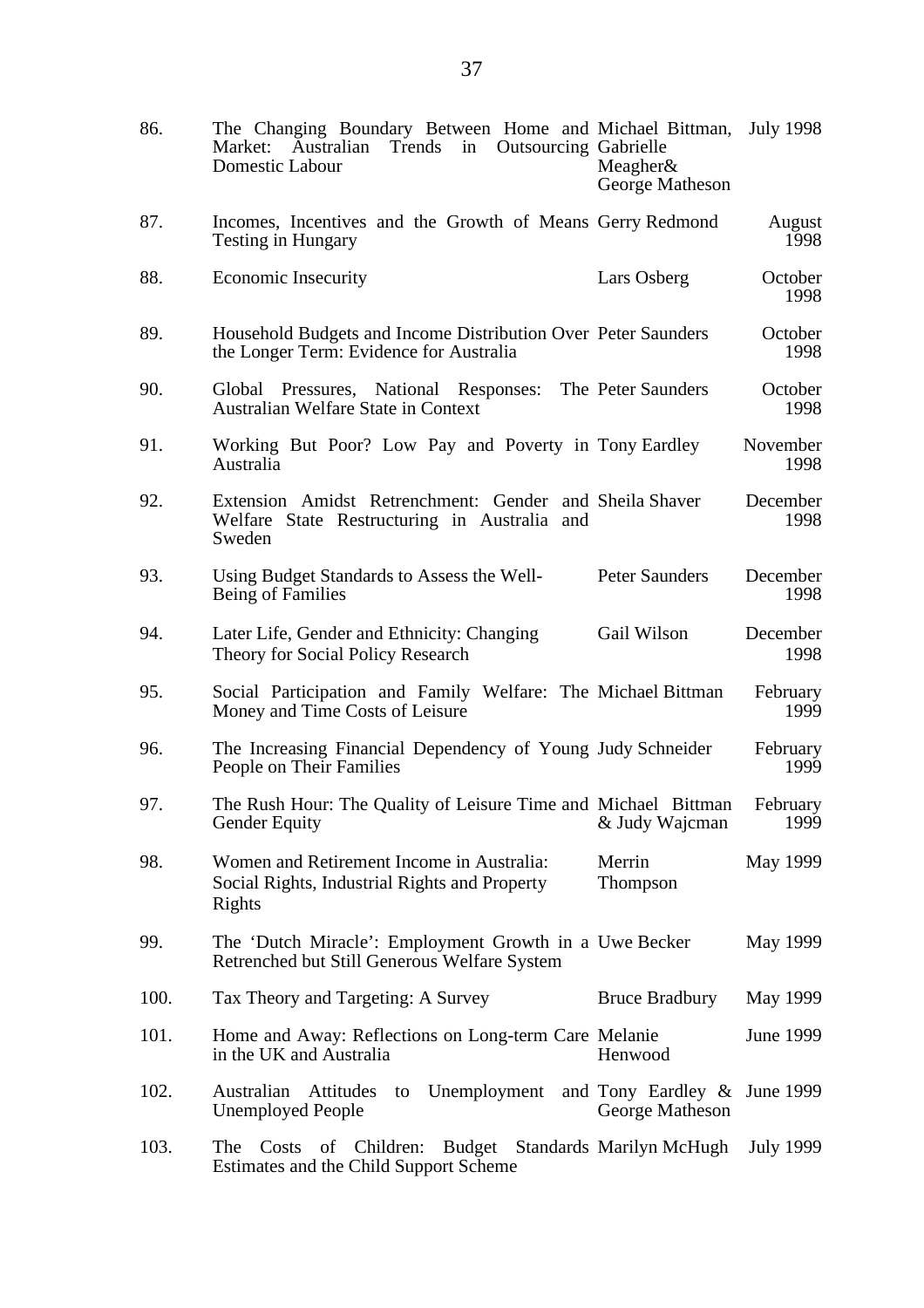| 104. | Tax-benefit Policies and Parents' Incentives to Gerry Redmond<br>Work: The Case of Australia 1980-1997                                                          |                                                                                     | July 1999          |
|------|-----------------------------------------------------------------------------------------------------------------------------------------------------------------|-------------------------------------------------------------------------------------|--------------------|
| 105. | The Responsibility for Child and Aged Care: Michael Fine<br>Shaping Policies for the Future                                                                     |                                                                                     | August<br>1999     |
| 106. | Social Change and Social Policy: Results from a Peter<br>Survey of Public Opinion                                                                               | Cathy Thomson<br>& Ceri Evans                                                       | Saunders, May 2000 |
| 107. | Community Attitudes Towards Unemployment, Tony<br><b>Activity Testing and Mutual Obligation</b>                                                                 | Eardley,<br>Peter<br>Saunders<br>and Ceri Evans                                     | <b>May 2000</b>    |
| 108. | <b>Child Poverty Dynamics in Seven Nations</b>                                                                                                                  | Bruce Bradbury, December<br><b>Jenkins</b><br>Steven<br>John<br>and<br>Micklewright | 2000               |
| 109. | The Transition from Welfare to Work: are casual Jenny Chalmers<br>jobs a short cut to permanent work?                                                           | & Guyonne Kalb                                                                      | October<br>2000    |
| 110. | Now That the Future has Arrived: A retrospective Michael Bittman<br>reassessment of Gershuny's theory of social<br>innovation                                   |                                                                                     | December<br>2000   |
| 111. | Is the Job Network Benefiting Disadvantaged Job Tony Eardley,<br>Seekers? Preliminary evidence from a study of David Abello &<br>non-profit employment services | Helen Macdonald                                                                     | January<br>2001    |
| 112. | Time Use and Overlapping Activities: Evidence Maria<br>from Australia                                                                                           | Sagrario<br>Floro & Marjorie<br>Miles                                               | January<br>2001    |
| 113. | Morals and Policy: Public Duty and Private Sheila Shaver & May 2001<br>Responsibilities in the Employment to Retirement Merrin<br>Transitions                   | Thompson                                                                            |                    |
| 114. | Volunteering: The Human Face of Democracy                                                                                                                       | Jennifer<br>Wilkinson<br>$\&$<br>Michael Bittman                                    | January<br>2002    |
| 115  | The Time Pressure Illusion: Discretionary Time Robert Goodin,<br>versus Free Time                                                                               | <b>James Mahmud</b><br>Rice, Michael<br>Bittman and<br><b>Peter Saunders</b>        | September<br>2002  |
| 116  | Caring Differently: A time-use analysis of the Lyn Craig<br>type and social context of child care performed<br>by fathers and by mothers                        |                                                                                     | September<br>2002  |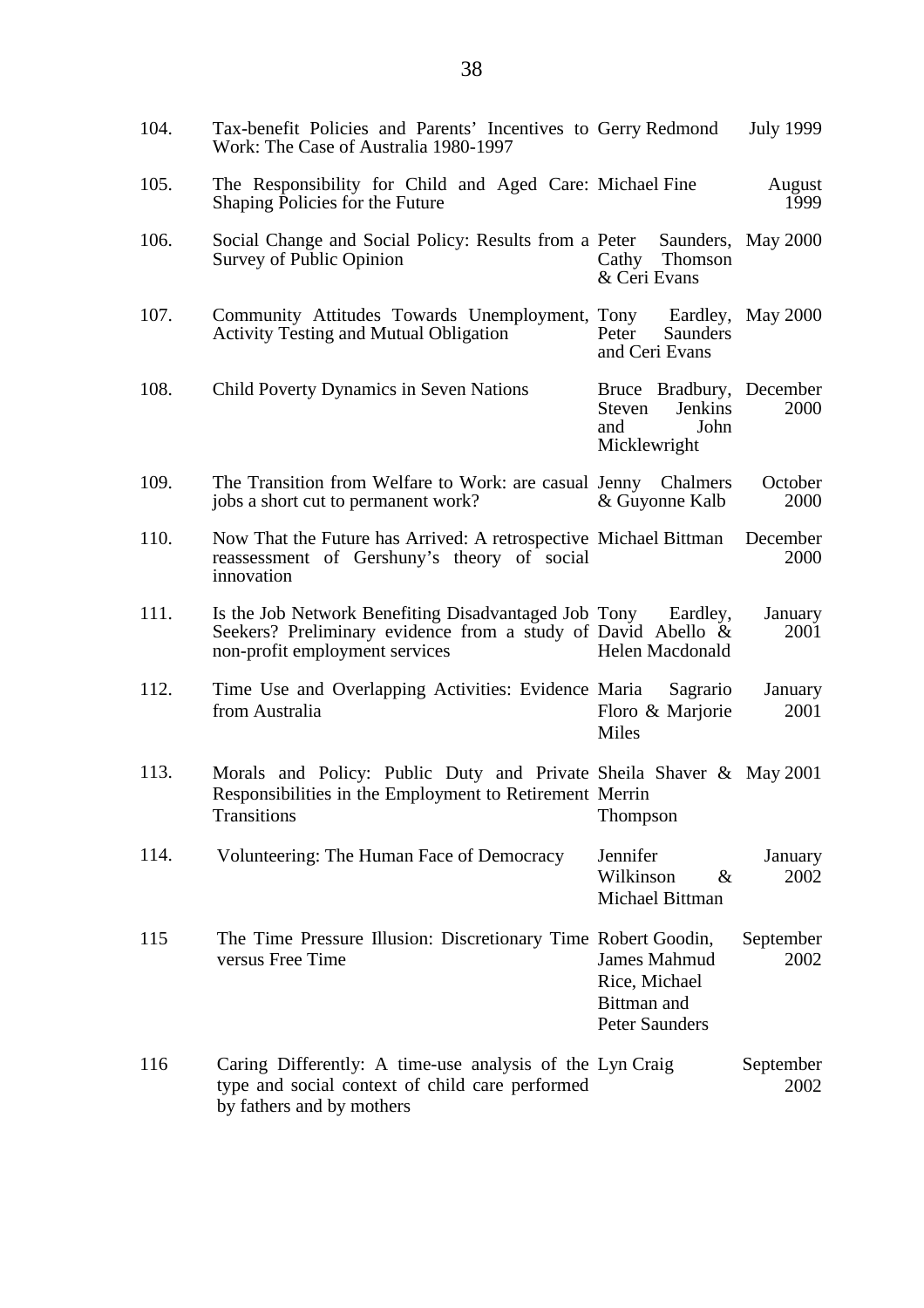#### **SOCIAL POLICY RESEARCH CENTRE REPRINTS**

(if applicable)

DP No. Published as SPRC Reprint No.

- 1. Russell Ross (1988), 'The Labour Market Position of Aboriginal People in Non-metropolitan New South Wales'. Australian People in New South Wales', *Austral*<br> *People in New South Wales'*, *Austral*<br> *Ag Bulletin of Labour*,  $15(1)$ , December, 29-56.
- 3. Peter Whiteford (1989), 'Taxation and Social Security: An Overview' Australian Tax Forum  $6(1)$  2-39 Overview', *Australian Tax Forum*, 6(1), 2-39.
- 4. Peter Saunders and Garry Hobbes (1988), 'Income Inequality<br>in an International Comparative Perspective.' Australian in an International Comparative Perspective,' *Australian Economic Review, 3rd Quarter, 25-34.* 47
- 5. Bruce Bradbury (1989), 'Family Size Equivalence Scales and Survey Evaluations of Income and Well-being', *Journal of Social Policy*, 18(3), July, 383-408. 52
	- 6. Peter Whiteford (1989), 'Taxation Reform and the Tax Threshold', in John G. Head, ed., *Australian Tax Reform in Retrospect and Prospect*, papers presented at a conference organised by the Centre of Policy Studies, Monash University, Conferences Series no. 8, Australian Tax Research Foundation, Sydney, 219-47.
	- 10. Bruce Bradbury (1989), 'The "Family Package" and the Cost of Children', *Australian Social Policy*, 1(12), Winter, 21-51.
	- 12. Cathy Boland (1989), 'A Comparative Study of Home and Hospital Births: Scientific and Normative Variables and Their Effects', in *Celebrating a Revolution in Birth*: Proceedings of 10th National Homebirth Conference, Sydney, 19-33.
- 14. Peter Saunders and Bruce Bradbury (1991), 'Some Australian Evidence on the Consensual Approach to Poverty Measurement', *Economic Analysis and Policy, 21(1)*, March, 47-73. 62
	- 15. Peter Saunders, Helen Stott and Garry Hobbes (1991), 'Income International Comparisons and Recent Trends', *Review of Income and Wealth*,  $37(1)$ , March, 63-79.
	- 16. Bruce Bradbury, Jenny Doyle and Peter Whiteford (1993), 'Trends<br>in the Disposable Income and Housing Costs of Australian Families', Greg Mahoney, ed., The Australian Economy under Labor, Allen and Unwin, Sydney, 137-158. 2014. 2015. 2016. 2016. 2016. 2016. 2016. 2017. 2016. 2017. 2017. 2017. 2017. 2017
	- 17. Peter Saunders (1991), 'Selectivity and Targeting in Income Support: The Australian Experience', *Journal of Social Policy*, 20(3), 299-326.
- 18. Bruce Bradbury and Peter Saunders (1990), 'How Reliable are Estimates of Poverty in Australia? Some Sensitivity Tests for the Period 1981-82 to 1985-86', *Australian Economic Papers*, 29(55), December 154-81. 60
	- 19. Russell Ross and Peter Saunders (1993), 'The Labour Supply of Sole Mothers and Married Mothers in Australia: Evidence from the 1986 Income Distribution Survey', *Australian Economic Papers*, Vol. 32, June, 116-133.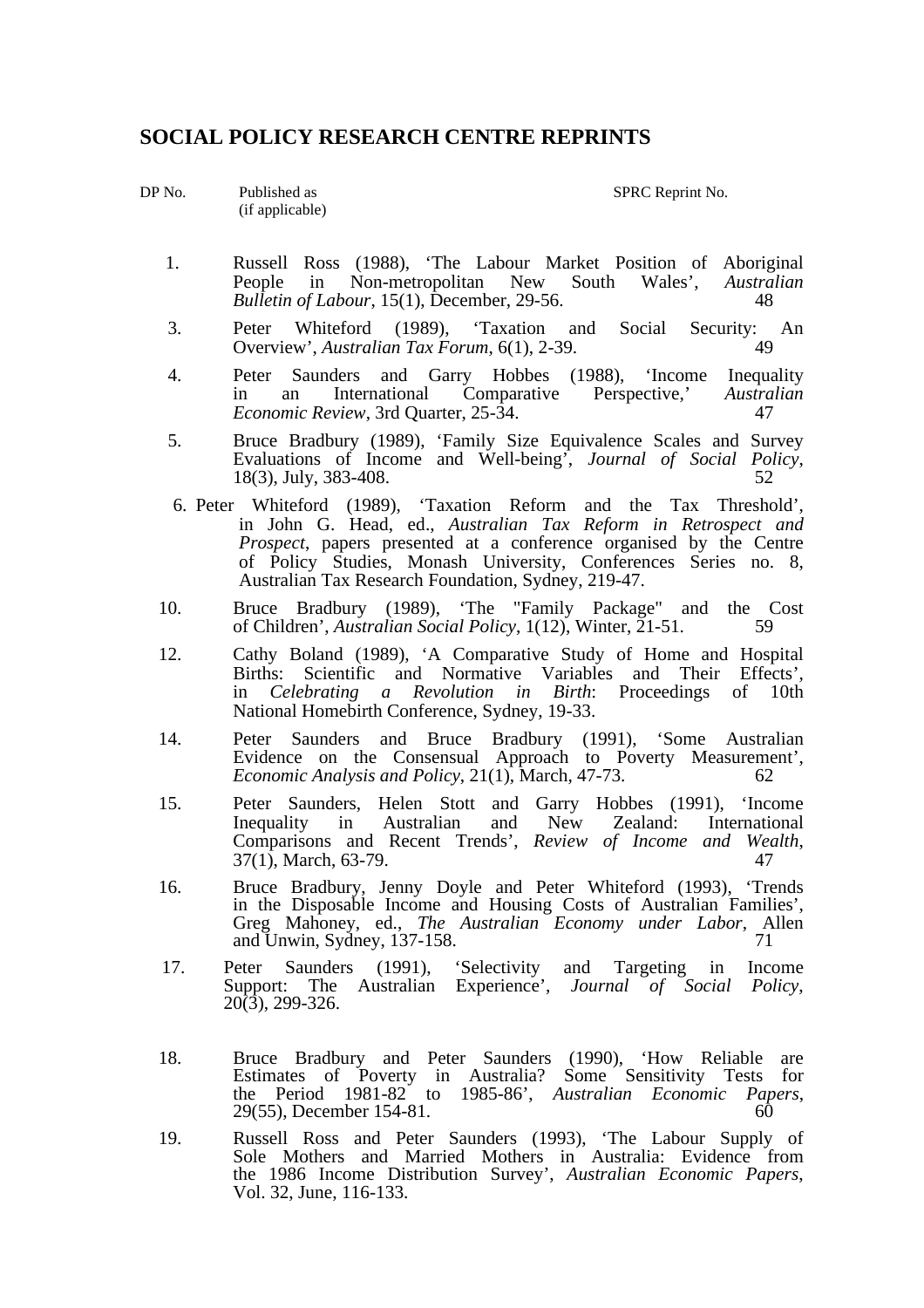- 20. Russell Ross and Peter Whiteford (1992), 'Poverty in 1986: Aboriginal Families with Children', *Australian Journal of Social Issues*, 27(2), May, 92-111. 61
- 21. Peter Saunders and Peter Whiteford (1990), 'Compensating Low Income Groups for Indirect Taxes', *Australian Tax Forum*, 7(4), 443-64.
- 22. Peter Saunders (1990), 'Reflections on the Review of the HACC Program', in A. Howe, E. Ozanne and C. Selby Smith, eds, *Community Care Policy and Practice: New Directions in*  Public Sector Management Institute, Mon<br>ctoria 201-12. 63 University, Victoria, 201-12.
	- 23. Peter Saunders and George Matheson (1991), 'Sole Parent Families in Australia', *International Social Security Review*, 44(3), 51-75.
	- 24. Bruce Bradbury (1992), 'Unemployment, Participation and Family Incomes in the 1980s', *Economic Record*, 68(203), December 328-42 December, 328-42.
- 25. Peter Saunders (1991), 'Employment Growth and Poverty: An Analysis of the Australian Experience 1982-1990', in Michael Johnson, Peter Kriesler and Anthony D. Owen, eds, *Contemporary Issues in Australian Economics*, The Economic Society of Australia, Macmillan, Australia, 105-33. (Also excerpts in *ACTCOSS News*, 5 October, 12-14.)
	- 28. Peter Saunders (1991), 'Efficiency and Effectiveness in Social Policies: an International Perspective', in T. P. Hardiman and Michael Mulreany, eds, *Efficiency and Effectiveness in the Public Domain*, Institute of Public Administration, Dublin, 78-117.
	- 30. Peter Saunders and George Matheson (1991), 'An Ever Rising Tide?: Poverty in Australia in the Eighties', *Economic and Labour Relations Review*, 2(2), December, 142-71.
	- 31. Peter Whiteford (1991), 'Are immigrants over-represented in the Australian social security system?', *Journal of the Australian Population Association*, 8(2), November, 93-109.
- 33. Bruce Bradbury (1993), 'Family Assistance and the Incomes of Low Wage Families', *Social Security Journal*, March, 1-18. and Bruce Bradbury (1993), 'Family Assistance, Replacement Rates and the Unemployment of Married Men', *Australian Bulletin of Labour*, Vol. 19, No. 2, June, 114-132. 70
- 34. Peter Saunders (1993), 'Recent Trends in the Size and Growth of Government in OECD Countries', in Normal Gemmell, ed., *The Growth of the Public Sector: Theories and International Evidence*, Edward Elgar, Aldershot, 17-33.
- 35. Timothy M. Smeeding, Peter Saunders, John Coder, Stephen Jenkins, Johan Fritzell, Aldi J. M. Hagenaars, Richard Hauser and Michael Wolfson (1993), 'Poverty, Inequality and Family Living Standards Impacts Across Seven Nations: The Effects of Noncash Subsidies for Health, Education and Housing', *The Review of Income and Wealth*, Series 39, No. 3, September, 229-256.
	- 36. Peter Saunders and Michael Fine (1992), 'The Mixed Economy of Support for the Aged in Australia: Lessons for Privatisation', *Economic and Labour Relations Review*, 3(2), December, 18-42. 69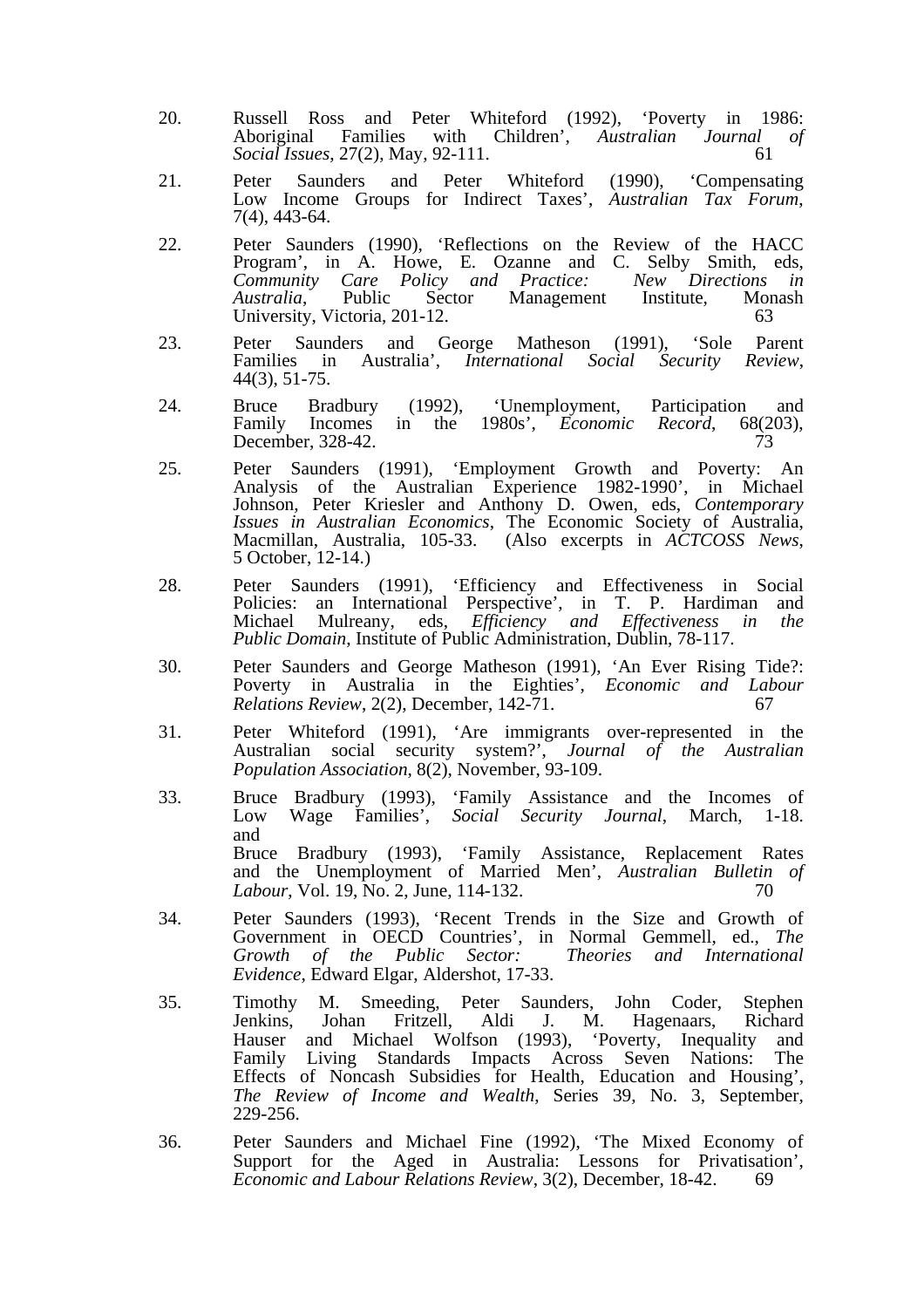- 38. Sheila Shaver (1993), 'Body Rights, Social Rights and the Liberal Welfare State', *Critical Social Policy*, Issue 39, Winter 1993/94, 66-93. 72
	- 39. Bruce Bradbury (1993), 'Unemployment, and Income Support: Challenges for the Years Ahead', *Economic Papers*, Vol. 12, No. 2, June, 14-31.
	- 40. Peter Saunders (1993), 'Married Women's Earnings and Family Income Inequality in the Eighties', *Australian Bulletin of Labour*, Vol. 19, No. 3, 3-22.
	- 44. Sheila Shaver and Jonathan Bradshaw (1995), 'The Recognition of Wifely Labour by Welfare States', *Social Policy and Administration*, Vol. 29, No.1, March, 10-25.
	- 46. Peter Saunders, Björn Halleröd and George Matheson (1994),<br>
	'Making Ends Meet in Australia and Sweden: A Comparative<br>
	Analysis Using the Subjective Poverty Line Methodology', Analysis Using the Subjective Poverty Line Methodology', *Acta Sociologica*, Vol. 37, No. 3, 3-22.
	- 48. Peter Saunders (1993), 'Poverty and Inequality: Social Security in the 1990s', in J. Disney and L. Briggs, eds, *Social Security Policy: Issues and Options*, papers from the Conference, 'Social Security Policy: The Future', November, AGPS 29-48.
- 49. Peter Saunders (1994), 'Rising on the Tasman Tide: Income Inequality in Australia and New Zealand', *Social Policy Journal of New Zealand*, Issue 2, July, 97-114.
	- 52. Peter Saunders, 'The Immigrant Dimension of Income Inequality' in J. Neville, ed., As the Rich Get Richer: Changes in Income Distribution, Committee for the Economic Development of Australia (CEDA), Sydney, 66-86.
	- 53. Peter Saunders (1995), 'In Defence of a Poverty Line', *Just Policy*, No. 4, September, 9-16.
	- 54. Peter Whiteford (1995), 'The Use of Replacement Rates in International Comparisons of Benefit Systems', *International Social Security Review*, Vol. 48, No.2/95, 3-30.
	- 55. Peter Saunders (1995), 'Conditionality and Transition as Issues in the Basic Income Debate', in Income Support in an Open Economy: Basic Income Seminar, Victorian Council of Social Service and the Good Shepherd Youth and Family Services, Melbourne, 51-62.
	- 56. Peter Saunders (1995), 'Improving Work Incentives in a Means-Tested Welfare System: The 1994 Australian Social Security Reforms, *Fiscal Studies*, Vol. 16, No. 2, May, 145-70.
	- 60. Johan Fritzell and Peter Saunders (1995), 'Wage and Income Inequality in Two Welfare States: Australia and Sweden', in F. Engelstad, R. Kalleberg, A. Lura and L. MjØset, eds, *Comparative Social Research, Volume 15: Institutional Aspects of Work and Wage Determination,* JAI Press, Greenwich, CT, 187-229.

Also in *Comparative Social Research Yearbook* 

- 62. Peter Saunders and Michael Fine (1997), 'Evaluation and Research in Social Policy', *Australian Journal of Social Research*, Vol. 3, No. 1, January, 75-94.
- 63. Peter Saunders (1996), 'Unpacking Inequality: Wage Incomes, Disposable Incomes and Living Standards', in *The Industry Commission Conference on*